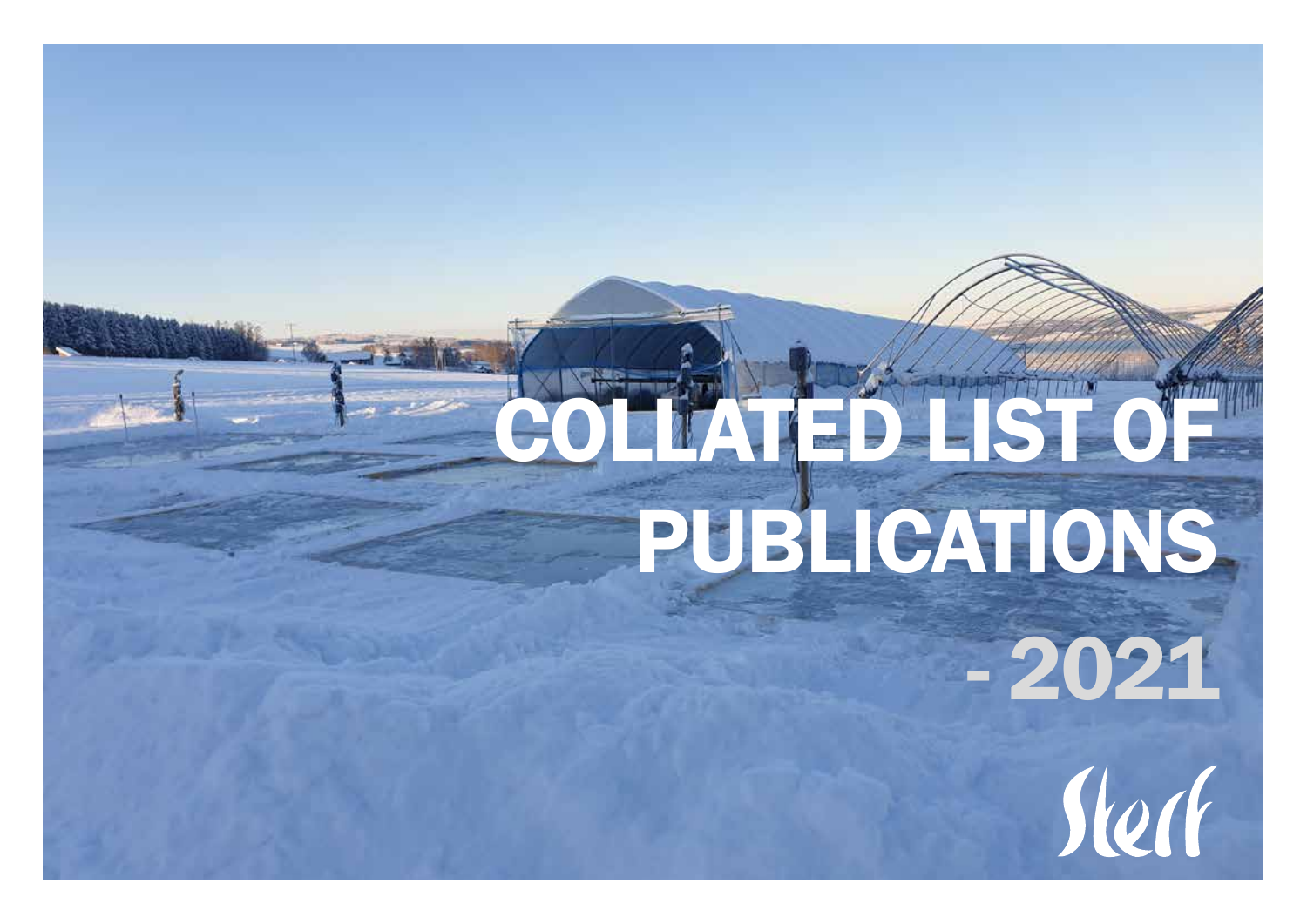## FULL PAPERS IN INTERNATIONAL PEER REVIEWED JOURNALS

- Aamlid, T.S., B. Molteberg, F. Enger, Å. Susort, Å. & A.A. Steensohn 2005a. Evaluation of *Agrostis* and *Festuca* varieties for use on Scandinavian golf greens. International Turfgrass Society Research Journal 10: 52-53.
- Aamlid, T.S., M. Larsbo & N. Jarvis 2007. Effects of a surfactant on turfgrass quality, hydrophobicity and fungicide leaching from a USGA green established with and without organic matter to the sand-based rootzone. In: Adjuvants on our World. Eighth International Symposium on Adjuvants for Agrochemicals. Abstracts. p. 24.
- Aamlid, T.S., M. Larsbo & N. Jarvis 2008. Effects of wetting agent on turfgrass quality, hydrophobicity, and fungicide leaching from a USGA green with and without organic amendment to the sand-based root zone. In: S. Magni (ed.): Proceedings, 1st European Turfgrass Society Conference, 19th-20th May 2008, Pisa, Italy. pp. 39-40.
- Aamlid, T.S., T. Espevig & A. Kvalbein 2009. The potential of a surfactant to restore turfgrass quality on a severely water-repellent golf green. Biologia 64: 620-623.
- Aamlid, T.S, T. Espevig, B. Molteberg, A. Tronsmo, O.M. Eklo, I.S. Hofgaard, G.H. Ludvigsen & M. Almvik 2009. Disease control and leaching potential of fungicides on golf greens with and without organic amendment to the sand-based root zone. International Turfgrass Research Journal 11: 903-917.
- Aamlid, T.S., T. Espevig, T.O. Pettersen, S.L.G. Skaar & A. Kvalbein 2009. Evaluation of the surfactant Aqueduct® for recovery of turfgrass quality on a severely water repellent golf green. International Turfgrass Society Research Journal 11: 43-44. (Annex).
- Aamlid, T.S., M. Larsbo & N. Jarvis 2009. Effects of surfactant use and peat amendment on leaching of fungicides and nitrate from golf greens. Biologia 64: 419-423.
- Aamlid, T.S., M. Larsbo & N. Jarvis 2009. Effects of the nonionic surfactant Revolution and peat amendment on leaching of fungicides and nitrate from golf greens. International Turfgrass Society Research Journal 11: 41-42. (Annex)
- Aamlid, T.S. & O. Niemalainen 2009. Evaluation of the plant growth regulator trinexapac-ethyl (Primo MAXX®) on Nordic golf course greens and fairways. International Turfgrass Society Research Journal 11: 70. (Annex)
- Aamlid, T.S. & O. Niemelainen 2010. Evaluation of the plant growth regulator trinexapac-ethyl (Primo MAXX®) for use on

Scandinavian golf courses. In: Proceedings 2nd European Turfgrass Conference, Angers, France 11-14 April 2010 pp. 15-17.

- Aamlid, T.S. & B. Molteberg 2011. Turfgrass species and varieties for Scandinavian golf greens. Acta Agriculturae Scandinavica, Section B - Soil & Plant Science 61 (2): 143-152. Aamlid, T.S., G. Thorvaldsson, F. Enger & T. Pettersen 2012. Turfgrass species and varieties for Integrated Pest Management of Scandinavian putting greens. Acta Agriculturae Scandinavica Section B Soil & Plant Science 62 (Supplement 1): 10-23.
- Aamlid, T.S. et al. 2012. Turfgrass water consumption on green and fairway as a function of turfgrass species and day number after irrigation to field capacity. Reviewed abstract presented at the 3rd ETS Conference, 25-27 June 2012. Bioforsk FOKUS 7(8): 45-47.
- Aamlid, T.S. et al. 2012. Irrigation strategies and soil surfac tant on golf course fairways. Reviewed abstract presented at the 3rd ETS Conference, 25-27 June 2012. Bioforsk FOKUS 7(8); 55-57.
- Aamlid, T.S. & T. Pettersen 2013. Effect of the plant growth regulator trinexapac-ethyl on turf quality, concentration of total nonstructural carbohydrates, and infection of *Microdochium nivale* in greens-type *Poa annua* in Scandinavia. International Turfgrass Society Research Journal, Volume 12, 2013. pp. 801- 803.
- Aamlid, T.S. & V. Gensollen 2014. Recent achievements in breeding for turf quality under biotic and abiotic stress. In: Sokolovic, D., C. Huyghe & J. Radovic (eds.). Quantitative Traits Breeding for Multifunctional Grasslands and turf. Springer Science and Business Media, Dordrecht. pp. 189-196. Aamlid, T.S., T.E. Andersen, A. Kvalbein, T. Pettersen & A.M.D. Jensen 2013. Composted garden waste as organic amendment to the USGA-green rootzone and topdressing sand on red fescue (*Festuca rubra*) greens. European Journal of Horticultural Science 79(3): 87-96.
- Aamlid, T.S. & G. van Leeuwen 2014. Optimal application intervals for the plant growth regulator trinexapac-ethyl (Primo MAXX®) at northern latitudes. European Journal of Turfgrass Science 45(2): 81-82.
- Aamlid, T.S., T. Espevig, W.M. Waalen & T. Pettersen 2014. Fungicide for control of *Microdochium nivale* and *Typhula incarnata*. European Journal of Turfgrass Science 45(2): 105-106. Aamlid, T.S., W.M. Waalen & T. Espevig 2014, Fungicide strategies for the control of turfgrass winter diseases. Acta Agriculturae Scandinavica, Section B - Soil & Plant Science, DOI: 10.1080/09064710.2014.985249.
- Aamlid, T.S. 2015. Testing of turfgrass varieties for northern environments: The SCANTURF and SCANGREEN evaluation programs. European Journal of Turfgrass Science 8: 53-58.
- Aamlid, T.S., J. Knox, H. Riley, A. Kvalbein & T. Pettersen 2016. Crop coefficients, growth rates and quality of cool-season turfgrasses. Journal of Agronomy and Crop Science 202: 69-80.
- Aamlid, T.S. 2015. The plant growth regulator Primo Maxx (trinexapac-ethyl) on golf courses: The Nordic experience. European Journal of Turfgrass Science 8: 41-42.
- Aamlid, T.S., T. Espevig & A. Tronsmo 2016. Microbiological products for control of Microdochium nivale on golf greens. Crop Science doi: 10.2135/cropsci2016.05.0301
- Aamlid, T.S., T. Espevig & A. Tronsmo 2016. Microbial pro ducts for control of Microdochium nivale on golf greens. In: Book of Abstracts of the 5th European Turfgrass Society Conference. June 5-8th, Salgados, Albufeira, Portugal. pp. 147-148. http://www.turfgrasssociety.eu/wp-content/ uploads/2016/08/5ETSC\_6TPests\_A37\_Poster\_Trygve- Aamlid.pdf
- Aamlid, T.S., H. Riley, A. Kvalbein, T. Pettersen & J.W. Knox 2016. Irrigation strategies on sand-based, creeping bentgrass (Agrostis stolonifera) putting greens. In: Book of Abstracts of the 5th European Turfgrass Society Conference. June 5-8th, Salgados, Albufeira, Portugal. pp. 81-82. http://www.turfgrasssociety.eu/wp-ontent/uploads/2016/08/5ETSC\_4WM\_A36\_ Oral\_Trygve-Aamlid.pdf
- Aamlid, T.S., T. Espevig & A. Tronsmo 2017. Microbiological products for control of Microdochium nivale on golf greens. Crop Science 57: 559-566.
- Aamlid, T.S., T. Espevig, A.A. Steensohn & E.U. Dahl. 2018. Resistance to Microdochium nivale and abiotic damage as affected by Civitas One™ in a selection of creeping bentgrass cultivars. In S. Brown et al. (eds.): Different Shades of Green. 6th Eur. Turfgrass Soc. Conf., 2-4 July 2018, Manchester, UK. Eur. Turfgrass Soc. Quinto Vicentino, Italy. ISBN:978-3-88579-568-1. p. 66-67.
- Aamlid, T.S., O. Niemeläinen, K. Paaske, D. Widmark, P. Ruuttunen & A. Kedonperä. 2018. Evaluation of Civitas One™, alone or in combination with fungicides and potassium phosphite, for control of Microdochium nivale on Nordic golf greens. In S. Brown et al. (eds.): Different Shades of Green: 6th Eur. Turfgrass Soc. Conf., 2-4 July 2018, Manchester UK. Eur. Turfgrass Soc. Quinto Vicentino, Italy. ISBN:978-3-88579-568-1. pp. 66-67.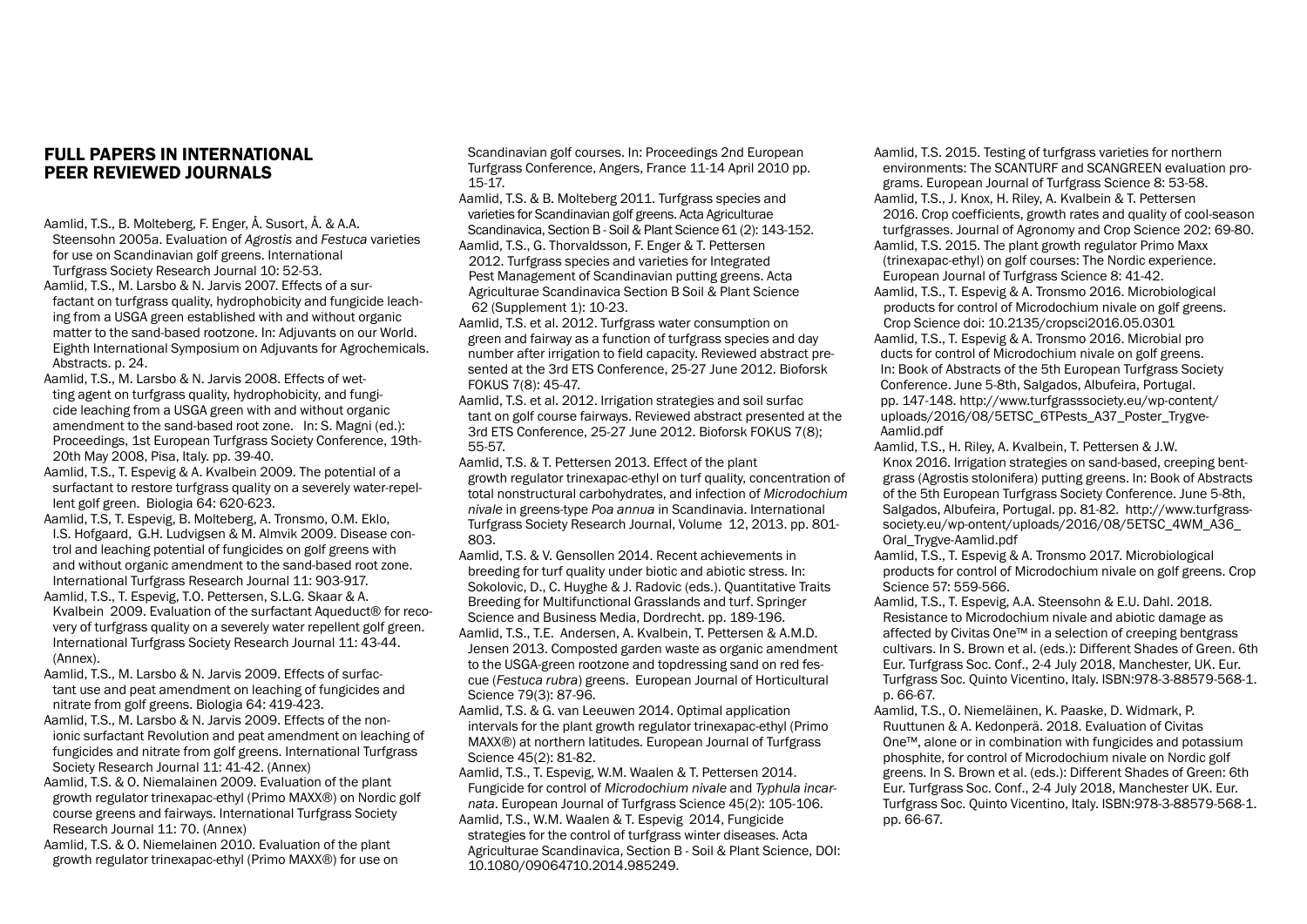- Aamlid, T.S., O. Niemeläinen, K. Paaske, D. Widmark, P. Ruuttunen & A. Kedonperä. 2018. Evaluation of a petroleumderived spray oil for control of Microdochium patch and turfgrass spring performance on Nordic golf greens. Agronomy Journal 110 (6): 2189-2197.
- Aamlid, T.S., M. Almvik, T. Pettersen & R. Bolli. 2020. Leaching and surface runoff after fall application of fungicides on putting greens. Agronomy Journal. Published online 8 Dec. 2020: https://doi.org/10.1002/agj2.20549
- Aamlid, T.S. & T. Pettersen 2021. Benefits of a soil sur factant on putting greens under dry and wet conditions. International Turfgrass Society Research Journal: https://doi. org/10.1002/its2.75
- Blombäck, K., A. Hedlund & M. Strandberg 2009. Changes over a six-year period in soil biological and physical parameters in golf green rootzones with different organic matter content and quality. Technical paper. Appendix. International Turfgrass Research Conference, Santiago, Chile, July 2009.
- Blombäck, K. et al. 2012. Influence of fertilization regime on carbohydrate content of turf grass. Reviewed abstract presented at the 3rd ETS Conference, 25-27 June 2012. Bioforsk FOKUS 7(8): 60-62.
- Blombäck, K., H. Eckersten, & E. Sindhøj 2009. Growth of golf turf as a function of light and temperature under Swedish conditions – a simulation study. Technical paper. Appendix. International Turfgrass Research Conference, Santiago, Chile, July 2009
- Borchert, A.F., J. Rosenbusch, K.J. Hesselsøe, T.S. Aamlid & W. Prämaßing. 2020. Einfluss unterschiedlicher P-Düngeempfehlungen auf die Nährstoffgehalte im Boden und die Qualität von Golfgrüns am Beispiel des Golfplatzes Dütetal (Osnabrück). European Journal of Turfgrass Science (RASEN · TURF · GAZON) 3: 61-66.
- Calvache, S., T. Espevig, T.E. Andersen, E. Joner, A. Kvalbein, T. Pettersen & T.S. Aamlid 2016. Nitrogen, phosphorus, mowing height, and arbuscular mycorrhiza effects on red fescue and mixed fescue–bentgrass putting greens. Crop Science doi:10.2135/ cropsci2016.04.0240.
- Calvache, S., T. Espevig, E. Joner, T.E. Andersen, T. Pettersen & T.S. Aamlid 2016. Effects of nitrogen, phosphorus, mowing height and mycorrhiza inoculation on turf quality and competition against annual bluegrass on pure red fescue and mixed fescue/ bentgrass golf greens. In: Book of Abstracts of the 5th European Turfgrass Society Conference. June 5-8th, Salgados, Albufeira, Portugal. pp.103-104. http://www.turfgrasssociety.eu/wpcontent/uploads/2016/08/5ETSC\_5TATM\_A47\_Oral\_Sara-Calvache.pdf
- Calvache, S., A. Kvalbein & T.S. Aamlid 2017. Growing substrates, fertilization, and irrigation for creeping bentgrass establishment on sand-based putting greens. International Turfgrass Society Research Journal 13: 394-399.
- Calvache, S., T. Espevig, T.E. Andersen, E. Joner, A. Kvalbein, T. Pettersen & T.S. Aamlid 2017. Nitrogen, phosphorus, mowing

height, and arbuscular mycorrhiza effects on red fescue and mixed fescue–bentgrass putting greens. Crop Science 57: 537-549. Caspersen, O.H., A.M.D. Jensen & F.S. Jensen 2014. Mapping golf courses for multifunctional use other than golf. European Journal of Turfgrass Sciences 2(14): 73-74 Chen, Y., A. Kvalbein, T. Pettersen & T.S. Aamlid 2017. Effects of seasonal fertilizer distribution on the competition from annual bluegrass on red fescue putting greens. International Turfgrass Society Research Journal 13: 400-403.

Chen, Y., T. Pettersen, A. Kvalbein & T.S. Aamlid 2017. Playing quality, growth rate, thatch accumulation and tolerance to moss and annual bluegrass invasion as influenced by irrigation strategies on red fescue putting greens. Journal of Agronomy and Crop Science. DOI: 10.1111/jac.12246

Colding J., J. Lundberg & S. Lundberg 2006. Urban golf courses can sustain wetland biodiversity. Paper IV. Rethinking urban nature: Maintaining capacity for ecosystem service generation in a human-dominated world. Doctoral thesis by Jakob Lundberg. Department of Systems Ecology, Stockholm University, Sweden. ISBN: 91-7155-312-6.

Colding, J. & C. Folke 2009. The role of golf courses in biodiversity conservation and ecosystem management. Ecosystems 12: 191-206.

Colding, J., J. Lundberg, S. Lundberg & E. Andersson 2009. Golf courses and wetland fauna. Ecological Applications 19(6): 1481-149.

- Dahl Jensen, A.M & F.S. Jensen 2012. Nordic golf players´ perception of quality. Reviewed abstract presented at the 3rd ETS Conference, 25-27 June 2012. Bioforsk FOKUS 7(8): 95-97. Entwistle, K., T. Espevig, J. A. Crouch, K. Normann & M. Usoltseva. 2018. The effect of temperature on the in vitro growth rate of Sclerotinia homoeocarpa isolates of different origin. In S. Brown et al. (eds.): Different Shades of Green. 6th Eur. Turfgrass Soc. Conf., 2-4 July 2018, Manchester, UK. Eur. Turfgrass Soc. Quinto Vicentino, Italy. ISBN:978-3-88579-568-1. pp. 14-15. Ericsson, T., K. Blombäck & A. Neumann 2012a. Demanddriven fertilization. Part I: Nitrogen productivity in four highmaintenance turf grass species . Acta Agriculturae Scandinavica Section B - Soil and Plant Science, 62 (Supplement 1): 113-121. Ericsson, T., K. Blombäck, A. Kvalbein & A. Neumann 2012b. Demand-driven fertilization. Part II: Influence of demand-driven fertilization on shoot nitrogen concentration, growth rate, fructan storage and playing quality of golf turf. Acta Agriculturae Scandinavica Section B - Soil and Plant Science, 62
- ( Supplement 1): 139-149. Eriksson, F., T. Eriksson & M. Ignatieva 2015, Golf courses as part of urban green infrastructure: Social aspects of golf courses and extensively managed turfgrass areas from a Nordic perspective, Proceedings from 52nd IFLA Congress, June 6-7 2015, St. Petersburg Russia: 474-478
- Eriksson, F. & T. Eriksson 2016. Golf courses as a part of urban turfgrass phenomenon: Results from a Swedish interdisciplinary research. In: Book of Abstracts of the 5th European Turfgrass Society Conference. June 5-8th, Salgados, Albufeira,

Portugal.

- Espevig T., M. Dacosta, T.S. Aamlid, A.M. Tronsmo, B.B. Clarke & B. Huang. 2010. Effects of cold acclimation on freezing tolerance and carbohydrate changes in Agrostis spp. p.72-75. In: M. Volterrani (ed.) Proc. Eur. Turfgrass Soc. Conf., 2nd, Angers, France. 11-14 April 2010. Angers.
- Espevig, T., B. Molteberg, A.M. Tronsmo, A. Tronsmo & T.S. Aamlid 2012. Thatch control in newly established velvet bent grass putting greens in Scandinavia. Crop Science 52: 371-382.
- Espevig, T., C. Xu, T.S. Aamlid, M. DaCosta & B. Huang 2012. Proteomic responses during cold acclimation in association with freezing tolerance of velvet bentgrass. J. Amer. Soc. Hort. Sci. 137:391-399.
- Espevig, T. & T.S. Aamlid 2012. Effects of rootzone composition and irrigation regime on performance of velvet bentgrass putting greens. I. Turf quality, soil water repellency and nutrient leaching. Acta Agriculturae Scandinavica Section B - Soil and Plant Science 62 (Supplement 1): 96-105.
- Espevig, T. & T.S. Aamlid 2012. Effects of rootzone composition and irrigation regime on performance of velvet bentgrass putting greens. II. Thatch, root development and playability. Acta Agriculturae Scandinavica Section B - Soil and Plant Science 62 (Supplement 1): 106-112.
- Espevig, T., T.E. Andersen, A. Kvalbein, E. Joner & T.S. Aamlid 2014. Mycorrhizal colonization and competition against annual bluegrass on golf greens with red fescue as the predominant species. In: Zuin, A. and K. Mueller-Beck. (eds.) European Journal of Turfgrass Science (Special Edition) pp. 41-42 (ISSN 1867- 3570).
- Espevig, T., M. Höglind & T.S. Aamlid 2014. Dehardening resistance of six turfgrasses used on golf greens. Environmental and Experimental Botany 106:182-188.
- Espevig, T., A. Tronsmo & T.S. Aamlid 2014. Evaluation of microbial agents for control of *Microdochium nivale in vitro*. European Journal of Turfgrass Science 45(2): 49-50.
- Espevig, T., M.B. Brurberg, M. Usoltseva, Å. Dahl, A. Kvalbein, K. Normann & J.A. Crouch 2017. First report of dollarspot disease, caused by Sclerotinia homoeocarpa, in Agrostis stolonifera in Sweden. Crop Science 57: 349-353.
- Espevig, T., K. Normann, S. Nilsson, N. Bosholdt & M. Usoltseva. 2018. Rolling reduces dollar spot on golf greens in Nordic countries. In S. Brown et al. (ed.) Different Shades of Green. 6th Eur. Turfgrass Soc. Conf., 2-4 July 2018, Manchester, UK. Eur. Turfgrass Soc. Quinto Vicentino, Italy. ISBN:978-3- 88579-568-1. pp. 18-19.
- Espevig, T., T.S. Aamlid, T.O. Pettersen & A. Kvalbein. 2018. Effect of nitrogen in late autumn on microdochium patch on Nordic golf greens. In S. Brown et al. (ed.) Different Shades of Green. 6th Eur. Turfgrass Soc. Conf., 2-4 July 2018, Manchester, UK. Eur. Turfgrass Soc. Quinto Vicentino, Italy. ISBN:978-3- 88579-568-1. pp. 16-17.
- Espevig T., T.S. Aamlid, T.O. Pettersen, and A. Kvalbein. 2019. Влияние позднего внесения азота на розовую снежную плесень и на его утечку в грунтовые воды на гольф-гринах в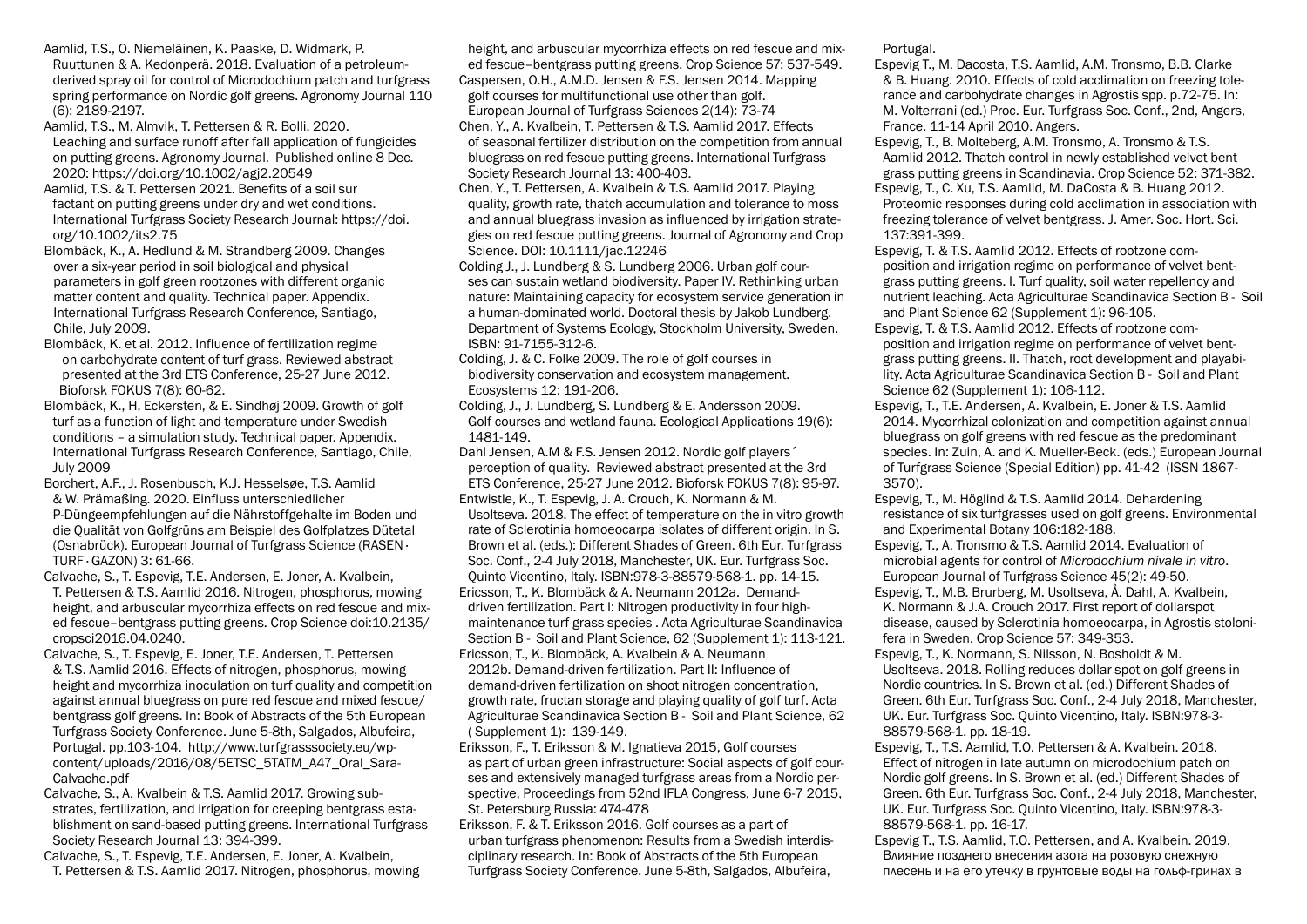- Cкандинавии (In Russian). p. 93. In F.B. Gannibal, Y.S. Tokarev et al. (eds.) Phytosanitary technologies in ensuring independence and competitiveness of the agricultural sector of Russia. Book of abstracts, IV All-Russian Plant Protection Congress with international participation, 9-11 Sept. 2019. VIZR, St.-Petersburg, Russia
- Espevig, T., M. Usoltseva & K. Norman. 2020. Effects of rolling and N-fertilization on dollar spot and Microdochium patch on golf greens in Scandinavia. BIO Web of Conferences, 18:00008 https://www.bio-conferences.org/articles/bioconf/ full\_html/2020/02/bioconf\_vizr2020\_00008/bioconf\_ vizr2020\_00008.html
- Espevig, T., K. Normann, M. Usoltseva, K. Entwistle, J.A. Crouch & T.S. Aamlid. 2020. In vitro screening of turfgrass species and cultivars for resistance to dollar spot isolates of different origin. European Journal of Turfgrass Science (Rasen · Turf · Gazon) 3: 74-75.
- Espevig, T., K. Sundsdal, T.S. Aamlid, J.A. Crouch, K. Normann, M. Usoltseva, K. Entwistle, T. Torp & M.B. Brurberg. 2021. In vitro screening of turfgrass species and cultivars for resistance to dollar spot. International Turfgrass Society Research Journal: https://onlinelibrary.wiley.com/doi/ epdf/10.1002/its2.78
- Gómez-Armayones, C., A. Kvalbein, T.S. Aamlid & J.W. Knox 2016. Assessing evidence on the agronomic and environmental impacts of turfgrass irrigation management. Book of Abstracts of the 5th ETS Conference. Albufeira, Portugal.
- Gómez-Armayones, C., A. Kvalbein, T.S. Aamlid & J.W. Knox. 2018. Assessing evidence on the agronomic and environmental impacts of turfgrass irrigation management. Journal of Agronomy and Crop Science 1-14; DOI:10.1111/jac.12265.
- Gomez-Armayones, C., J.W. Knox, A. Daccache & T.S. Aamlid. 2018. Simulated impacts of irrigation management on turfgrass under North-European climate conditions. In S. Brown et al. (eds.): Different Shades of Green. 6th Eur. Turfgrass Soc. Conf., 2-4 July 2018, Manchester UK. Eur. Turfgrass Soc. Quinto Vicentino, Italy. ISBN:978-3-88579-568-1. pp. 22-23.
- Hanslin, H.M., J. Wissman, T.S. Aamlid & P.E. Aspholm 2016. The potential to increase delivery of multiple ecosystem services of urban grasslands. In: Book of Abstracts of the 5th European Turfgrass Society Conference. June 5-8th, Salgados, Albufeira, Portugal. pp.29-30. http://www.turfgrasssociety.eu/wp-content/ uploads/2016/08/5ETSC\_2TL\_A63\_Oral\_Hans-Martin-Hanslin. pdf
- Hedlund, A., K. Blombäck & M. Strandberg 2003. Nitrogen use in a golf green during one season in the Mälar region in Sweden. 1st International Conference. Turfgrass Management & Science for Sport Fields. Athens, Greece, 2-7 June 2003.
- Hedlund, A., K. Blombäck & M. Strandberg 2005. Nitrogen flows and use efficiency in a golf green during three seasons in central Sweden. International Turfgrass Society Annexe - Technical Papers 10: 11-12.
- Heltoft, P., G. Thorvaldsson, A.M. Dahl Jensen, T. Espevig, K.J.

Hesselsøe, W. Waalen, T.K. Petersen, T. Kastrup, T Pettersen, J. Tangsveen, P. Sørensen, T. Gneist, B. Hannesson, K. Sundsdal & T. Aamlid. 2021. *Poa trivialis, Lolium perenne* or *Poa annua* as nurse crops for faster establishment of *Agrostis stolonifera* putting greens in Nordic climates. International Turfgrass Society Research Journal: https://onlinelibrary.wiley.com/doi/10.1002/ its2.65

- Hesselsøe, K.J., K. Sintorn, K. Donkers, N. Dokkuma, Y. Chen, T. Pettersen, W. Pramässing, M. Woods, D. Cleaver, A.F. Øgaard, T. Krogstad & T.S. Aamlid. 2020. Validation of the MLSN guideline for soil phosphorus on golf course putting greens. Abstract for ETS conference July 20 (cancelled), published in European Journal of Turfgrass Science, 04/2020.
- Hesselsøe, K.J., P. Heltoft. G. Thorvaldsson, A.M.D. Jensen, T.Espevig, W. Waalen, T., Pettersen, J. Tangsveen, P. Sørensen, T. Gneist, B. Hannesson & T.S. Aamlid. 2020. The tolerance of Poa pratensis to low mowing heights. Abstract for ETS conference July 20 (cancelled) European Journal of Turfgrass Science.
- Hesselsøe, K.J., P. Heltoft, T. Espevig & T. Aamlid. 2121. Seed mixtures of red fescue and colonial, creeping or velvet bentgrass for pesticide-free management of Nordic golf greens. International Turfgrass Society Research Journal 2021: https:// doi.org/10.1002/its2.105
- Hsiang, T., P.H. Goodwin & W. Gao 2014. Variation in responsiveness of Agrostis cultivars to defence activators. European Journal of Turfgrass Science 45(2): 47-48
- Ignatieva, M., K. Ahrné, J. Wissman, T. Eriksson, P. Tidåker, M. Hedblom, T. Kätterer, H. Marstorp, P. Berg, T. Ericsson & J. Bengtsson, 2015, Lawn as a cultural and ecological phenomenon: A conceptual framework for transdiscipilinary research. Urban Forestry & Urban Greening 14: 383-387.
- Ignatieva, M., F. Eriksson, T. Eriksson, P. Berg, & M. Hedblom 2016. The lawn as a social and cultural phenomenon in Sweden. Urban Forestry & Urban Greening 21 (2017): 213 -223. Jensen, A.M.D., K.N. Petersen & T. Aamlid 2014. Pesticidefree management of weeds on golf courses: Current situation and future challenges. European Journal of Turfgrass Science 45(2/14): 61-64.
- Jensen, A.M.D., O. Bühler, A. Kvalbein & T.S. Aamlid. 2016. Overseeding of fairways. In: Book of Abstracts of the 5th European Turfgrass Society Conference. June 5-8th, Salgados, Albufeira, Portugal. pp.133-134. http://www.turfgrasssociety. eu/wp-content/uploads/2016/08/5ETSC\_6TPests\_A71\_Oral\_ Anne-Mette-Dahl-Jensen.pdf
- Jensen, A.M.D., O. Bühler, A. Kvalbein & T.S. Aamlid 2017. Evaluation of the occurrence of turfgrasses and weeds after repeated overseeding on fairways. International Turfgrass Society Research Journal 13: 389-393.
- Jensen, A.M.D., O.H. Caspersen, F. Søndergaard Jensen & M. Strandberg 2017. Multifunctional golf facilities as a resource of important ecosystem services in a changing urban environment: Nordic case studies. International Turfgrass Society Research

Journal 13: 236-239.

- Kvalbein, A. & T.S. Aamlid 2012. Impact of mowing height and late autumn fertilization on the winter survival and spring performance of golf greens in the Nordic countries. Acta Agriculturae Scandinavica Section B - Soil and Plant Science, 62 (Supplement 1): 122-129.
- Kvalbein, A., A. Tronsmo, A.M.D. Jensen, K.J. Hesselsøe, T.S. Aamlid & M. Strandberg 2016. A Nordic model for implementing integrated pest management (IPM) – collaboration between authorities and the turfgrass industry. In: Book of Abstracts of the 5th European Turfgrass Society Conference. June 5-8th, Salgados, Albufeira, Portugal. pp.125-126. http://www.turfgrasssociety.eu/wp-content/ uploads/2016/08/5ETSC\_6TPests\_A27\_Oral\_Agnar-Kvalbein. pdf
- Kvalbein, A., W.M. Marie Waalen, L. Bjørnstad, T.S. Aamlid & T. Espevig 2017. Winter injuries on golf greens in the Nordic countries: Survey of causes and economic consequences. International Turfgrass Society Research Journal 13: 604-609. doi:10.2134/itsrj2016.09.0826
- Larsbo, M., T.S. Aamlid, L. Persson, & N. Jarvis 2008. Fungicide leaching from golf greens: Effects of root zone composition and surfactant use. Journal of Environmental Quality 37: 1527-1535.
- Molteberg, B., T.S. Aamlid, F. Enger, A.A. Steensohn, & Å. Susort 2008. Evaluation of *Agrostis* and *Festuca* varieties for use on Scandinavian golf greens. In: S. Magni (ed.): Proceedings, 1st European Turfgrass Society Conference, 19th-20th May 2008, Pisa, Italy. pp. 137-138.
- Molteberg, B. & T.S. Aamlid 2010. Scandinavian turfgrass variety testing for lawns, sports turf, and fairways 2005-2008. In: Proceedings 2nd European Turfgrass Conference, Angers, France 11-14 April 2010, pp. 133-135
- Sandberg, O.R., H. Nordh & M.S. Tveit 2015. Perceived acces sibility on golf courses – Perspectives from the golf federation. Urban Forestry & Urban Greening 15: 80–83
- Sandell, B., T. Pettersen & T.S. Aamlid 2018. Effect of soil amendment, fertilizer type and irrigation on turf quality and organic matter accumulation/thatch control on creeping bentgrass greens. In S. Brown et al. (eds.): Different Shades of Green: 6th Eur. Turfgrass Soc. Conf., 2-4 July 2018, Manchester UK. Eur. Turfgrass Soc. Quinto Vicentino, Italy. ISBN:978-3-88579-568-1. pp. 70-71.
- Strandberg, M., T. Aamlid, D. Moore, C.J. Ritsema & J. Knox 2010. WATEURF – Water And Turf – Efficiency and Use Reduction for the Future - An international initiative on sustainable use of water in turfgrass management. In M. Volterrani (ed.) Proc. Eur. Turfgrass Soc. Conf., 2nd, Angers, France. 11-14 April 2010. Angers.
- Strandberg, M., K. Blombäck, A.M. Dahl Jensen & J. Knox 2012. Priorities for sustainable turfgrass management: a research and industry perspective. Acta Agriculturae Scandinavica Section B - Soil and Plant Science, 62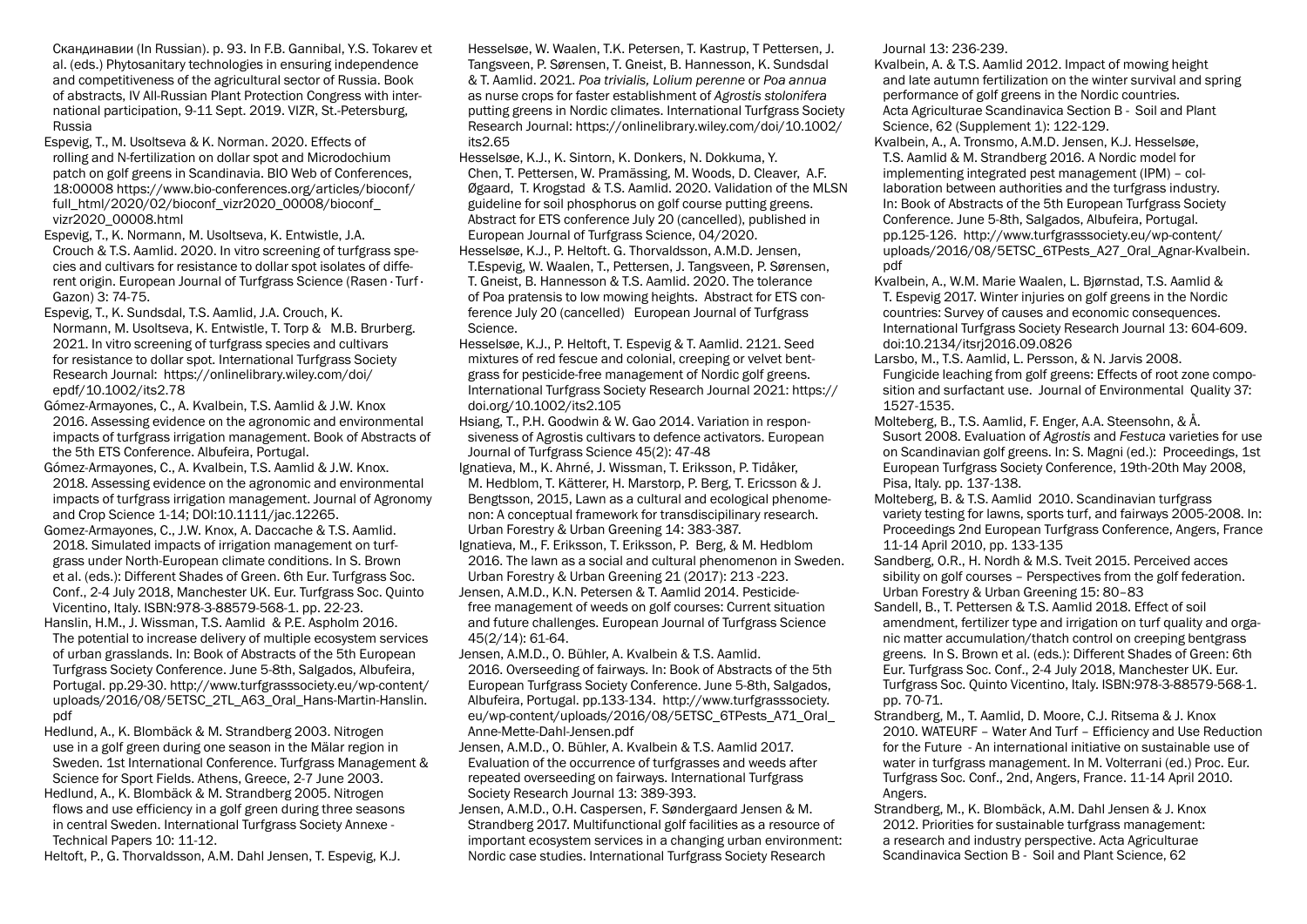(Supplement 1): 3-9.

Strandberg, M. & K. Schmidt 2012. Nordic cooperation to create multifunctional golf courses and healthy ecosystems. Bioforsk Fokus 7 (2): 159-161.

Strandberg M. & K. Schmidt. 2012. Nordic cooperation to create multifunctional golf courses and healthy ecosystems. Reviewed abstract presented at the 3rd ETS Conference, 25-27 June 2012. Bioforsk FOKUS 7(8): 98-99.

Strandberg. M., K. Blombäck, A M. Dahl Jensen and J.W. Knox. 2013. The future of turfgrass management – challenges and opportunities in Europe. International Turfgrass Society Research Journal, Volume 12, 2013. pp: 787 – 790.

Strandberg, M., K. Schmidt, O. Skarin & L-G. Bråvander 2014. Multifunctional golf facilities as a driving force in implementing the European Landscape Convention: A case study in Sweden. European Journal of Turfgrass Science (Special Edition). European Turfgrass Society Conference, 4th, Osnabruck, Germany. 6-9 July 2014 pp. 119-120. (ISSN 1867-3570).

Strandberg, M., S. Borgström & E. Andersson 2016. Multifunctionality on urban golf courses – a case study in the Stockholm area. In: Book of Abstracts of the 5th European Turfgrass Society Conference. June 5-8th, Salgados, Albufeira, Portugal. pp.45-46.

Strandberg, M. & B. Hedlund. 2018. Multifunctional activities on Nordic golf facilities – a survey. In S. Brown et al. (eds.): Different Shades of Green. 6th Eur. Turfgrass Soc. Conf., 2-4 July 2018, Manchester UK. Eur. Turfgrass Soc. Quinto Vicentino, Italy. ISBN:978-3-88579-568-1. pp. 66-67.

Strömqvist, J. & N.J. Jarvis 2005. Sorption, degradation and leaching of the fungicide Iprodione in a golf green under Scandinavian conditions: Measurements, modelling and risk assessment. Pest Management Science 61: 1168-1178

Tidåker, P., I. Wesström & T. Kätterer 2016. Energy use and greenhouse gas emissions from turf management of two Swedish golf courses. Urban Forestry & Urban Greening 21 (2017): 80–87. Tronsmo A., T. Espevig., K.G Jensen, L. Hjeljord & T.S.

Aamlid 2008. Potential for *Agrostis canina* on Scandinavian Putting Greens as tested under controlled conditions. p. 185-186. In: Simone Magni (ed.) Proc. 1st, Eur. Turfgrass Soc. Conf., Pisa, Italy. 19-20 May 2008. Stamperia Editoriale Pisana.

Usoltseva M., K. Normann, and T. Espevig. 2019. Прикатывание и азотное удобрение как приемы интегрированной защиты от долларовой пятнистости и розовой снежной плесени на гринах в Cкандинавии (In Russian). p. 307. In F.B. Gannibal, Y.S. Tokarev et al. (eds.) Phytosanitary technologies in ensuring independence and competitiveness of the agricultural sector of Russia. Book of abstracts, IV All-Russian Plant Protection Congress with international participation, 9-11 Sept. 2019. VIZR, St.-Petersburg, Russia.

Waalen, W.M., T. Espevig, A. Kvalbein & T.S. Aamlid 2014. The effect of ice encasement and two protective covers on the winter survival of six turgrasses on putting greens. European Journal of Turfgrass Science 45(2): 65-66.

Waalen, W.M., T. Espevig, A. Kvalbein & T.S. Aamlid 2016. The effect of ice encasement and two protective covers on

the winter survival of six turfgrasses on putting greens. In: Book of Abstracts of the 5th European Turfgrass Society Conference. June 5-8th, Salgados, Albufeira, Portugal. pp.167-168. http://www.turfgrasssociety.eu/wp-content/ uploads/2016/09/5ETSC\_7TNPhi\_A30\_Oral\_Wendy-Waalen-etal.pdf

Waalen, W.M., T. Espevig, A. Kvalbein & T.S. Aamlid 2017. The effect of ice encasement and two protective covers on the winter survival of six turfgrass species/subspecies on newly established putting greens. International Turfgrass Society Research Journal 13: 556-565.

Xiao, K., K.J. Hesselsøe, C. Magnusson, T. Espevig, T. Pettersen & T.S. Aamlid. 2021. Plant parasitic nematodes, substrates or grass species as reasons for poor reestablishment of a sand-based putting green after winter kill. International Turfgrass Society Research Journal. Published 19 May 2021: https://doi. org/10.1002/its2.77

Øgaard, A.F. & T.S. Aamlid. 2020. Temperature effects on phosphorus requirements for creeping bentgrass establishment and spring growth. Agronomy Journal 112: 3478- 3490. DOI: 10.1002/agj2.20288.

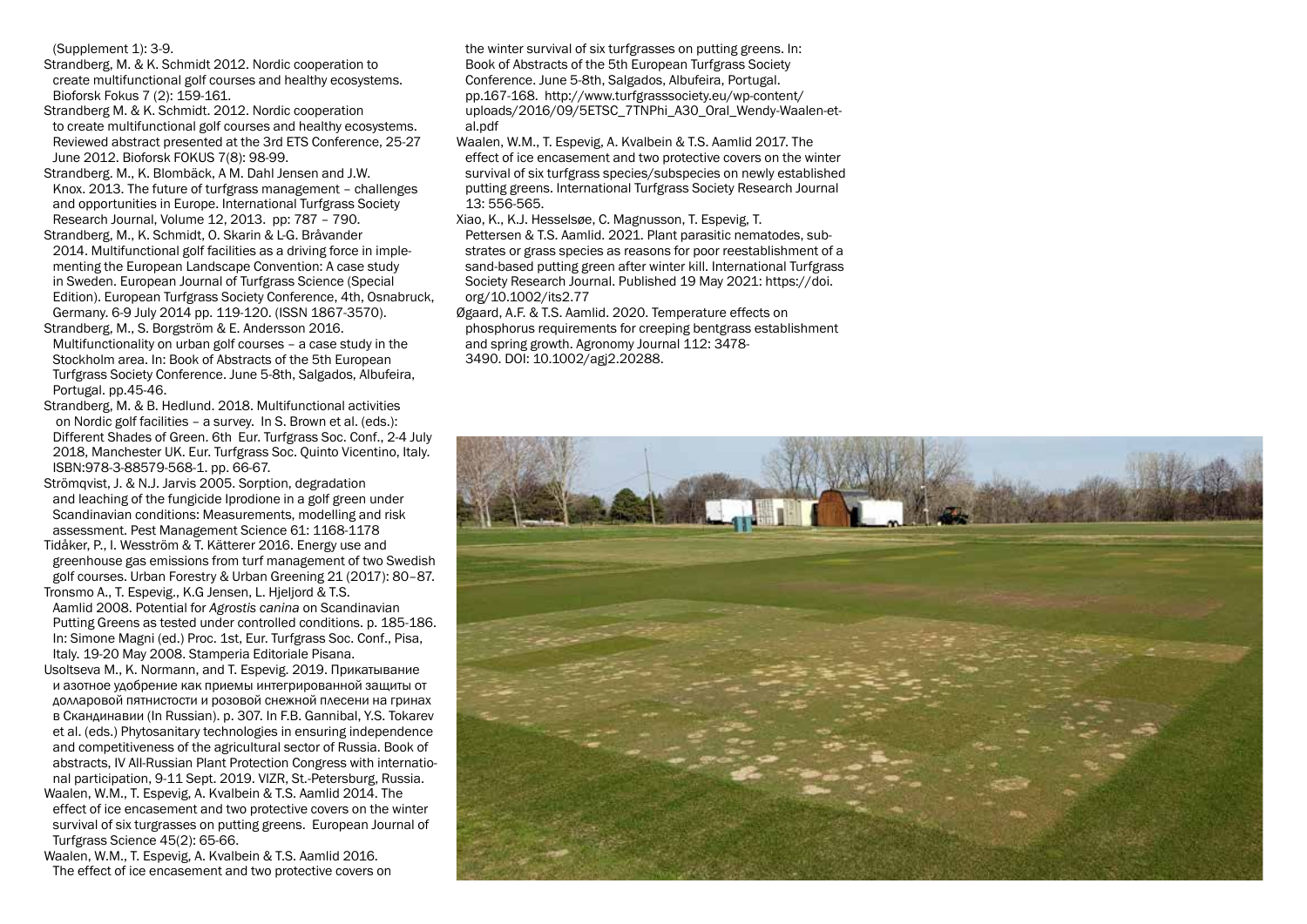## OTHER PUBLICATIONS IN ENGLISH & GERMAN

Aamlid, T.S., B. Molteberg, M.E. Engelsjord & K.O. Larsen 2003. Evaluation of *Agrostis* and *Festuca* varieties for use on Scandinavian golf greens. Results from the sowing year 2003. Report to the Scandinavian Turfgrass Research Foundation. 19 pp.

Aamlid, T.S. & B. Molteberg 2004a. Evaluation of *Agrostis* and *Festuca* varieties for use on Scandinavian golf greens. Results from the sowing year 2003 and first green year 2004. Report to the Scandinavian Turfgrass and Environment Research Foundation. Sterf.golf.se 24 pp.

Aamlid, T.S., B. Molteberg, A.A. Steensohn, Å. Susort & F. Enger 2005b. Evaluation of *Agrostis* and *Festuca* varieties for use on Scandinavian golf greens. Results from the sowing year 2003 and the first two green years 2004 and 2005. Report to the Scandinavian Turfgrass and Environment Research Foundation. Sterf.golf.se 21 pp.

Aamlid, T.S., B. Molteberg, F. Enger, A.A. Steensohn & Å. Susort 2006. Evaluation of *Agrostis* and *Festuca* varieties for use on Scandinavian golf greens. Bioforsk Report 1 (189). 32 pp.

Aamlid, T.S., O. Niemelainen, M. Rannikko, T. Haugen, S. Junnila, T. Espevig & Å. Susort 2008. Evaluation of the plant growth regulator Primo MAXX® (trinexapac-ethyl) on Nordic golf courses. Bioforsk Report 3(1): 1-30.

Aamlid, T.S., O. Niemelainen, M. Rannikko, O. Noteng, M. Waldner, T. Haugen, S. Junnila, T. Pettersen & T. Espevig 2009. Evaluation of the plant growth regulator Primo MAXX® (trinexapac-ethyl) on Nordic golf courses. Results from the second evaluation year 2008 and recommendations. Bioforsk Report 4(4): 1-28.

Aamlid, T.S. 2010. Best management practises for velvet bentgrass (*Agrostis canina* L) on golf course putting greens. Report from an international seminar held in Finland 16-18 June 2010 International Turfgrass Newletter, October 2010, pp. 4-5. Aamlid, T.S., F. Enger, G. Thorvaldsson, J. Tangsveen, T.

Pettersen & A.A. Steensohn 2011. Evaluation of turfgrass varieties for use on Scandinavian golf greens, 2007-2010. Final results from the four-year testing period. Bioforsk Report 6 (1): 49 pp.

Aamlid, T.S., O. Niemelainen, M. Barth, T. Pettersen, P. Persson & S. Junnial 2011. Impact of Primo MAXX® and fungicides on turfgrass quality and winter survival on Nordic golf greens, July 2010 – June 2011. Bioforsk Rapport 6(70): 1-30.

Aamlid, T.S., T. Pettersen, M. Niskanen & L. Wiik 2012. Impact of Primo MAXX® and fungicides on turfgrass winter survival on Nordic golf courses. Results from the second experimental year, July 2011-May 2012. Bioforsk Fokus 7(77): 1-30.

Aamlid, T.S., T.E. Andersen, A. Kvalbein, T. Pettersen, A.M.D. Jensen & P. Rasmussen 2013. Use of compost in the root zone or in the topdressing sand on red fescue green. Results from the period August 2011 - November 2012. Bioforsk Rapport 8(168): 1-37.

Aamlid, T.S., T. Pettersen & A. Kvalbein 2013. Water use of various turfgrass species on greens and fairways. Greenmaster (Canada) 48(4): 31-33.

Aamlid, T., T. Pettersen & A. Kvalbein 2012. Water use of various turfgrass species on greens and fairways. 7pp. http://www.sterf.org

Aamlid, T., T. Pettersen & A. Kvalbein 2012. Deficit irrigation on creeping bentgrass greens. 7 pp. http://www.sterf.org Aamlid, T.S., T. Espevig & T. Pettersen 2013. A first evaluation of the GREENCAST prediction model for timing of fungicide applications on Scandinavian golf courses. Bioforsk Report 8(94): 1-44.

Aamlid, T.S., M. Niskanen, D. Wikmark, M. Ljungman, W. Waalen, T. Pettersen & J. Tangsveen 2013. Fungicides for Nordic golf courses: Registration and R&D trials 2012-2013 Bioforsk Report 8(95): 1-45.

Aamlid, T.S., K. Paaske, L. Wiik, T. Espevig, A. Tronsmo, T. Pettersen, A.M. Dahl Jensen & P.G. Andersson 2013. Testing of alternative plant protection products for the control of *Microdochium nivale* and other diseases on golf greens. Results from the experimental period 1 October 2011 – 1 March 2013. Bioforsk Report 8(54): 1-38.

Aamlid, T.S. 2014. Scandinavian testing of turfgrass spe cies and varieties for winter hardiness. In: Espevig, T. & A. Kvalbein (eds.): Turf Grass Winter Survival. Book of abstracts from international seminar 11-12 November 2014. Bioforsk Fokus 9 (8): 12-14.

Aamlid, T.S. & P. Edman 2014. Growth regulation with Primo MAXX on Nordic golf courses. STERF Handbook. http://www. sterf.org. 18 pp. (Swedish and Norwegian versons also available Aamlid, T.S., O. Niemelainen, D. Widmark, M. Ljungman, W. Waalen, T. Pettersen & J. Tangsveen 2014. Evaluation of fungicides for control of turfgrass winter diseases, 2013-14. Bioforsk Report 9 (112): 1-40. (Confidential report to Syngenta). Aamlid, T.S., T. Espevig, A. Tronsmo, K. Paaske, L. Wiik, T.

Pettersen, A.A. Steesnsohn, O. Hetland, A.M.D. Jensen & P.G. Andersson 2014. Testing of alternative plant protection products for the control of *Microdochium nivale* and other diseases on golf greens. Final report from a three-year project, Oct. 2011- Sept. 2014. Bioforsk Report 9 (115): 1-54.

Aamlid, T.S., T. Espevig, A. Tronsmo & T. Pettersen 2014. Controlling winter-active fungi on golf greens: Can microbiological products or alginates replace chemical fungicides? http:// www.sterf.org

Aamlid, T.S. 2014. Fungicide leaching from golf greens. A synopsis of Scandinavian studies. STERF Article. http://www. sterf.org 13 pp.

Aamlid, T. 2014. News from the Scandinavian Turfgrass and Environment Research Foundation STERF's R&D programme on Integrated Pest Management. The Newsletter of the International Turfgrass Society September 2014. http://turfsociety.com/ newsletters/2014-09-itsnd.pdf : 5-8.

Aamlid, T.S. 2014. International Seminar at Gjøvik, Norway, 11-12 Nov. 2014: Turfgrass winter survival. In: Walker, N.R. (ed.) International Turfgrass - The Newsletter of the International Turfgrass Society, September 2014 Edition. p. 2. http://turfsociety.com

Aamlid, T.S., W. Waalen, G. Thorvaldsson, A.M.D. Jensen, T. Esepvig, T. Pettersen, J. Tangsveen, A. A. Steensohn, P. Sørensen & B. Hannesson 2015. SCANGREEN 2011-2014: Turfgrass species and varieties for Integrated Pest Management of Scandinavian putting greens. Bioforsk Report 10(65): 1-91.

Aamlid, T.S., T. Espevig, T. Hsiang, A. Bertrand, K. Paaske, D. Widmark, A.A. Steensohn, T. Pettersen, P. Sørensen, K. Normann, M. Ljungman, B. Sandström & H. Norén 2015. Evaluation of the mineral oil product CIVITAS ONE® for induction of turfgrass resistance to Microdochium nivale on golf greens. Progress report, December 2015. NIBIO Report 1 (27): 1-41.

Aamlid, T.S. O. Niemeläinen, W. Waalen, T. Pettersen, P. Ruuttunen, A. Kedonperä & J. Tangsveen 2016. Evaluation of the phosphite pigment A14658D, alone and in combination with fungicides, for control of turfgrass winter diseases, 2015-2016. NIBIO Confidential Report, Archive 2015/1858. 37 pp.

Aamlid, T.S.,T. Pettersen & A. Kvalbein 2016. Evaluation of the soil surfactant Qualibra on a sand-based putting green 2014- 2016. NIBIO Confidential Report, Archive 16/1528. 39.

Aamlid, T.S., A.M.D. Jensen, A. Kvalbein & P. Rasmussen 2016. FESCUE-GREEN: Best management of red fescue (Festuca rubra) golf greens for high sustainability and playability. Final Scientific Report 2011-2015. NIBIO Report 2(128): 1-23.

Aamlid, T.S., H.M. Hanslin, E. Svalheim, E. Kallioniemi, B. Sandell, T.H. Jepsen, T. Lennartsson, J. Wissmann & J. Kollmann 2017. From dense swards to biodiverse roughs. www.sterf.org.

Aamlid, T.S., T. Pettersen & B. Sandell 2018. Effect of soil amendments, fertilizer types and irrigation on turf quality and associated characters on a creeping bentgrass (Agrostis stolonifera) putting green: NIBIO Commissioned Report, Archive 17/00352. 47 pp.

Aamlid, T.S., T. Espevig & W. Waalen. 2018. Professor Eric Watkins came from Minnesota to see severe winter damages on Norwegian golf courses. ITS newsletter. May 2018: 4-5. http:// turfsociety.com/newsletters/2018-05%20itsnd.pdf

Aamlid, T.S. 2018. What's the meaning of IPM on golf courses? 6 pp. http://www.sterf.org/sv/about-sterf/news-archive/ meaning-of-article-ipm

Aamlid, T.S. 2018. What's the meaning of IPM on golf courses? http://www.sterf.org/sv/about-sterf/news-archive/meaning-of-article-ipm 6 pp.

Aamlid T.S. 2019. Turfgrass seed for the Nordic countries. Results from SCANTURF and SCANGREEN variety testing updates 1 June 2019. 31 pp. http://www.sterf.org/Media/Get/3217/turfgrassseed-for-the-nordic-countries-2019-2020.pdf

Aamlid T.S., P. Heltoft, G. Thorvaldsson , A.M.D. Jensen, T. Espevig, K.J. Hesselsøe, W.Waalen, T.K. Petersen, T. Pettersen, J.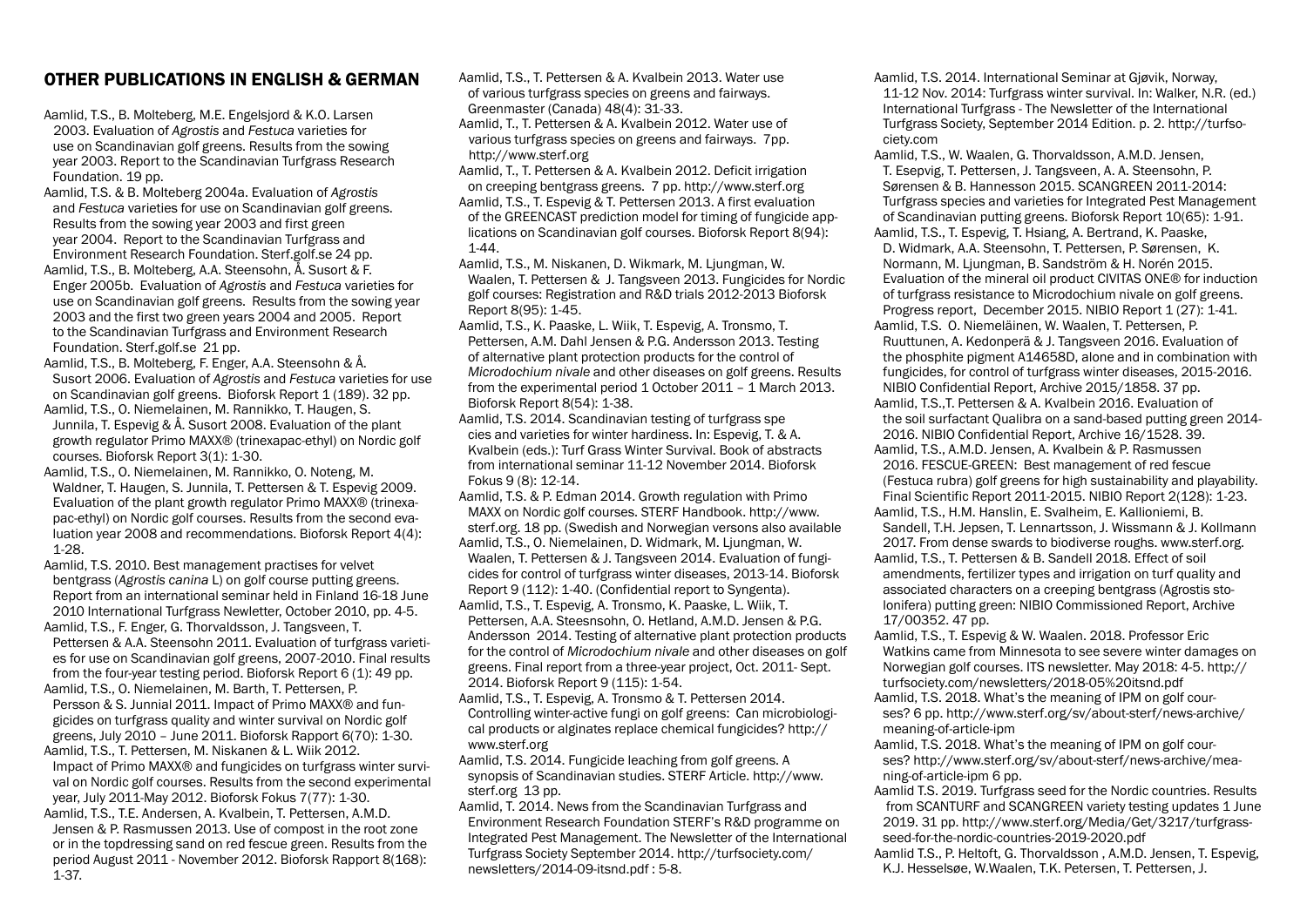Tangsveen, P. Sørensen, T. Gneist & B. Hannesson 2019. SCANGREEN 2015-2018: Turfgrass species, varieties, seed mixtures and seed blends for Scandinavian putting greens. NIBIO Report 5(154): 1-100. ISBN 978-82-17-02454-5.

Aamlid, T.S., P. Heltoft, T. Espevig, W. Waalen, A.M.D. Jensen, G. Thorvaldsson & K.J. Hesselsøe. 2020. Turfgrass species and varieties for Scandinavian Putting Greens. Summary of the SCANGREEN trials 2015-2018. STERF Popular Articles, Jan. 2020. www.sterf.org

Aamlid, T.S., M. Almvik, & T. Pettersen 2019. Risks for surface runoff and leaching of fungicides from golf greens varying in rootzone composition and amount of thatch. NIBIO Report 5(145). 21 pp.

Aamlid, T.S., M. Almvik, & T. Pettersen 2019. Avoid surface runoff of fungicides from golf greens. STERF popular article published at www.sterf.org, December 2019.

Aamlid, T.S. 2019. STERF/NIBIO International Pesticide Semininar, Oslo 19 March 2019, Turfgrass Society, Special January 2019: 6. https://turfsociety.com/newsletters/2019-01%20itsnd.pdf

Aamlid T.S. 2019. NIBIO International Turfgrass Field Day, 19 June 2019. The Newsletter of the International Turfgrass Society, Special January 2019: 6. https://turfsociety.com/newsletters/2019-01%20itsnd.pdf

Aamlid, T.S. 2019. INTEGRATED PEST MANAGEMENT ON GOLF COURSES. EGA Sustainability Experts Group Newsletter #2. http://www.ega-golf.ch/best-practice/implications-integratedpest-management-golf-courses

Aamlid T.S. 2019. 14th International Turfgrass Research Conference Copenhagen, Denmark, July 2021: Deadline for submission of titles and short abstracts extended to 15 Dec. 2019. The Newsletter of the International Turfgrass Society, Special December 2019: 1-2. https://turfsociety.com/newsletters/2019-12%20itsnd.pdf

Aamlid, T.S. & K.J. Hesselsøe. 2020. MLSN-fertilization on golf courses. STERF Popular Article April2020. http://www.sterf. org/Media/Get/3444/mlsn-fertilization-english.pdf . 4pp

Aamlid, T.S., G. Jagger, G.R. Tuxen, J. Bentley & M. Thers. 2020. Use of impermeable covers for better winter survival of golf course putting greens. STERF Fact Sheet, Turfgrass Winter Stress Management. http://www.sterf.org/Media/Get/3591/fact-sheetimpermeable-covers-for-better-winter-survival-k 6 pp.

Aamlid, T.S. & K.J. Hesselsøe. 2020. ROBO-GOLF: Better grass quality, reduced fertilizer costs and less use of fossil energy when using fairway and semi-rough robotic mowers. STERF popular article April 2020. www.sterf.org

Aamlid, T.S., K.J. Hesselsøe & M. Frisk. 2020. Robot-klippare ger bättre gräs. Greenbladet 37(2): 48-49. Aamlid, T.S. and K. J. Hesselsøe: ROBO-GOLF: Better grass quality, reduced fertilizer costs and less use of fossil energy when using fairway and semirough robotic mowers. ITS newsletter Sep 2020.

Aamlid, T.S., P. Heltoft, T. Espevig, W. Waalen, A.M. Dahl Jensen, G. Thorvaldsson & K. Juul Hesselsøe. 2020. Turfgrass species and varieties for Scandinavian Putting Greens - Summary of SCANGREEN 2015-2018. 9 pp. www.sterf.org

Aamlid, T.S., M. Thers, G. Jagger, G.R. Tuxen & J. Bentley.

2021. Impermeable plastic covers for better winter survival of golf course putting greens: Ventilation under the covers during winter 2020-2021. NIBIO Report 7(181): 1-55.

Aamlid, T.S., W. Waalen, P. Heltoft, M. Skattebu & J. Tangsveen. 2021. Results from NIBIO Apelsvoll confirm superintendents' experiences: Better winter survival with impermeable plastic covers on annual bluegrass, creeping bentgrass and red fescue putting greens. STERF Popular Scientific Article, August 2021: http://www.sterf.org/Media/Get/3756/better-winter-survival-with-impermeable-plastic-covers-on-putting-greens 18 pp. Aamlid, T.S., K.J. Hesselsøe, T. Pettersen & A.F. Borchert.

2021. ROBO-GOLF: Robotic mowers for better turf quality on golf course fairways and semi-roughs, Results from 2020. NIBIO Report (87), 48 pp.

Andersen, T.E. 2013. Effects of root zone composition and nitrogen and phosphorus rates on mycorrhizal colonization in different turfgrass species on sand-based golf greens in Scandinavia. Master of Science Thesis. Norwegian University of Life Sciences.107 pp.

Blombäck, K. 2008: First year report: Fertilizer strategies for golf turf: Implications for physiology-driven fertilization, Report to the Scandinavian Turfgrass and Environment Research Foundation http://www.sterf.org

Blombäck, K., M. Riddle, A. Neumann, T. Ericsson, A. Tronsmo, M. Linde & R. McGlynn 2013. Optimal maintenance for hardening and early spring growth of turfgrass for putting greens. STERF Final report. 74 pp. http://www.sterf.org

Borchert, A.F. & K.J. Hesselsøe. 2020. Startschuss für Mähroboter-Projekt in Skandinavien. Greenkeepers Journal 3/2020.

Borchert, A.F. 2021. Impact of reduced phosphorus fertiliza tion on golf course putting greens – Results from Düetetal Golf Course Osnabrück, Germany. Master's project submitted to Faculty of Agricultural Sciences and Landscape Architecture, University of Applied Sciences, Osnabrück. March 2021. Borchert, A.F. 2021. Impact of reduced phosphorus fertiliza tion on golf course putting greens. Master's thesis submitted to Faculty of Agricultural Sciences and Landscape Architecture, University of Applied Sciences, Osnabrück. October 2021. Borchert, A.F., K.J. Hesselsøe, H.W. Olfs & W. Prämassing. 2021. Impact of reduced phosphorus fertilization on golf course putting greens. Poster at the International Fertiliser Society Conference in Cambridge (UK), 9-10 December 2021. Calvache Gil, S., O. Niemeläinen, D. Widmark, W. Waalen, T. Pettersen, P. Ruuttunen, J. Tangsveen, M. Ljungman & T.S. Aamlid 2015. Evaluation of fungicides and the phosphite pigment A14658D for control of turfgrass winter diseases on golf courses, 2014-2015. NIBIO Confidential Report 1(7): 1-63. Caspersen, O.H. et al. 2014. Multifunctional Golf Courses. IGN Rapport, December 2014, Department of Geosciences and Natural Resource Management, University of Copenhagen, Frederiksberg. 180 p. www.ign.ku.dk

DaCosta, M., L. Hoffmann, X. Guan & S. Ebdon 2014.

Physiology of cold acclimation and deacclimation in cool-season turfgrasses. In: Espevig, T. & A. Kvalbein (eds.). Turf Grass Winter Survival. Book of abstracts from international seminar 11-12 Nov. 2014. Bioforsk Fokus 9(8):8.

Dahl Jensen, A.M. 2012. Playing Quality on Golf Courses. Scandinavian Turfgrass and Environment Research Foundation.18 pp. http://www.sterf.org

Edman, P. & M. Strandberg. 2021. Practical measures to increase biodiversity on golf courses in Falkenberg and Varberg municipalities. STERF website:http://www.sterf.org/Media/ Get/3629/practical-measures-to-increase-biodiversity-on-golfcourses-k p. 3.

Ericsson, E., K. Blombäck & A. Kvalbein 2013. Precision fertilisation – from theory to practice. Handbook. 19 pp. http:// www.sterf.org

Ericsson, T., K. Blombäck, A. Kvalbein, K.J. Hesselsøe, A.F. Borchert & T.S. Aamlid. 2021. Precision fertilisation – from theory to practice, Update 2021. STERF homepage September 2021: http://www.sterf.org/Media/Get/3822/precision-fertilisation-handbook-2021-final

Espevig, T., T.S. Aamlid, A. Tronsmo, K.G. Jensen, B. Molteberg, L. Hjeljord, A.M. Tronsmo, Å. Susort & F. Enger 2008. Winter hardiness and management of velvet bentgrass (*Agrostis canina*) on putting greens on northern environments. Bioforsk Rapport 3 (30): 33 pp.

Espevig, T., T.S. Aamlid, A. Tronsmo, B. Molteberg, L. Hjeljord, A.M. Tronsmo, T. Pettersen & F. Enger 2009. Winter hardiness and management of velvet bentgrass (*Agrostis canina*) on putting greens on northern environments. Report from the second experimental year 2008. Bioforsk Rapport 4 (100): 54 pp.

Espevig T., T.O. Pettersen, T.S. Aamlid, A. Tronsmo & A.M. Tronsmo 2009. Effect of acclimation conditions on freezing survival of *Agrostis* spp. p. 26. In: Abstract book. Plant and Microbe Adaptation to the Cold. 4-8 Dec. 2009. Ås, Norway

Espevig, T. et al. 2012. Evaluation of resistance to pink snow mold of velvet bent grass cultivars in controlled environments. Reviewed abstract presented at the 3rd ETS Conference, 25-27 June 2012. Bioforsk FOKUS 7(8): 43- 44.

Espevig, T. et al. 2012. Thatch control on newly established velvet bentgrass putting greens. Reviewed abstract presented at the 3rd ETS Conference, 25-27 June 2012. Bioforsk FOKUS 7(8): 87-89.

Espevig, T. 2013. Turfgrass winter stress management: recent studies and future perspectives. In: Waalen, W., Olsen, J.E. (Eds.) Winter survival in a changing climate. Bioforsk Fokus 8(5), 17-18.

Espevig, T., A. Kvalbein & T. Aamlid 2012. Potential of velvet bent grass for putting greens in winter-cold areas. 9 pp. http://www.sterf.org

Espevig, T., A. Kvalbein & T.S. Aamlid 2014. Effect of impe ded drainage on winter hardiness of four turf grasses used on lawns/fairways. In: Espevig, T. & A. Kvalbein (eds.). Turf Grass Winter Survival. Book of abstracts from international seminar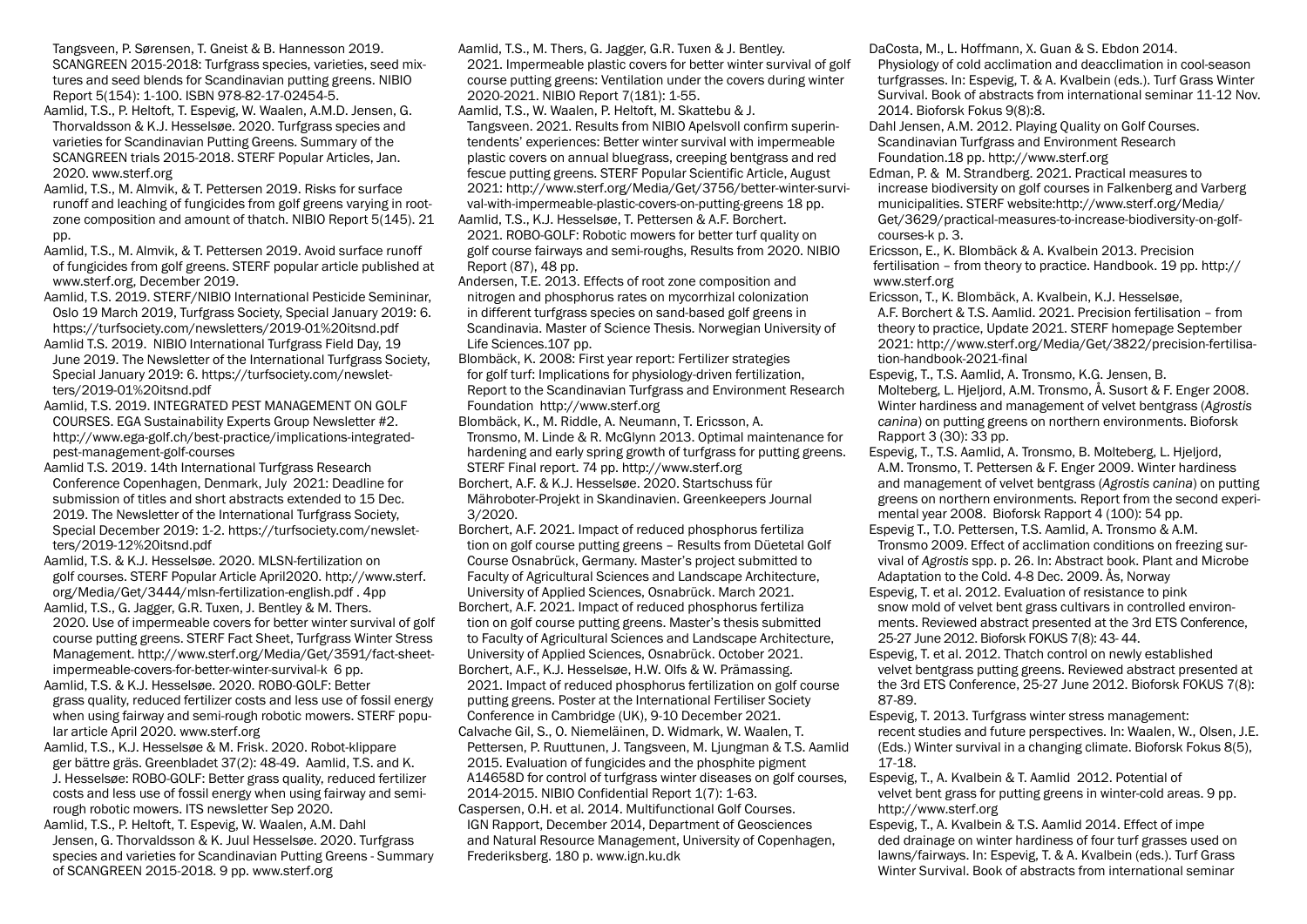11-12 Nov. 2014. Bioforsk Fokus 9(8):17.

Espevig, T., M. Höglind & T.S. Aamlid 2014. Dehardening resistance and rehardening capacities of six turfgrasses used on golf greens Scandinavian testing of turfgrass species and varieties for winter hardiness. In: Espevig, T. & A. Kvalbein (eds.). Turf Grass Winter Survival. Book of abstracts from international seminar 11-12 Nov. 2014. Bioforsk Fokus 9(8):10.

Espevig, T., W.M. Waalen, B. Printz, J.-F. Hausman & T.S. Aamlid 2014. Carbohydrate changes in turfgrasses during winter in Norway. In: Espevig, T. & A. Kvalbein (eds.). Turf Grass Winter Survival. Book of abstracts from international seminar 11-12 Nov. 2014. Bioforsk Fokus 9(8):15.

Espevig T., A. Kvalbein & T.S. Aamlid 2014. Effect of impe ded drainage on winter hardiness of four turf grasses used on lawns/fairways. In: Espevig, T. & A. Kvalbein (eds.). Turf Grass Winter Survival. Book of abstracts from international seminar 11-12 Nov. 2014. Bioforsk Fokus 9(8):17-18.

Espevig T., M. Höglind & T.S. Aamlid. 2014. Dehardening resistance and rehardening capacities of six turfgrasses used on golf greens. In: Pukacki, P.M & S. Pukacka (eds.) The Book of Abstracts: Stress Recognition Triggers Plant Adaptation. International Plant Cold Hardiness Seminar, 10th, Kórnik - Poznań, Poland. 17 – 21 August 2014, p. 33.

Espevig, T., W.M. Waalen, B. Printz, L. Solinhac., J.F. Hausman, K.A. Albein & T.S. Aamlid 2014. Carbohydrate changes in six turfgrass species during winter in Norway. In: Pukacki, P.M. & S. Pukacka (eds.) The Book of Abstracts: Stress Recognition Triggers Plant Adaptation. International Plant Cold Hardiness Seminar, 10th, Kórnik - Poznań, Poland. 17 – 21 August 2014, p. 55.

Espevig, T., T. Pettersen & T.S. Aamlid 2013. Validation of the GreenCast prediction model for microdochium patch on golf greens in the Nordic region. Results from the second validation year. Bioforsk Report 9(43): 1-37. (Confidential report to Syngenta).

Espevig T., T.O. Pettersen & T.S. Aamlid. 2017. Evaluation of Marathon fertilizer, Melgreen Si and Melgreen Cu on turf quality and microdochium patch on a Poa annua putting green. Provisional report from the first experimental year. NIBIO Confidential Report, Archive 17/00351. 20 pp.

Espevig, T., T.O. Pettersen & T.S. Aamlid. 2018. Effect of Marathon fertilizer and Melgreen Si and Melgreen Cu biostimulants on turf quality and microdochium patch on a Poa annua putting green. Report from the second experimental year. NIBIO confidential report 17/00351. 16 pp.

Espevig, T. & T.S. Aamlid. 2018. Winter diseases. Biotic winter damage. http://www.sterf.org/sv/about-sterf/news-archive/biotiska-vinterskador 9 pp

Espevig, T., K. Normann, M. Usoltseva, K. Entwistle, J.A. Crouch & T.S. Aamlid. 2020. In vitro screening of turfgrass species and cultivars for resistance to dollar spot. www.sterf.org , 1-3. http://www.sterf.org/Media/Get/3318/article-dollar-spot-in-vitroenglish

Espevig, T., K. Normann, N. Bosholdt, M. Usoltseva, S.

Nilsson, A. Olofsson, J.A. Crouch, K. Entwistle, K. Sundsdal, T.O. Pettersen, T.S. Aamlid & T. Torp. 2020. Risk assessment, management and control of dollar spot caused by Clarireedia species on Scandinavian golf courses (2017-2020). Final report. www.sterf. org 17 s. http://www.sterf.org/Media/Get/3604/final-reportdollar-spot\_final-report\_2020

Espevig, T., K. Torday Gulden & A. Tjomsland. 2020. Cultural control of dollar spot on golf courses in Scandinavia. 2020. Film. https://youtu.be/JzmkrIOkn0k

Espevig, T., Torday Gulden & A. Tjomsland. 2020. In vitro screening of turfgrass resistance to dollar spot. 2020. Film. https://youtu.be/QI8U54F3GyE

Esselin, A. 2018. Golf clubs as landscape players - Final report. STERF http://www.sterf.org/sv/projects/project-list/golfclubs-as-landscape-players. 19 pp.

Esselin, A. 2018. Golf clubs as frontrunners for sustainable development in local landscapes – Workbook for golf clubs. STERF. http://www.sterf.org/sv/projects/project-list/golf-clubsas-landscape-players 13 pp.

Faskunger, J. A. Szczepanski & P. Åkerblom. 2018. Teaching with the Sky as a Ceiling - A research review about the significance of outdoor teaching for children's learning in compulsory school. Linköping University 2018. http://liu.diva-portal.org/ smash/record.jsf?pid=diva2%3A1253050&dswid=-4501 70 pp. Gómez-Armayones, C. & J.W. Knox 2016. Survey of golf cour se irrigation management practices in four Nordic countries, Technical Report. 22 pp. www.sterf.org

Gómez-Armayones, C. & J.W. Knox 2017. Golf course irrigation management practices in four Nordic countries www.sterf.org 7 pp.

Gómez-Armayones, C. 2017. Simulation of irrigation on golf greens using a ballistics model. Presented at "Science for a Circular Economy - How to Tackle the Water, Energy. Food Nexus Conference, Book of Abstracts, Cranfield University, UK, 16 June 2017.

Gudmundsson, R. 2021. Carbon Par: Can golf courses store carbon?, 5p. http://www.sterf.org/sv/about-sterf/news-archive/ carbon-par-artikel

Gudmundsson, R. 2021. Carbon Par: Can golf courses store carbon? STERF website:http://www.sterf.org/sv/about-sterf/ news-archive/carbon-par-artikel

Gudmundsson, R. 2021. The role of golf courses in car bon sequestration. EIGCA website:https://www.eigca.org/ news/127431/The-role-of-golf-courses-in-carbon-sequestration



Han, L., K. Teng, M. Strandberg & B. Hedlund 2014. A Chinese and Nordic collaboration – Workshop on multifunctional golf facilities. Scandinavian Turfgrass and Environmental Research Foundation, Popular Scientific Article. http://www.sterf. org 3p.

Han, L., K. Teng, M. Strandberg & B. Hedlund 2014. Workshop on multifunctional golf facilities. A Chinese and Nordic Collaboration. In: Walker, N.R. (ed.) International Turfgrass - The Newsletter of the International Turfgrass Society. September 2014 Edition. http://turfsociety.com : 4-5.

Hanslin, H.M. & T.S. Aamlid. 2021. From dense swards to biodiverse roughs - Methods to diversify existing rough areas. STERF website: http://www.sterf.org/Media/Get/3653/factsheet-from-dense-swards-to-biodiverse-roughs. p. 9.

Heltoft, P., K.J. Hesselsøe, T.S. Aamlid, K. Normann, B. Hannesson & K. Xiao. 2019. Testing of new turfgrass species and varieties in SCANGREEN 2019-2022. STERF Popular Article, April 2020. www.sterf.org. 4 pp.

Heltoft, P. & L. Havstad. 2021. Turfgrass seed for the Nordic countries, 2020-2021. Results from SCANTURF and SCANGREEN variety testing, updated 14 May 2021: http://www. sterf.org/Media/Get/3702/turfgrass-seed-for-the-nordic-countries-2020-2021

Heltoft, P., K.J. Hesselsøe, B. Hannesson & T.S. Aamlid. 2021. Varieties of red fescue and creeping bentgrass for golf greens in Scandinavia. STERF Popular Article May 2021:

http://www.sterf.org/Media/Get/3695/article-\_varieties-of-redfescue-and-creeping-bentgrass-2020-2021

Heltoft, P., K.J. Hesselsøe, O. Hetland, T.K. Petersen, K. Normann, B. Hannesson, A. Kvalbein, P. Rasmussen & K.T. Gulden. 2021. SCANGREEN Scandinavian testing program for turfgrass species and varieties on sand-based golf greens. NIBIO 2021. Video about Scangreen: https://www.youtube.com/ watch?v=Bp3fzu2y7OM

Hesselsøe, K.J., A.F. Øgaard & T.S. Aamlid. 2020. Phosphorus for turfgrass – the SUSPHOS project. STERF Popular Article April 2020. www.sterf.org. 4 pp.

Hesselsøe, K.J., T. Espevig & W. Prämaßing (hb). 2020. IPM-Forschungsprojekt zum Integrierten Pflanzenschutz: Rasenkrankheiten und Schädlinge auf Europas Golfplätzen im Fokus (In German). Neue Landschaft 5/2020 (Magazine for Landscaping Landscape Architucture). https://neuelandschaft. de/artikel/rasenkrankheiten-und-schaedlinge-auf-europas-golfplaetzen-im-fokus-13595.html

Hesselsøe, K.J., T. Espevig & W. Prämaßing (hb). 2020. Integrierter Pflanzenschutz für wichtige Rasenkrankheiten und Insektenschädlinge auf europäischen Golfplätzen – das 'IPM Project 2020-2023' (In German). Homepage Golfmanager-Greenkeeper https://www.golfmanager-greenkeeper.de/greenkeeper-online/fachbeitraege-greenkeeper/turfgrass-science/ allgemein/integrierter-pflanzenschutz-fuer-wichtige-rasenkrankheiten-und-insektenschaedlinge-auf-europaeischen-golfplaetzen-dasipm-project-2020-2023.html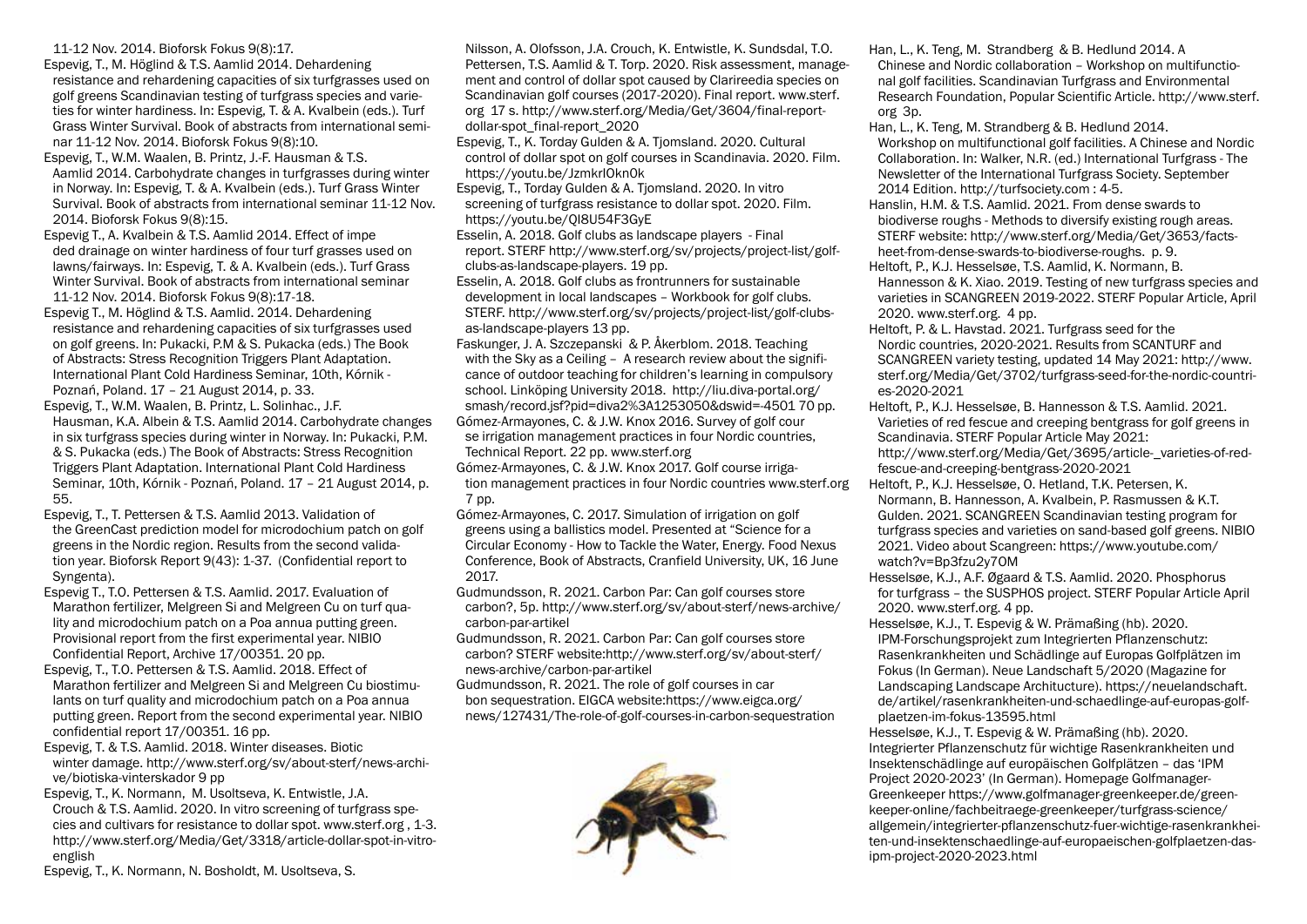Hesselsøe, K.J., T. Espevig & W. Prämaßing (hb). 2020. Forschungsprojekt Integrierter Pflanzenschutz auf europäischen Golfplätzen "IPM Project 2020 – 2023" (In German). Homepage German Turf Society. https://rasengesellschaft. de/newsreader/forschungsprojekt-integrierter-pflanzenschutz-auf-europ%C3%A4ischen-golfpl%C3%A4tzen-ipm-project-2020-2023.html

Hesselsøe, K.J., T. Espevig & W. Prämaßing (hb). 2020. "IPM Project 2020 – 2023" - Integrierter Pflanzenschutz für wichtige. Rasenkrankheiten und Schädlinge auf Europäischen Golfplätzen. German Greenkeeper Association (GVD). https:// www.greenkeeperverband.de/fileadmin/content/Dokumente/ Nachrichten/HS\_OS\_\_Intro\_IPM\_project\_2020E.pdf

Hesselsøe, K.J., T. Espevig & W. Prämaßing (hb). 2020. Integrierter Pflanzenschutz für wichtige. Rasenkrankheiten und Schädlinge auf Europäischen Golfplätzen - "IPM Project 2020 – 2023". Rasen-Turf-Gazon 2:52-53.

Hesselsøe, K.J. & T. Espevig. 2020. Integrated management of important turfgrass diseases and insect pests on European golf courses – the IPM project 2020-23. ETS newsletter nr 2/2020 p. 4-5

Hesselsøe, K.J. & T. Espevig. 2020. Integrated management of important turfgrass diseases and insect pests on European golf courses – the IPM project 2020-23. www.sterf. org

Hesselsøe, K.J. & T. Espevig. 2020. Integrated manage ment of important turfgrass diseases and insect pests on European golf courses – the IPM project 2020-23. ITS newsletter May 2020, https://turfsociety.com/newsletters/2020-05%20itsnd.pdf

Hesselsøe, K.J. & T. Espevig. 2020. Integrated management of important turfgrass diseases and insect pests on European golf courses – the IPM project 2020-23. Greenside magazine, November:18-19.

Hesselsøe, K.J., A.F. Borchert, A.F. Øgaard & T.S. Aamlid. 2021. Extra phosphorus (P) fertilization not needed in spring. STERF July 2021:http://www.sterf.org/Media/Get/3751/extraphosphorus-fertilization-in-spring-not-needed

Hesselsøe, K.J., T.S. Aamlid, A.F. Øgaard, T. Krogstad, W. Pramässing & A.F. Borchert. 2021. SUSPHOS: Sustainable phosphorus (P) fertilization on golf courses. Economic savings and lower environmental impact by reduced and more targeted fertilization with phosphorus (P) according to soil analyses. Final report STERF: http://www.sterf.org/Media/Get/3853/ susphos\_final-report.pdf.

Hesselsøe, K.J., M. Nilsson, T. Pettersen, A. Beisland & T. Espevig. 2021. Rolling to prevent, control and reduce microdochium patch. STERF homepage July 2021: http://www.sterf. org/Media/Get/3743/rolling-to-prevent-control-and-reducemicrodochium-patch

Hofgaard, S.I., B. Molteberg & A.M. Tronsmo 2009. Report from the project 'Improved Strategy for Control of *Microdochium nivale* on Golf Courses' (2006-2008). http://www.sterf.org. 22 pp.

Isaksson, M., M. Sima, E. Hillström, P. Isacsson & J.

Andersson. 2015. Multifunctionality on urban golf courses. www. sterf.org 5p.

Jensen, A.M.D., O.H. Caspersen & F.S. Jensen 2015. A prac tical guide for assessing your golf course´s multifunctional potential. STERF, Danish outdoor council, Department of Geosciences and Natural Resource Management, University of Copenhagen, Frederiksberg. 29 p.

Knox, J.W. 2013. Sustainable Water Management - A water strategy for the Scandinavian golf industry. R&D programme. 14 pp. http://www.sterf.org

Knox, J.W., C. Gómez Armayones, P.L. Burgess & T. Aamlid. 2019. Industry guidelines to support best management practices for golf course irrigation. Technical Report for STERF, www.sterf. org 28 pp.

Kvalbein, A. & T. Ericsson 2010. Bedarfsgerechte Düngung von Golfgreens. Greenkeepers Journal, No. 01/10, (41): 25-28. Kvalbein, A. & Aamlid, T.S. 2012. The Grass Guide 2012: Amenity Turf Grass Species for the Nordic Countries. Scandinavian Turfgrass and Environment Research Foundation. 22 pp. http://www.sterf.org

Kvalbein, A., A-M. Dahl Jensen, P. Rasmussen & T. Aamlid 2012. Red fescue management, guidelines based on greenkeepers´experiences. Scandinavian Turfgrass and Environment Research Foundation. 26 pp . www.sterf.org

Kvalbein, A., T. Espevig, W. Waalen & T. Aamlid 2013. Research and development programme within turfgrass winter stress management. 19 pp. http://www.sterf.org

Kvalbein, A. 2014. Demonstration trials with protective covers on golf greens. In: Espevig, T. & A. Kvalbein (eds.). Turf Grass Winter Survival. Book of abstracts from international seminar 11-12 Nov. 2014. Bioforsk Fokus 9(8):21.

Kvalbein, A. & W. Waalen 2014. Dead greens following the winter. What to do? http://www.sterf.org

Kvalbein, A. 2015: Low input seminar on turfgrass management. European Turfgrass Society Newsletter 2015 (4): 9-13 Kvalbein, A. & P. Rasmussen 2015. Turning Poa greens into red fescue. Greenmaster (Canada) 50 (4): 30-32.

Kvalbein, A., T. Espevig, M.B. Brurberg, K.N. Petersen, M. Usoltseva, S.A.I. Wright & T.S. Aamlid. 2015. Fact sheet - Integrated pest management. Dollar spot. http://www.sterf.org/ 4p. Kvalbein, A. 2016. Highlights from Nordic research on winter survival of turfgrass. European Turfgrass Society Newsletter 03/2016: 5-7 https://issuu.com/europeanturfgrasssociety/docs/etsnl-2016-03

Kvalbein, A., T. Pettersen & Aamlid, T.S. (2016) Evaluation of Aquatrols' experimental biostimulant formulations. Field test on creeping bentgrass golf green in Norway 2015-2016. NIBIO Confidential Report, Archive number 2015/1616-1.

Kvalbein, A., T. Espevig, T. Aamlid & W. Waalen 2016. Winter injuries on golf greens in the Nordic countries - Survey of causes and economic consequences. 11 pp. www.sterf.org Kvalbein, A., T. Espevig, W. Waalen & T.S Aamlid 2017.

Turfgrass winter stress management. Golf Course Managers'

Handbook. http://www.sterf.org/sv/library/handbooks/winter-stressmanagement 35 pp.

Kvalbein, A., T. Espevig, T. Pettersen & T.S. Aamlid 2017. Effects of AlgaeGreen® on freezing tolerance of cold season turf grasses: Extract of Ascophyllum nodosum applied to golf greens in Norway. Confidential Report to OGT. Archive 17/01494. 16 pp. Kvalbein, A. 2017. Full-scale demonstration trials. NIBIO 2017. Kvalbein, A, T. Espevig, W. Waalen & T.S. Aamlid. 2017. Skötsel

av grönytegräs mot vinterskador Banchefens handbok. http://www. sterf.org/sv/library/handbooks/winter-stress-management 35 pp.

McGlynn, R. 2008. Evaluation of fertilizer regimes and turf grass species effect on playing characteristics of overwintered golf putting greens in Sweden. MSc Sports Surface Technology Academic Year 2007-2008. Cranfield University School of Applied Science Natural Resources Dep. UK

Melbye, P., T.S. Aamlid, K.J. Hesselsøe, P. Heltoft, W. Waalen, S. Dalmannsdottir, T. Espevig, M. Almvik & M. Fongen. 2020. ICE-BREAKER will generate knowledge on how to prevent and repair ice and water damage on golf course putting greens. STERF popular article, October 2020. www.sterf.org. 6 pp.

Molteberg, B., T.S. Aamlid, G. Thorvaldsson, A. Hammarlund, F. Enger, T. Espevig, Å. Susort & D. Nord 2007. Evaluation of turfgrass varieties for use on Scandinavian putting greens. Results from the sowing year 2007. Bioforsk Report 2 (159): 26 pp.

Molteberg, B., T.S. Aamlid, G. Thorvaldsson, A. Hammarlund, F. Enger, T. Pettersen & D. Nord 2008. Evaluation of turfgrass varieties for use on Scandinavian golf greens, 2007- 2010. Results from the sowing year 2007 and first green year 2008. Bioforsk Report 3 (170): 40 pp.

Molteberg, B., T.S. Aamlid, G. Thorvaldsson, F. Enger & T. Pettersen 2010. Evaluation of turfgrass varieties for use on Scandinavian golf greens, 2007-2010. Results from the sowing year 2007 and the two first green year 2008 and 2009. Bioforsk Report 5 (5): 38 pp.

Müeller-Beck, K. 2020. Mähroboter sind für unterschiedliche Rasentypen einsatzbereit https://www.rasengesellschaft.de/ rasenthema-detailansicht/oktober-2020-745.html NIBIO and STERF. 2018. From dense swards to biodiverse roughs. Video. https://vimeo.com/275531294

Økland I., A. Kvalbein, W.M. Waalen, L. Bjørnstad, T.S. Aamlid & T. Espevig. 2018. Winter injuries on golf greens in the Nordic countries (part 2). Survey of causes and economic consequences. STERF's Popular Scientific Articles http://www.sterf. org/Media/Get/3087/survey-winter-injuries-part2

Pettersson, B. & M. Rannikko 2010. Demonstration trials with winter cover protection. http://www.sterf.org 41 pp.

Rannikko, M. & B. Pettersson 2008. Demonstration trials with winter cover protection. Results from the first winter demonstration year 2007-2008. http://www.sterf.org

Rannikko, M. & B. Pettersson 2009. Demonstration trials with winter cover protection. Annual report winter 2008-2009. http://www.sterf.org

Ross J., D. Tompkins, K. Dodson & D. Asher 2014. Winter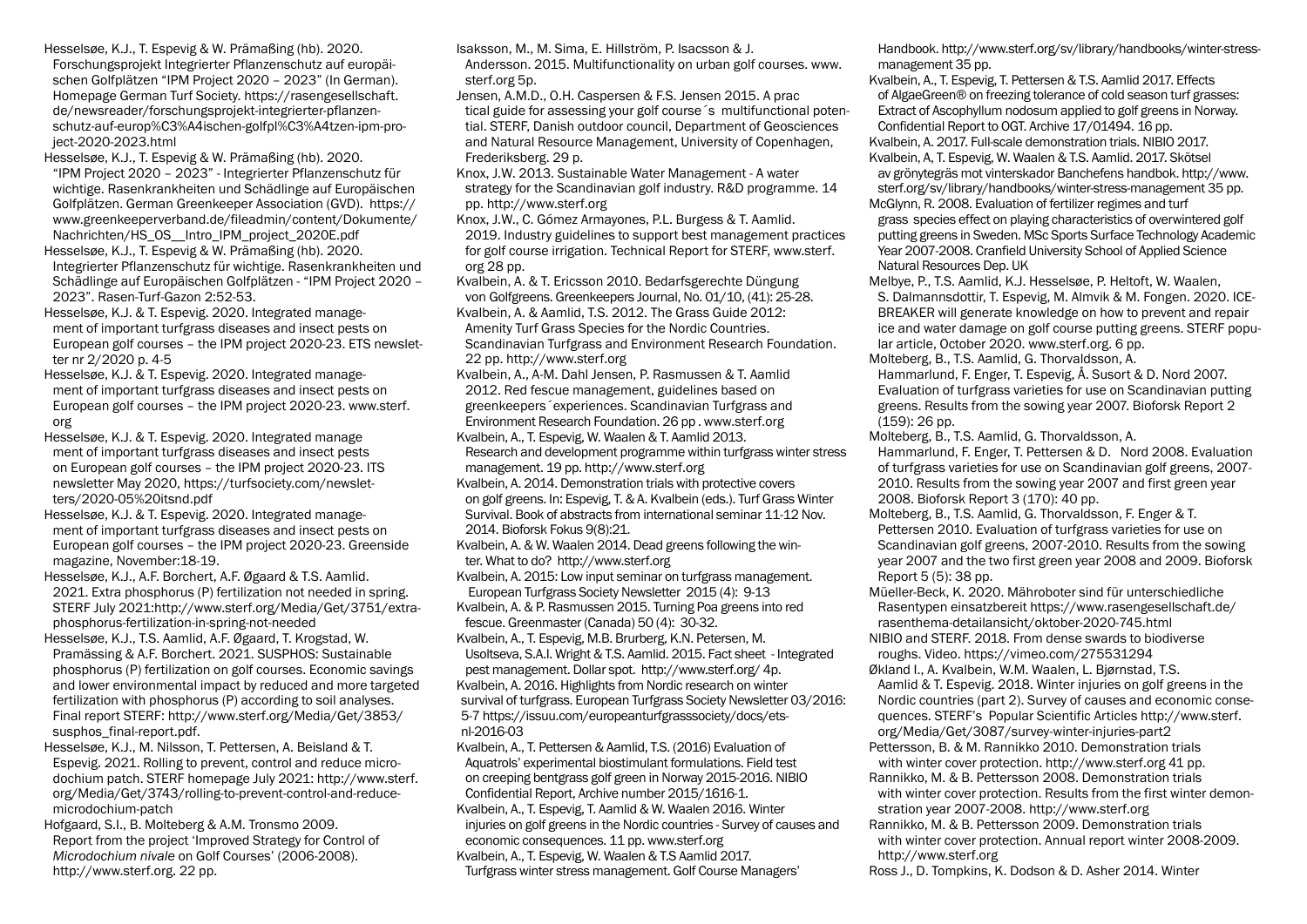cover strategies for your golf course. In: Espevig, T. & A. Kvalbein (eds.). Turf Grass Winter Survival. Book of abstracts from international seminar 11-12 Nov. 2014. Bioforsk Fokus 9(8):24

Sandberg, R., H. Nordh & S.M. Tveit 2014. Impact of golf courses on cultural landscapes. Popular scientific article. Scandinavian Turfgrass and Environment Research Foundation. 15pp. http://www.sterf.org

Sandell, B., S.A. Aamlid, W. Waalen & T. Espevig. 2018. STERF/NIBIO Seminar and Handbook on Turfgrass Winter Stress Management. ETS newsletter 01/2018: 4-5. https://issuu.com/ europeanturfgrasssociety/docs/ets-nl-2018-01

Sandell, B., S.A. Aamlid, W. Waalen & T. Espevig. 2018. STERF/NIBIO Seminar and Handbook on Turfgrass Winter Stress Management. Newsletter of the ITS January 2018: 3-4. https:// issuu.com/europeanturfgrasssociety/docs/ets-nl-2018-01

Sandell, B. & T. Espevig. 2018. Fairy rings. http://www. sterf.org/sv/about-sterf/news-archive/fairy-rings. 9 pp Schmidt, K. 2020. Collated List of publications, 2019. www.sterf.org

Skarin, O., M. Strandberg & K. Schmidt 2015. Societal Benefits of Golf - Inspiration and Ideas for Local Partnership. Handbook Scandinavian Turfgrass Research Foundation. http:// sterf.golf.se. 20 p.

Strandberg, M., A-M. Dahl Jensen, A-M. Dock Gustavsson, A.Tronsmo & P. Persson 2010. Golf´s research and development programme within integrated pest management. http://www. sterf.org 19 pp.

Strandberg, M. 2010. Three extended Scandinavian R&D programs. International Turfgrass Newletter, October 2010, pp. 11-13.

Strandberg, M. 2011. Multifunctional Golf Courses – An Unutilised Resource. The Newsletter of International Turfgrass Society: 3-5.

Strandberg, M. et al. 2011. Multifunctional Golf Courses – An Unutilised Resource. STERF, Box 84, 182 11 Danderyd. http:// www.sterf.org. 31 pp.

Strandberg, M. 2012. Exploring multifunctional golf courses – Swedish project focuses on underutilized public resources. Greenmaster. January/February 2012: 32-35.

Strandberg, M. 2012. Mutiltifunctional golf facilities – an underutilised resource. Greenside. September 2012: 12-15.

Strandberg, M., K. Schmidt, A.M. Dahl Jensen, C. Wettemark, I. Sarlöv Herlin, O. Hjort Caspersen & T. Kastrup Petersen 2013. Research and development within multifunctional golf facilities. 23 pp. http://www.sterf.org

Strandberg, M. 2013. New research and development program within multifunctional golf facilities. European Turfgrass Society Newsletter. September 2013. http://www.turfgrasssociety.eu

Strandberg, M. & T. Espevig 2014 STERF's Winter stress management programme. In: Espevig, T. & A. Kvalbein (eds.). Turf Grass Winter Survival. Book of abstracts from international seminar 11-12 Nov. 2014. Bioforsk Fokus 9(8):7.

Strandberg., M. 2015 A special communication to ETS members – Societal benefits of golf. European Turfgrass Society Newsletter 2015 (3): 4

Strandberg, M. 2015. Societal benefits of golf. The

Newsletter of International Turfgrass Society: 3-5.

Strandberg, M. 2016. A practical guide for assessing the multifunctional potential of golf courses. ETS newsletter May 2016.

Strandberg, M. et al. 2016. STERF research and develop ment programme within multifunctional golf facilities and ecosystem services. 21 pp. www.sterf.org

Strandberg, M. 2016. A practical guide for assessing the multifunctional potential of golf courses. International Turfgrass Society Newsletter, May 2016. p. 8. http://turfsociety.com/newsletters/index.htm

Strandberg, M. 2016. Red fescue management -

Guidelines based on new research results and greenkeepers' experiences. ETS newsletter. May 2016.

Strandberg, M. 2016. Red fescue management -

Guidelines based on new research results and greenkeepers' experiences. ITS newsletter. May 2016. p. 7. http://turfsociety. com/newsletters/index.htm

Strandberg, M. 2016. STERF call for proposals. ITS newslet ter. September 2016. pp. 8-9. http://turfsociety.com/newsletters/index.htm

Strandberg, M. 2016. STERF yearbook 2015. 62 pp. www. sterf.org.

Strandberg, M. 2017. STERF yearbook 2016. www.serf.org Strandberg, M. 2017. Ten new fact sheets about turfgrass winter stress management. ITS Newsletter January 2017. http:// turfsociety.com/newsletters/2017-01%20itsnd.pdf pp. 9-10. Strandberg, M. 2017. Ten new fact sheets about turf grass winter stress management. ETS Newsletter 1:2017. https:// issuu.com/europeanturfgrasssociety/docs/ets-nl-2017-01reg pp. 4-5.

Strandberg, M. 2017. STERF yearbook - 10 years of exceptional progress. European Turfgrass Society newsletter 2017:2. https://issuu.com/europeanturfgrasssociety/docs/etsnl-2017-02\_reg p. 9.

Strandberg, M. & B. Hedlund 2017. STERF yearbook 2016 - 10 years of exceptional progress. ITS Newsletter May 2017. http://turfsociety.com/newsletters/2017-05%20itsnd.pdf p. 8. Strandberg, M. & B. Hedlund 2017. STERF yearbook 2016 - 10 years of exceptional progress. ETS newsletter 2:2017 https://

issuu.com/europeanturfgrasssociety/docs/ets-nl-2017-02\_reg p. 9.

Strandberg, M. 2017. 14th International Turfgrass Research Conference in Copenhagen July 11 - 16 2021 – Save the date! http://turfsociety.com/newsletters/2017-09%20itsnd. pdf p. 16.

Strandberg, M. 2017. 14th International Turfgrass Research Conference in Copenhagen July 11 - 16 2021 – Save the date! ETS Newsletter 4:2017. https://issuu.com/europeanturfgrasssociety/docs/ets-nl-2017-04 p. 21.

Strandberg, M. 2018. Sustainable green space in urban landsca pes. International Turfgrass Society Newsletter. January 2018: 7. http://turfsociety.com/newsletters/2018-01%20itsnd.pdf Strandberg, M. & B. Hedlund. 2018. Multifunctional activi ties on Nordic golf facilities – a survey. http://www.sterf.org/sv/ about-sterf/news-archive/multifunctionality-survey. 16 pp. Strandberg, M. 2018. Multifunctional activities on Nordic golf facilities – a survey. International Turfgrass Society Newsletter. January 2018: 5-6. https://turfsociety.com/newsletters/2018-09%20itsnd.pdf

Strandberg, M. & B. Hedlund. 2018. Golf facilities: An under utilized resource. Golf Course Management 04 (18): 76-81. Strandberg, M. & B. Hedlund. 2018. Multifunctional activi ties on Nordic golf facilities – a survey. http://www.sterf.org/sv/

library/articles-and-other-papers 16 pp.

Strandberg, M. 2018. 14th International Turfgrass Research Conference in Copenhagen July 11-16 2021. International Turfgrass Society Newsletter January 2018: 8. http://turfsociety. com/newsletters/2018-01%20itsnd.pdf

Strandberg, M. 2018. STERF yearbook 2017. International Turfgrass Society Newsletter. May 2018: 8. https://turfsociety. com/newsletters/2018-05%20itsnd.pdf

Strandberg, M. 2018. STERF yearbook 2018. http://www. sterf.org/sv/library/annual-reports 71 pp.

Strandberg, M. & Hedlund, B. 2019. Societal benefits of multi functional golf facilities. European Golf Association newsletter

– Susatinability, February 2019. http://www.ega-golf.ch/bestpractice/societal-benefits-multifunctional-golf-facilities

Strandberg, M. & Hedlund, B. 2019. Societal benefits of multifun ctional golf facilities. STERF popular scientific article. Pp 8. www. sterf.org

Strandberg, M & Esselin, A. 2019. Golf clubs as frontrunners for sustainable development in local landscapes. European Golf Association newsletter – Sustainability, February 2019. http:// www.ega-golf.ch/best-practice/golf-clubs-frontrunners-sustainable-development-local-landscapes

Strandberg, M & Esselin, A. 2019. Golf clubs as frontrunners for sustainable development in local landscapes. International Turfgrass Society newsletter Jan 2018. ISSN 2312-6558. Pp 8-9. https://turfsociety.com/newsletters/2019-01%20itsnd.pdf

Strandberg, M & Esselin, A. 2019. Golf clubs as frontrunners for sustainable development in local landscapes. European Turfgrass Society newsletter. Pp 4-5. https://issuu.com/europeanturfgrasssociety/docs/ets\_nl-2019-01\_reg

Strandberg, M. 2019. 14th International Turfgrass Research Conference in Copenhagen July 11 - 16 2021 – Save the date! International Turfgrass Society newsletter Jan 2019. Pp 12 https://turfsociety.com/newsletters/2019-01%20itsnd.pdf Strandberg, M. 2019. 14th International Turfgrass Research Conference in Copenhagen July 11 - 16 2021. International

Turfgrass Society newsletter May 2019. Pp 4-5. https://turfsociety.com/newsletters/2019-05%20itsnd.pdf

Strandberg, M. 2019. STERF yearbook 2018. Pp 52. http://www. sterf.org/sv/library/annual-reports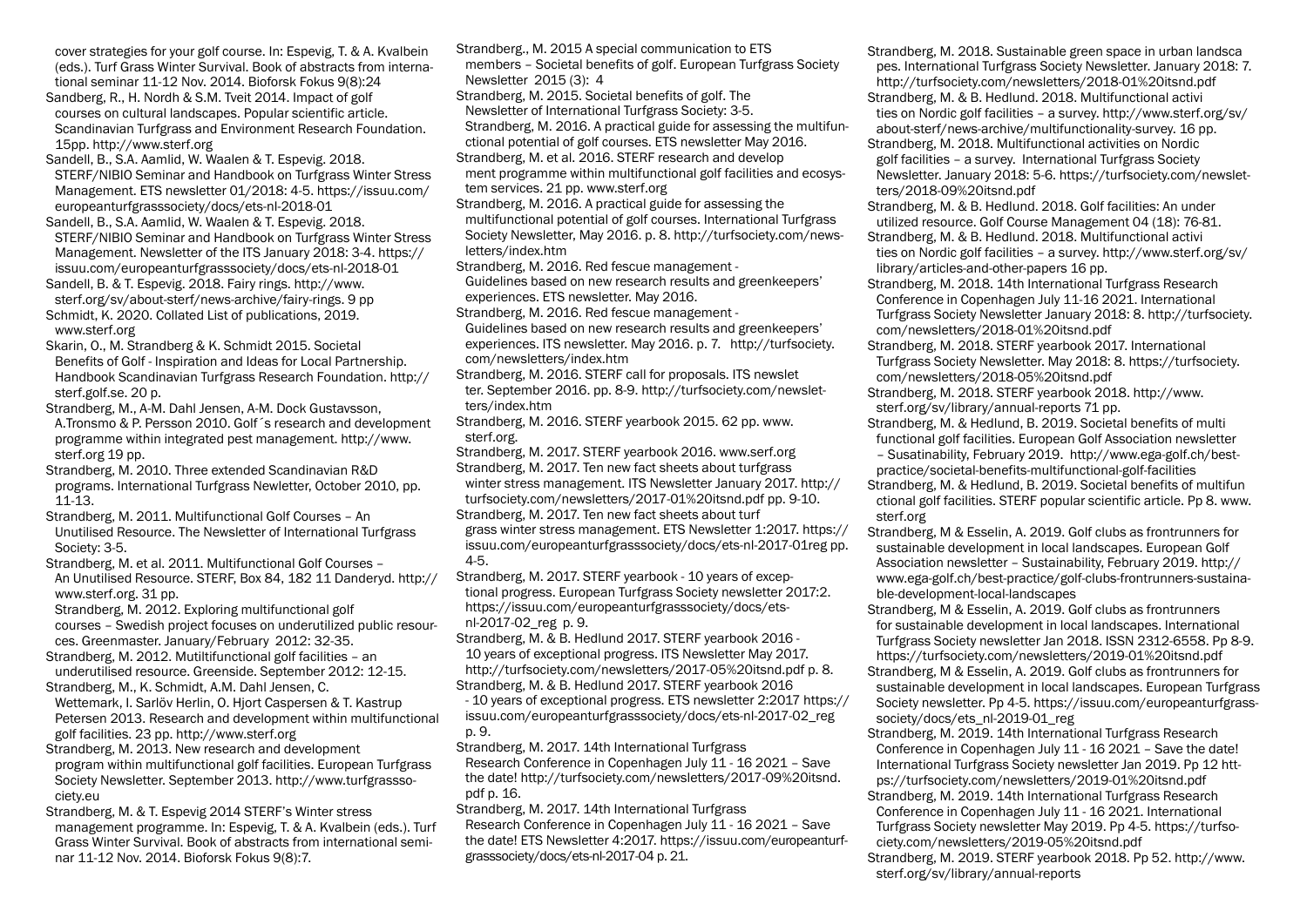- Strandberg, M. & Hedlund, B. 2019. Societal benefits of multifun ctional golf facilities. European Golf Association newsletter – Susatinability, February 2019. http://www.ega-golf.ch/best-practice/societal-benefits-multifunctional-golf-facilities
- Strandberg, M. & Hedlund, B. 2019. Societal benefits of multifun ctional golf facilities. STERF popular scientific article. Pp 8. www. sterf.org
- Strandberg, M & Esselin, A. 2019. Golf clubs as frontrunners for sustainable development in local landscapes. European Golf Association newsletter – Sustainability, February 2019. http:// www.ega-golf.ch/best-practice/golf-clubs-frontrunners-sustainable-development-local-landscapes
- Strandberg, M & Esselin, A. 2019. Golf clubs as frontrunners for sustainable development in local landscapes. International Turfgrass Society newsletter Jan 2018. ISSN 2312-6558. Pp 8-9. https://turfsociety.com/newsletters/2019-01%20itsnd.pdf
- Strandberg, M & Esselin, A. 2019. Golf clubs as frontrunners for sustainable development in local landscapes. European Turfgrass Society newsletter. Pp 4-5. https://issuu.com/europeanturfgrasssociety/docs/ets\_nl-2019-01\_reg
- Strandberg, M. 2019. 14th International Turfgrass Research Conference in Copenhagen July 11 - 16 2021 – Save the date! International Turfgrass Society newsletter Jan 2019. Pp 12 https:// turfsociety.com/newsletters/2019-01%20itsnd.pdf
- Strandberg, M. 2019. 14th International Turfgrass Research Con ference in Copenhagen July 11 - 16 2021. International Turfgrass Society newsletter May 2019. Pp 4-5. https://turfsociety.com/ newsletters/2019-05%20itsnd.pdf
- Strandberg, M. 2019. STERF yearbook 2018. Pp 52. http://www. sterf.org/sv/library/annual-reports
- Strandberg, M. 2019. STERF yearbook 2018. International Turf grass Society newsletter May 2019. Pp 7. https://turfsociety. com/newsletters/2019-05%20itsnd.pdf
- Strandberg, M. 2019. Shaping the Future of ITS ITS Mid-Term Board Meeting 2019. International Turfgrass Society newsletter September 2019. Pp 2-4. https://turfsociety.com/newsletters/2019-09%20itsnd.pdf
- Strandberg, M. 2019. Golf Course 2030 Scandinavia. Pp 22. http://www.sterf.org/sv/about-sterf/news-archive/golf-course-2030
- Strandberg, M. & T.S. Aamlid 2019. Deadline for submitting titles and short abstracts to International Turfgrass Conference in Copenhagen 2021 is extended to 15 Dec. 2019. European Turfgrass Society Newsletter 04/2019: 9-10
- Strandberg, M. 2019. STERF yearbook 2019. Pp 49. http:// www.sterf.org/sv/library/annual-reports
- Strandberg, M. 2020. New STERF projects 2019-2020. Popular article. 6 pp. www.sterf.org
- Strandberg, M. 2020. Plan for a New Start not a Restart – STERF yearbook 2019, International Turfgrass Society newsletter May 2020. 6 pp. https://turfsociety.com/newsletters/2020-05%20itsnd.pdf
- Strandberg, M. 2020. Conference and Hotel Registration for the 14th International Turfgrass Research Opens 20 October

2020. p 1-4. https://turfsociety.com/newsletters/2020-09%20 itsnd.pdf

Strandberg. M. 2021. STERF yearbook 2020. International Turfgrass Society newsletter, May 2021 p. 7: https://www.turfsociety.com/newsletters/2021-05%20itsnd.pdf Strandberg, M. 2021. STERF yearbook 2020. European Turfgrass Society newsletter 02/2021 p 3: https://mcusercontent.com/949c8af2d3b258615b0351790/files/14e57cf1-7b81- 9e57-0970-2000fe7a088d/ETS\_NL\_2021\_02.pdf Szczepanski, A. 2019. Go out door and use the golf arean in a pedagogical way. Final report. www.sterf.org. Waalen, W.M, T. Espevig, A. Kvalbein & T.S. Aamlid 2014. The effect of ice encasement and two protective covers on the

winter survival of six turfgrasses on putting greens In: Espevig, T. & A. Kvalbein (eds.). Turf Grass Winter Survival. Book of abstracts from international seminar 11-12 Nov. 2014. Bioforsk Fokus 9(8):25

Wissman, J., K. Ahrné, C. Poeplau, M. Hedblom, H. Marstorp, M. Ignatieva & K. Kätterer 2016. Multifunc-tional golf courses. Final report. 35 pp. www.sterf.org Vågen, I.M., T.S. Aamlid, O. Niemeläinen, T.O. Pettersen & P. Ruuttunen 2013. Comparison of current and new PrimoMaxx formulations for turfgrass. Bioforsk report 8(186). Vågen, I.M., O. Niemeläinen, T. Espevig, T.O. Pettersen, P. Ruuttunen & T.S. Aamlid 2013. Comparison of current and new PrimoMaxx formulations for turfgrass. Bioforsk report 8(186): 1-42. Confidential report to Syngenta.



## EXTENSION PAPERS OR REPORTS IN NORDIC LANGUAGES

Aamlid, T.S. 2003. Kraftig satsing på golfgras i Planteforsk. Gressforum 2003 (3)2: 24-25.

Aamlid, T.S. 2003. Prøving av kvein- og rødsvingelsorter på golfgreen. Park & anlegg 2(4): 14-16. Aamlid, T.S. 2003. Nye forsøksgreener på Landvik for

måling av utvasking av gjødsel og plantevernmidler. Gressforum 2003 (3): 28-29.

Aamlid, T.S. 2004. Nye forsøksgreener på Landvik. Park & anlegg 3 (7): 14-17.

Aamlid, T.S. & B. Molteberg 2004b. Utprøving av grasarter og –sorter på golfgreener. Resultater fra green-forsøka på Landvik og Apelsvoll i såingsåret 2003. Gressforum 1/2004: 18-21.

Aamlid, T.S., B. Molteberg & A. Tronsmo 2004. Norske gras sorter på norske golfbaner. Gressforum 2/2004: 20-23. Aamlid, T.S. & B. Molteberg 2005. Klare forskjeller i overvintring og tidspunkt for vekststart på Planteforsks forsøksgreener. Gressforum 2/2005: 18-21.

Aamlid, T.S. 2006. Vilka svampmedel är effektivast och samtidig mest miljovänliga ? Greenbladet 23(5), 58-59. Aamlid, T.S. 2006. Klippehøyder og soppmidler diskutert på fagsamling om vinterforberedelser. Gressforum 2006 (4): 26-27.

Aamlid, T.S. 2006. Seks råd for bedre vinteroverlevelse: Råd til norske golfklubber før vinteren. NGF nyhetsbrev, Nov. 2006.

Aamlid, T.S. 2007. Bedre gresskvalitet og mindre klipping med vekstregulering på norske golfbaner ? NGFs nyhetsbrev mai 2007.

Aamlid, T.S. 2008. Rødsvingel – to eller tre underarter? Gressforum 2008 (4): 25-25.

Aamlid, T.S., M. Larsbo & N. Jarvis 2008. Virkning av væte midler på greenkvalitet, sjukdomsangrep og utlekking av soppmidler fra sandbaserte golfgreener. Gressforum 2008 (2): 22-25. Aamlid, T.S., G.H. Ludvigsen, B. Molteberg, I.S.Hofgaard

& A. Tronsmo 2008. Nytteeffekt og utvaskingsfare ved sprøyting med soppmidler på greener. Gressforum 2008 (3): 28-31.

Aamlid, T.S. & B. Molteberg 2008. Hvilken grasart har best overvintringsevne: Rødsvingel, engkvein eller krypkvein? Gressforum 2008 (4): 28-29.

Aamlid, T.S. 2008. Vatningsstrategi på golfbaner. Gressforum 2008 (1): 12-15.

Aamlid, T.S. & M. Frisk 2008. Bevattningsstrategi på golfbanor. Greenbladet 25 (2): 62-65.

Aamlid, T.S. & A. Nyholt 2008. Vandingsstrategi – underskudsvanding på greens. Greenkeeperen 22 (3): 28-31. Aamlid, T.S. 2009. Når graset våkner om våren. Gressforum 2009 (2): 26-27.

Aamlid, T.S. 2009. Primo MAXX® anbefalt godkjent på golf baner i Norden. Gressforum 2009 (1) 24-26. Aamlid, T.S. & T. Espevig 2009. Hundekvein på golfgreen

er i Norden. Gressforum 2009 (3): 20-22. Aamlid, T.S., A. Kvalbein & T.O. Pettersen 2010. Hvor mye

vann bruker graset ? Gressforum 2010 (1): 10-14.

Aamlid, T.S., A. Kvalbein, T.O. Pettersen & A. Nyholt 2010. Hvor meget vand bruger græsset? Greenkeeperen 24 (2): 10-14.

Aamlid, T.S., A. Kvalbein, T.O. Pettersen & B. Petterson 2010.Nytt från STERFs bevattningsprojekt: Hur mycket vatten använder gräset? Greenbladet 27 (2): 66-69.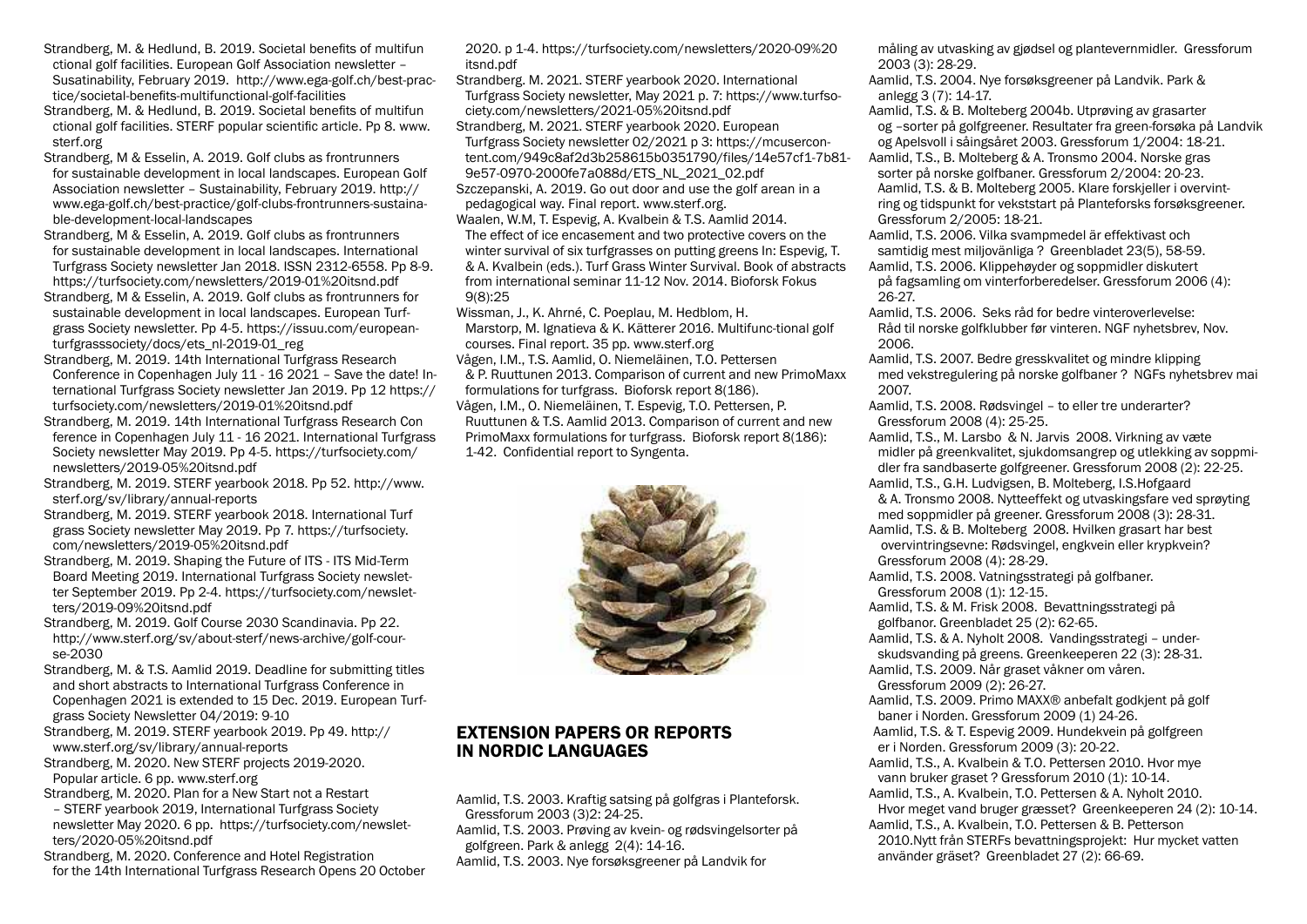Aamlid, T.S., F. Enger, T. Pettersen, A.A. Steensohn & G. Thorvaldsson 2011. Græsarter- og sorter til golfgreens, 2007- 2010. Resultater fra STERF prosjektet. Greenkeeperen 25 (1): 32-33. Aamlid, T.S., F. Enger, T. Pettersen, A.A. Steensohn & G. Thorvaldsson 2011. Resultater fra STERF-prosjektet 'Grasarter og sorter til golfgreener'. Gressforum 2011 (1): 18-25. Aamlid, T.S., T. Espevig, A. Kvalbein & T. Pettersen 2011. Nye forskingsprosjekt 2011. Gressforum 2011(4): 24-25. Aamlid, T.S., T.O. Pettersen & A. Kvalbein 2011. Vanningsprosjektet: Bedre økonomi ved underskuddsvanning to ganger i uka enn ved full rotbløyte. Gressforum 2011(2): 18-21. Aamlid, T.S. & A. Kvalbein 2012. Grasfrø til ulike typer grøn tanlegg. Bioforsk Fokus 7 (2): 187-188. Aamlid, T.S. & A. Nyholt 2008. Vandingsstrategi – under skudsvanding på greens. Greenkeeperen 22 (3): 28-31. Aamlid, T.S. 2013. Nurmikkosiemenet Suomi 2013. http://www.sterf.org 24 pp. Aamlid, T.S. 2013. Sorter af plænegræs til Danmark 2013. http://www.sterf.org 24 pp Aamlid, T.S. 2013. Sorter av plengras for Norge 2013. http://www.sterf.org 28 pp. Aamlid, T.S. 2013. Sorter för grönytor i Sverige 2013. http://www.sterf.org 28 pp. Aamlid, T.S. 2013. Sorter för grönytor i Sverige 2013. http://www.sterf.org 28 pp. Aamlid, T.S., A. Kvalbein & T. Pettersen 2013. Bättre green och mindre gödselbehov med vädefinerad kompost och dressand. Greenbladet 30(5): 47-49. Aamlid, T.S., A. Kvalbein & T. Pettersen 2013. Kompost i greener er bra. Gressforum 2013(3): 22-24. Aamlid T., A. Kvalbein & T. Pettersen 2013. Kompost i greener är bra. http://www.sterf.org Aamlid T., A. Kvalbein & T. Pettersen 2013. Kompost i greener er bra. http://www.sterf.org Aamlid, T.S. 2013. Vinterskade: Erfaringer og funderinger etter vinteren 2012-13. Gressforum 2013(2): 14-16. Aamlid, T.S., T. Espevig & B. Sandström 2013. Vilka svampbekämpningsmedel skall vi använda och hur många bekämpningar är nödvändiga? Greenbladet 30(5): 36-39. Aamlid T., T. Espevig & B. Sandström 2013. Hvilke soppmid ler skal vi bruke høsten 2013 og hvor mange sprøytinger er nødvendig? http://www.sterf.org Aamlid T., T. Espevig & B. Sandström 2013. Vilka svampbekämpningsmedel skall vi använda hösten 2013 och hur många bekämpningar är nödvändiga? http://www.sterf.org Aamlid, T.S. & A.M.D. Jensen 2014. Nye lovende sorter i SCANGREEN. Greenkeeperen 28(2): 12-15. Aamlid, T.S. & K. Sintorn 2014. Nya lovande sorter i STERFs provning av gräs till golfbanor. Greenbladet 31(2): 54-55. Aamlid, T.S, W. Waalen, T. Espevig, T. Pettersen, J. Tangsveen & A. Steensohn 2014. Lovende sortsprøving. Gressforum 2014 (2): 20-22 Aamlid, T.S., A. Kvalbein & T. Pettersen 2014. Veldefineret

kompost i rodzonen og topdressing giver bedre greenkvalitet og mindre behov for gødning. Greenkeeperen 28(1): 18-21. Aamlid, T.S. & P. Edman 2014. Vekstregulering med PRIMO MAXX på golfbaneer i norden. STERF Handbook.http:// www.sterf.org. 18 pp. Aamlid, T.S. & P. Edman 2014. Tillväxtreglering med PRIMO MAXX på nordiska golfbanor. STERF Handbook. http://www.sterf. org. 18 pp. Aamlid, T.S. & P. Edman 2014. Primo Maxx på svenska golf banor. Greenbladet 31(3): 54-55. Aamlid, T.S. & P. Edman 2014. Så påverkar dagslängden i Norden optimal dos och appliceringsintervall av Primo Maxx. Greenbladet 31(1): 54-55. Aamlid, T.S., T. Espevig, A. Tronsmo & T. Pettersen 2014. Bekjemping av overvintringssopp på greener: Kan mikrobiologiske preparat eller alginater erstatte kjemiske plantevernmidler ? Gressforum 2014(4): 18-20. Aamlid, T.S., K. Paaske & A.M.D. Jensen 2014. Bekæmpelse af microdochium pletter og sneskimmel på greens: Kan mikrobiologiske præparater eller algeekstrak ter erstatte ke miske plantebeskyttelsesmidler? Greenkeeperen 28 (4): 46-48. Aamlid, T.S., L. Wiik & P.G. Andersson 2014. Snömögel och fusarioser på golfgreener. Kan alternativ som mikrobiologiska preparat eller alginater ersätta kemiska bekämingsmedel? Greenbladet 31(5): 56-58. Aamlid, T.S. & A.M.D.Jensen 2015. Endelige sortslister fra SCANGREEN 2011-2014. Greenkeeperen 29(1): 42-46. Aamlid, T.S. 2015. Planlegg frøinnkjøpet nå! Krypkveinsorter til greener i Skandinavia. Gressforum 2015 (3):  $12 - 14$ Aamlid, T.S. Kvalbeien, A. 2015. Turfgrass Guide 2015 - Amenity turf grass species for the Nordic countries. STERF handbook. 21p. www.sterf.org Aamlid, T.S. Kvalbeien, A. 2015. Gressguiden 2015 - Gress til grøntanlegg i Norden. STERF handbok. 21p www.sterf.org Aamlid, T.S. Kvalbeien, A. 2015. Gräsguiden 2015 Gräs till grönytor i Norden, STERF handbok. 21p. www.sterf.org Aamlid, T.S. & Espevig, T. 2015. Civitas mot sopp. Nytt STERF-prosjekt: Indusert resistens mot *Microdochium nivale.*  Gressforum 2015(1): 28-29. Aamlid, T.S., K. Paaske & K. Normann 2015. Nyt STERFprojekt: Induseret resistens mod *Microdochium nivale.* Greenkeeperen 29(2): 54-56. Aamlid, T.S., D. Widmark, B. Sandström & S. Nilsson 2015. Nytt STERF-project: Framkalla resitens mot *Microdochium nivale*. Greenbladet 32(2): 50-51. Aamlid, T.S. 2015. Tillväxtkontroll med PrimoMAXX på fair way. Syngenta Turf Talk vår/sommer 2015: 9. Aamlid, T.S. 2015. Fortsat stort behov for oplæring i IPM på golfbanerne. Nyttigt møde mellom STERF og de nordiske myndigheder om planteværnsmidler. Greenkeeperen 29 (3): 34-35. Aamlid, T.S. 2015. Möte mellan STERF och nordiska myn digheter om IPM och bekämpningsmedel: Stort behov av utbild-

ning. Greenbladet 32(3): 40-41.

Aamlid, T.S. & B. Sandström 2016. Planera fröinnkjöpet nu. De bästa krypvensorterna till greener i Skandinavien. Greenbladet 33(1): 56-58.

Aamlid, T.S. 2016. Flerårig raigras i norske plenfrøblan dinger? Park & anlegg 15(6): 20-23.

Aamlid, T.S. & A. Kvalbein 2016. Trampgröe - slitagemästa ren! Greenbladet 33(5): 30-32.

Aamlid, T.S. & A. Kvalbein 2016. Veirapp - slitasjemeste ren! STERF populærartikkel. 4 pp. www.sterf.org/no.

Aamlid, T.S. & A. Kvalbein 2016. Etablering av golfbanor och andra grästäckta grönytor utan ogräs. Faktablad integrerat växtskydd. 5 pp. www.sterf.org/se. (Parallel version in Norwegian at www.sterf.org/no and in Danish at www.sterf.org/dk).

Aamlid, T.S. & A. Kvalbein 2016. Etablering av golfbanor och andra grästäckta grönytor utan ogräs. Faktablad integrerat växtskydd. 5 pp. www.sterf.org/se. (Parallel version in Norwegian at www.sterf.org/no and in Danish at www.sterf.org/dk). Aamlid, T.S. & A. Kvalbein 2016. Etablering av golfbanor

och andra grästäckta grönytor utan ogräs. Faktablad integrerat växtskydd. 5 pp. www.sterf.org/se. (Parallel version in Norwegian at www.sterf.org/no and in Danish at www.sterf.org/dk). Aamlid, T.S., M. Almvik, A. Kvalbein & T. Pettersen 2016.

Nytt forskingsprosjekt: Risiko for utlekking og overflateavrenning av soppmidler fra ondulerte, sandbaserte greener. Gressforum 2016(3): 10-12.

Aamlid, T.S., T. Espevig, S. Calvache Gil & A. Kvalbein 2016. Low-input greener med god spillekvalitet: Rein rødsvingel eller blandingsgreener? STERF populærartikkel. 10 pp. www.sterf.org/ no.

Aamlid, T.S., T. Espevig, S. Calvache Gil & A. Kvalbein 2016. Low-input greens med god spillekvalitet: Ren rødsvingel eller greens med blandede græsarter ? Greenkeeperen 30(4): 16-21. Aamlid, T.S., T. Espevig, S. Calvache Gil & A. Kvalbein 2017.

Low-input greener med god spillekvalitet: Rein rødsvingel eller blandingsgreener? Gressforum 2017(1): 13-17.

Aamlid, T.S., T. Espevig, S.C. Gil, A. Kvalbein & K. Sintorn 2017. Ren rödsvignel eller blandgreener. Greenbladet 34(1): 42-45.

Aamlid, T.S., P. Heltoft, G. Thorvaldsson, A.M.D. Jensen & A. Kvalbein 2017. Engrapgræs som greengræs? Overraskende resultater i SCANGREEN 2015-2019. Greenkeeperen 2017(2): 6-9.

Aamlid, T.S., P. Heltoft, G. Thorvaldsson & A.M.D. Jensen 2017. Kärrgröe eller engelskt rajgräs som «hjälpgräs» vid hjälpsådd efter vinterskador. STERF Popular Scientific Articles. www. sterf.org.

Aamlid, T.S., P. Heltoft, G. Thorvaldsson & A.M.D. Jensen 2017. Markrapp eller flerårig raigras som 'hjelpegress' ved resåing etter vinterskade. Gressforum 2016(2): 40-42.

Aamlid, T.S., P. Heltoft, G. Thorvaldsson & A.M.D. Jensen 2017. Markrapp eller flerårig raigras som 'hjelpegress' ved resåing etter vinterskade. STERF Popular Scientific Articles, May 2017. Aamlid, T.S. & A.M.D. Jensen 2017. Nyt fra SCANGREEN: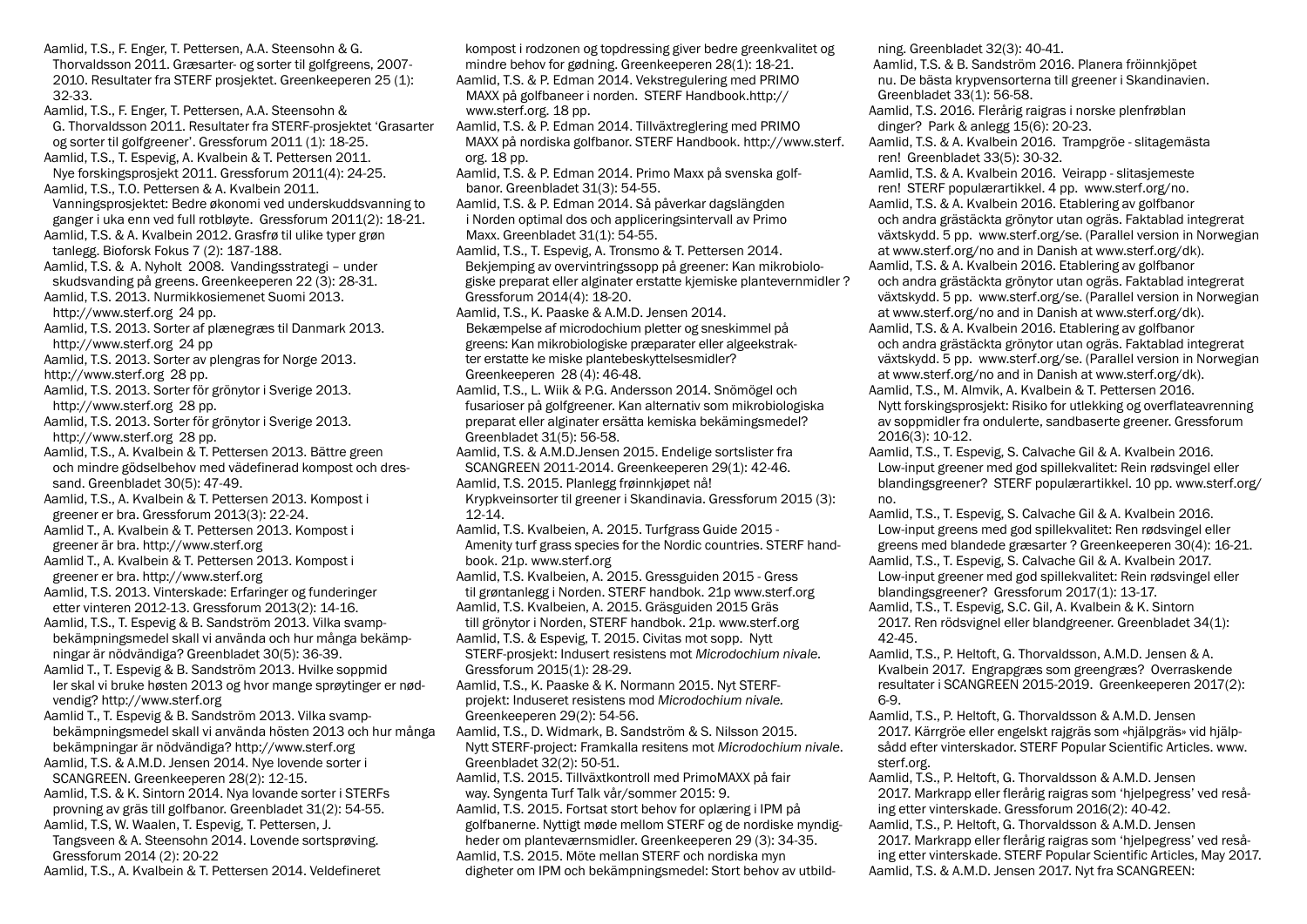Rødsvingelblandinger til golfgreens: En 50/50 blanding af sorter uden udløbere og sorter med korte udløbere egner sig bedst til brug i Syd-Skandinavien. Greenkeeperen 31(1): 65-67.

Aamlid, T.S. & A.M.D. Jensen 2017. Rødsvingelblandinger til golfgreens: En 50/50 blanding af sorter uden udløbere og sorter med korte udløbere egner sig bedst til brug i Syd-Skandinavien. STERF Popular Scientific Articles, December 2017. www.sterf.org.

Aamlid, T.S. & A. Kvalbein 2017. Veirapp - slitasjemesteren! Gressforum 2017(1): 8-11.

Aamlid, T.S., H.M. Hanslin, E. Svalheim, E. Kalloniemi, A. Kvalbein, B. Sandell, T.H. Jepsen & H.G. Lau 2017. Tynd rough er lettere at spille fra og åbner for større biodiversitet. Greenkeeperen 31(4): 14-18.

Aamlid, T.S., H.M. Hanslin, E. Svalheim, E. Kalloniemi, A. Kvalbein, B. Sandell, T.H. Jepsen & H.G. Lau 2017. Tynd rough er lettere at spille fra og åbner for større biodiversitet – Forsøget i Herning Golf Klub. Greenkeeperen 31(4): 20-21.

Aamlid, T.S., H.M. Hanslin, E. Svalheim, E. Kalloniemi, A. Kvalbein, B. Sandell, T. Lennartson & J. Wissman 2017. Mager ruff ger lättare spel och ökad biologisk mångfald. Greenbladet 34(5): 54-57.

Aamlid, T.S. 2018. Hva innebærer IPM-forsking på golf gress ? Gressforum 2018(3): 4-7.

Aamlid, T.S. 2018. Hvad indebærer IPM-forskning på golf græs ? Greenkeeperen 32(3): 28-31.

Aamlid,T.S. & P. Edman. 2018. Vad innebär IPM-forskning på golfgräs ? Greenbladet 15(5): 48-51.

Aamlid, T.S. & B. Sandell. 2018. MLSN-gjødsling av golf gress. Gressforum 2018(3): 15-17.

Aamlid, T.S. & B. Sandell. 2018. MLSN-gödsling av golfgräs bra för miljön och ekonomin. Greenbladet 15(2): 52-54.

Aamlid, T.S., T. Espevig, T. Pettersen, W. Waalen, P. Heltoft, J. Tangsveen & P. Melbye. 2018. Vinteren 2017-18: Større skader enn normalt på to av tre golfbaner på Sørlandet, Østlandet og i Trøndelag. Gressforum 2:4-8.

Aamlid, T.S., M. Almvik, M. Stenrød, B. Sandell & T. Pettersen, 2018. Undgå overfladeafstrømnng efter sprøjtning med planteværnsmidler. Greenkeeperen 32 (1): 30-35.

Aamlid, T.S., M. Almvik, M. Stenrød, B. Sandell & T. Pettersen, 2018. Unngå overflateavrenning etter sprøyting med plantevernmidler. Park & anlegg 17 (3): 32-36.

Aamlid, T.S., H.M. Hanslin, E. Svalhem, E. Kalloniemi, A. Kvalbein & B. Sandell, 2018. Tynn røff er lettere å spille fra og åpner for større biologisk mangfold. Gressforum 2018(1): 20-23.

Aamlid, T.S. & E. Svalheim, 2008. Drømmen om blomstereng. Veileder om anlegg og skjøtsel. NIBIO Landvik. 2s. Aamlid, T.S., T. Espevig, T. Pettersen, W. Waalen, P. Heltoft, J. Tangsveen & P. Melbye. 2018. Vinteren 2017-18: Større skader enn normalt på to av tre golfbaner på Sørlandet, Østlandet og i Trøndelag. Gressforum 2:4-8.

Aamlid, T.S., T. Espevig, W. Waalen, P. Heltoft, T. Pettersen & J. Tangsveen 2018. Store vinterskader på norske golfbaner. Norsk Golf. http://www.norskgolf.no/artikler/nyheter/store-vinterskader-pa-norske-golfbaner

Aamlid, T.S. 2018. Hva innebærer IPM-forsking på

golfgress? Gressforum 2018(3): 4-7

Aamlid, T.S. 2018. Hvad indebærer IPM-forskning på golf græs ? Greenkeeperen 32(3): 28-31.

Aamlid,T.S. & P. Edman. 2018. Vad innebär IPM-forskning på golfgräs ? Greenbladet 15(5): 48-51.

Aamlid, T.S., H.M. Hanslin, E. Svalheim, E. Kalloniemi, A. Kvalbein & B. Sandell. 2018. Minor-use godkjenning for kjemisk bekjemping av rotdreper på norske golfbaner. Gressforum 2018 (2): 10-13.

Aamlid, T.S., P. Heltoft, T. Espevig, W. Waalen, A.M.D. Jensen & G. Thorvaldsson. 2019. Græsarter og sorter til golfgreens i Norden. Opsummering af SCANGREEN 2015-2018. Greenkeeperen 33(1): 40-47.

Aamlid, T.S., P. Heltoft, T. Espevig, W.Waalen, A.M.D. Jensen, G. Thorvaldsson & K. Sintorn. 2019. Gräs till golfgreener i Norden. Sammenfattning av SCANGREEN 2015-2018. Greenbladet 36(1): 40-44.

Aamlid, T.S., P. Heltoft, T. Espevig, W. Waalen, A.M.D. Jensen, G. Thorvaldsson & K. Sintorn. 2019. Gräs till golfgreener i Norden. STERF Popular Articles March 2019. 9 pp. http://www.sterf.org/ Media/Get/3279/scangreen-2015-2018-svensk.pdf Aamlid, T.S., P. Heltoft, T. Espevig, W. Waalen, A.M.D. Jensen & G. Thorvaldsson. 2019. Gressarter og sorter til golfgreener i Norden. Oppsummering af SCANGREEN 2015-2018. Gressforum 2019 (1): 9-17.

Aamlid, T.S., P. Heltoft, T. Espevig, W. Waalen, A.M.D. Jensen & G. Thorvaldsson. 2019. Gressarter og sorter til golfgreener i Norden. Oppsummering af SCANGREEN 2015-2018. STERF Popular Articles March 2019. 9 pp. http://www.sterf.org/Media/ Get/3278/scangreen-2015-2018-norsk.pdf Aamlid, T.S., P. Heltoft, A.M.D. Jensen & G. Thorvaldsson.

2019. Kan vi kombinere rødsvingel og krybende hvene i frøblandinger til greener? Greenkeeperen 33(2): 10-15.

Aamlid, T.S., P. Heltoft, A.M.D. Jensen & G. Thorvaldsson. 2019. Kan vi kombinere rødsvingel og krypkvein i frøblandinger til greener? Gressforum 2019 (3): 4-10.

Aamlid, T.S., P. Heltoft, A.M.D. Jensen & G. Thorvaldsson. 2019. Kan vi kombinere rødsvingel og krypkvein i frøblandinger til greener? STERF Popular Articles, June 2019. 6 pp. http:// www.sterf.org/Media/Get/3228/kan-vi-kombinere-rodsvingel-ogkrypkvein-i-froblandinger-til-greener

Aamlid, T.S., P. Heltoft, A.M.D. Jensen, G. Thorvaldsson & K. Sintorn, 2019. Kan rödsvingel och krypven blandas på nordiska greener? Greenbladet 36(5): 48-51.

Aamlid, T. 2019. MLSN-gødskning af golfgreens. Greenkeeperen, nr. 1:2019.

Aamlid, T.S. 2019. Erfaringer med plastdekking av greener. Gressforum 2019(2): 4-19.

Aamlid, T.S. 2019. Erfaringer med plastdekking av greener 2018-2019. STERF Popular Articles, Aug 2019. 14 pp. http:// www.sterf.org/Media/Get/3254/erfaringer-med-plastdekking-avgreener-komp

Aamlid, T.S. & T. Espevig. 2019. Vintersykdommer på gress i grøntanlegg (II) par& anlegg (fagblad for grøntanleggssektoren) 18(2): 46-49.

Aamlid, T.S., K.J. Hesselsøe & J. Leetho. 2020. MLSN -lannoitus golfkentillä. STERF Popular Article April 2020. www. sterf.org/fi 4 pp

Aamlid, T.S. & B. Sandell. 2020. MLSN-gjødsling av golfgress. STERF Popular Article April 2020. www.sterf.org/no. 4 pp. Aamlid, T.S. & B. Sandell. 2020. MLSN-gødsling av golfgräs. STERF Popular Article April 2020. http://www.sterf.org/se 4 pp.

Aamlid, T.S. & K. Normann. 2020. MLSN-gødskning af golfgreens. STERF Popular Article April 2020. www.sterf.org/Media/ Get/3447/mlsn-godskning-dansk.pdf

Aamlid, T.S. & E. Svalheim. 2020. Etablering av blomstereng på Sørøstlandet. NIBIO POP 6(33): 1-6.

Aamlid, T.S. 2020. Erfaringer med plastdekking av greener 2019-20. Gressforum 2020 (2): 4-16.

Aamlid, T.S., T. Espevig, K.J. Hesselsøe, P. Heltoft & W. Waalen. 2020. Steng banan og forbered gresset for vinteren ! STERF popular article, October 2020. www.sterf.org/no . 4 pp. Aamlid, T.S., T. Espevig, K.J. Hesselsøe, P. Heltoft & W.

Waalen. 2020. Steng banen og forbered gresset for vinteren. Gressforum 2020 (3): 12-15.

Aamlid, T.S., T. Espevig, K.J. Hesselsøe, P. Heltoft, W. Waalen & M. Frisk. 2020. Stäng banan och förbered gräset för vintern. STERF popular article, October 2020. www.sterf.org/se. 4 pp. Aamlid, T.S. & M. Thers. 2020. Erfaringer med tette duker

på norske og svenske golfbaner 2018-2020. STERF popular article, November 2020. www.sterf.org/no. 7 pp.

Aamlid, T.S. & M. Thers. 2020. Erfarenheter av täta dukar på norska och svenska golfbanor 2018-2020. STERF popular article, November 2020. www.sterf.org/se. 7 pp.

Aamlid, T.S. & K.J. Hesselsøe. 2020. ROBO-GOLF: Bedre gresskvalitet, redusert gjødselkostnad og mindre bruk av fossil energi ved bruk av robotklippere på fairway og semi-rough. Gressforum 2020 (1): 4-7.

Aamlid, T.S. & K.J. Hesselsøe. 2020. ROBO-GOLF: Bedre gresskvalitet, redusert gjødselkostnad og mindre bruk av fossil energi ved bruk av robotklippere på fairway og semi-rough. STERF popular article April 2020. www.sterf.org/no

Aamlid, T.S., K.J. Hesselsøe & M. Frisk. 2020. ROBO-GOLF: ROBO-GOLF Bättre gräskvalitet, reducerade gödningskostnader och mindre förbrukning av fossilt bränsle när man använder robotklippare på fairway och i semiruff. STERF popular article April 2020. www.sterf.org/se.

Aamlid, T.S. & K.J. Hesselsøe. 2020. ROBO-GOLF: Bedre græskvalitet, reducerede gødningsomkostninger og mindre forbrug af fossil energi ved anvendelse af robotklippere på fairway og semirough. Greenkeeperen 34 (1): 54-56.

Aamlid, T.S. & K.J. Hesselsøe. 2020. ROBO-GOLF: Bedre græskvalitet, reducerede gødningsomkostninger og mindre forbrug af fossil energi ved anvendelse af robotklippere på fairway og semirough. STERF popular article April 2020. www.sterf.org/dk.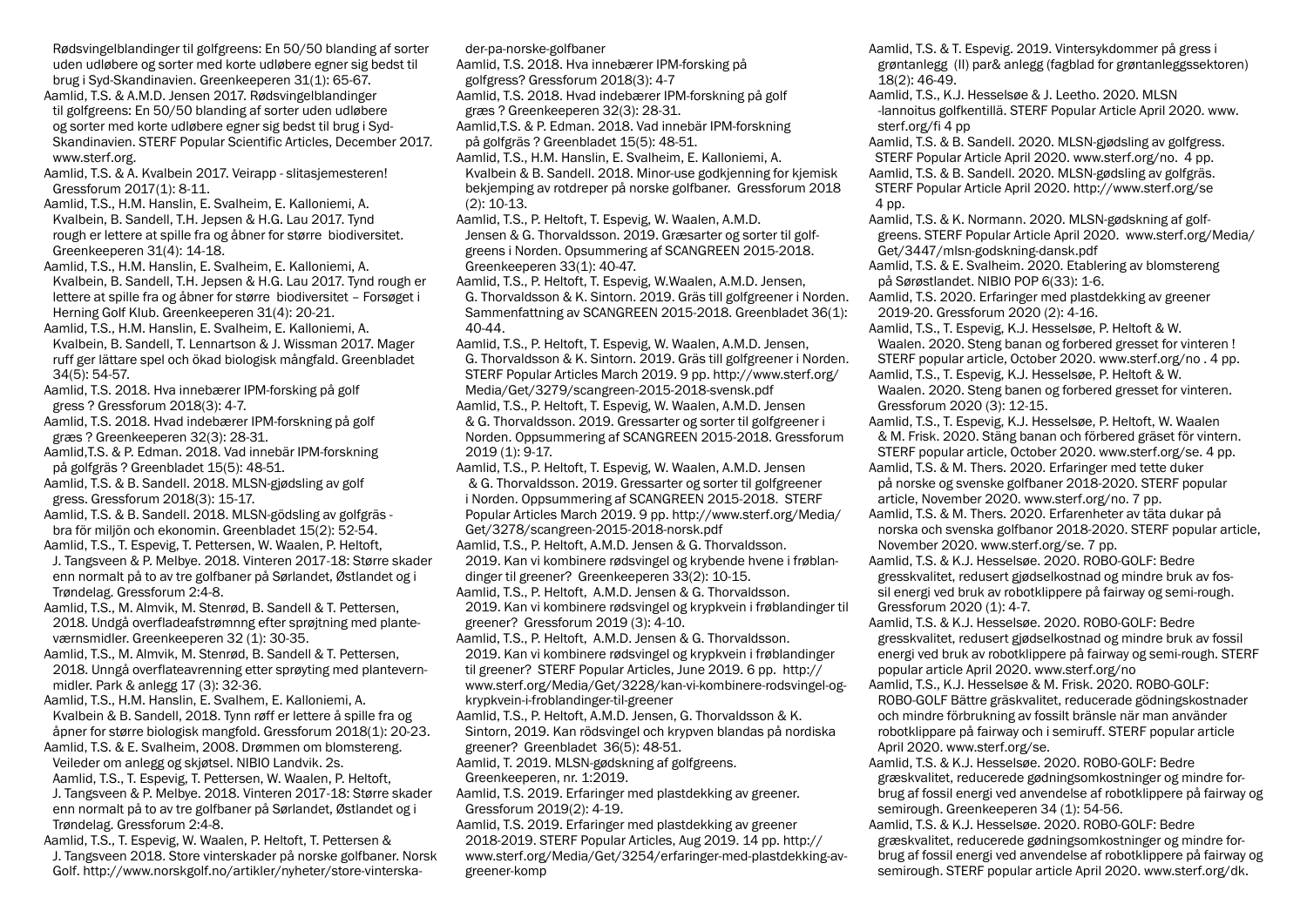Aamlid, T.S., P. Heltoft, T. Espevig, W. Waalen, A.M. Dahl Jensen, G. Thorvaldsson & K. Normann. 2020. Græsarter og sorter til golfgreens i Norden - Opsummering af SCANGREEN 2015- 2018. 9 pp. www.sterf.org/dk

Aamlid, T.S., P. Heltoft, T. Espevig, W. Waalen, A.M. Dahl Jensen & G. Thorvaldsson. 2020. Gressarter og sorter til golfgreener i Norden - Oppsummering av SCANGREEN 2015-2018. 9 pp. www.sterf.org/no

Aamlid, T.S., P. Heltoft, T. Espevig, W. Waalen, A.M. Dahl Jensen, G. Thorvaldsson & K. Sintor. 2020.Gräsarter och sorter till golfgreener i Norden - Sammanfattning av SCANGREEN 2015- 2018. 9 pp. www.sterf.org/se

Aamlid T.S., P. Heltoft, T. Espevig, W. Waalen, A.M. Dahl Jensen, G. Thorvaldsson & J.Koivusalo. 2020. Heinälajit ja -lajikkeet golfviheriöille Pohjoismaissa, yhteenveto - SCANGREEN 2015-2018. 9 pp. www.sterf.org/fi

Aamlid, T.S. 2020. Fescue doesn't need nothing. (Rapport fra Lofoten links) Gressforum 2020 (3): 7-11.

Aamlid, T.S. & J. Koivusalo. 2020. Urheilunurmien siemenet Pohjoismaille 2019-2020. STERF Handbook. www.sterf.org/fi

Aamlid, T.S. & K.Juul Hesselsøe. 2020. Sorter af plænegræs 2020. STERF Handbook. www.sterf.org/dk

Aamlid, T.S., P. Edman & J. Lehto. 2020.Kasvun säätely Primo MAXXIN avulla pohjoismaisilla golfkentillä. STERF Handbook. www.sterf.org/fi

Aamlid, T.S., W. Waalen, P. Heltoft, M. Skattebu & J. Tangsveen. 2021. Färska resultat från forsöksgreener: Vintertäckning ger bättre överlevnad. Greenbladet 38(3): 26-29.

Aamlid, T.S., W. Waalen, P. Heltoft, M. Skattebu & J. Tangsveen. 2021. Resultater fra NIBIO Apelsvoll bekrefter positive erfaringer med plastdekking av tunrapp-, krypkvein og rødsvingelgreener för vinteren. Gressforum 2021(2): 5-13.

Aamlid, T.S., W. Waalen, P. Heltoft, M. Skattebu, J. Tangsveen & H. Blusi. 2021. Resultat från NIBIO Apelsvoll bekräftar positiva erfarenheter av vintertäckning av vitgröe, krypven och rödsvingelgreener förra vintern. STERF Popular Scientific Article, June 2021: http://www.sterf.org/Media/Get/3725/positiva-erfarenheter-avvintertackning-av-vitgroe\_krypven-\_och-rodsvingelgreener-k.pdf Aamlid, T.S., W. Waalen, P. Heltoft, M. Skattebu & J.

Tangsveen. 2021. Resultater fra NIBIO Apelsvoll bekrefter positive erfaringer med plastdekking av tunrapp-, krypkvein- og rødsvingelgreener før vinteren. STERF Popular Scientific Article, June 2021: http://www.sterf.org/Media/Get/3724/positive-erfaringermed-plastdekking-av-tunrapp\_krypkvein\_og-rodsvingelgreenerfor-vinteren-k

Aamlid, T.S., W. Waalen, M. Thers, J. Bentley, G.R. Tuxen, G. Jagger, M. Tangen & P. Melbye. 2021. Sensorer kan bli et viktig hjelpemiddel for å vurdere gressets tilstand under plastduker eller isdekke. Gressforum 2021(4): 6-16. https://www.nga.no/ files/Gressforum/GF-2021/gressforum-4-2021-a4-hr.pdf

Aamlid, T.S., W. Waalen, M. Thers, J. Bentley, G.R. Tuxen, G. Jagger, M. Tangen & P. Melbye. 2021. Sensorer kan bli et viktig hjelpemiddel for å vurdere gressets tilstand under plastduker

eller isdekke. STERF Popular Scientific Article, November 2021: http://www.sterf.org/Media/Get/3797/icebraker-sensorer-kanbli-et-viktig-hjelpemiddel-k-no.pdf

Aamlid, T.S., W. Waalen, M. Thers, J. Bentley, G.R. Tuxen, G. Jagger, M. Tangen, P. Melbye & H. Blusi. 2021. Sensorer kan bli ett viktigt hjälpmedel för att bedöma gräsets tillstånd under plastdukar eller istäcke. STERF Popular Scientific Article, November 2021: http://www.sterf.org/Media/Get/3798/icebreaker-sensorer-kan-bli-ett-viktigt-hjalpmedel-k-sv.pdf

Aamlid, T.S., A. Kvalbein & T. Pettersen. 2021. Komposti. STERF website:http://www.sterf.org/Media/Get/3808/kompostifinnish

Aamlid, T.S., G. Jagger, G.R. Tuxen, J. Bentley & M.Thers.

2021. Notkun ógegndræpra hlífðardúka til að draga úr kalhættu á golfflötum. STERF website: http://www.sterf.org/Media/ Get/3772/notkun-ogegndrapra-hl-f-ard-ka-til-a-draga-r-kalhattu-agolfflotum

AGC som landskabsspiller 2017. Publication on Asserbo GC's webpage. https://agc.dk/index.php/home/latest/ klubnyheder/2642-agc-som-landskabsspiller

Andersson, R. 2013. Hitta rätt med nya gräsguiden. Golf och Affärer nr 1. 2013. http://www.sterf.org

Andersson, R., M. Strandberg & M. Pellborn. 2018. Så arbe tar din klubb hållbart. Golfnyttan podcast. https://golf.se/golfnyttanpodden

Beckman, O. 2017. "Smedsby skola satsar på lektioner utomhus MVT. http://www.mvt.se/nyheter/motala/smedsbyskola-satsar-pa-lektioner-utomhus-om4831363.aspx Björn, T. 2018. FN:s mål tar golfen till nästa nivå.

Golfnyttan 1: 32-33. (https://golf.se/for-klubben/golfnyttan/ golfnyttan/artiklar-fran-golfnyttan/?p=3#expandable-fns-mal-targolfen-till-nasta-niva)

Björn, T. 2018. Så blir din klubb multifunktionell. Golfnyttan 2: 16-19. (https://golf.se/for-klubben/golfnyttan/ golfnyttan/artiklar-fran-golfnyttan/?p=1#expandable-sa-blir-dingolfklubb-multifunktionell)

Björn, T. 2018. 17 mål för en bättre värld. Golfnyttan 2: 14-15. (https://golf.se/for-klubben/golfnyttan/golfnyttan/artiklarfran-golfnyttan/?p=1#expandable-17-mal-for-en-battre-varld Björn, T., E. Krantz & M. Strandberg. 2020. Golfbanan som utomhusklassrum. Podd idrottens Kraft. https://shows.acast. com/idrottens-kraft/episodes/golfbanan-som-klassrum Björn, T. & C. Samuelsson. 2020. 15-åring ska rädda svenska golfbanor. Fritid och Park. https://www.fritidpark.com/ post/r%C3%A4dda-svenska-golfbanor

Björn, T. 2020. Maria Strandberg, Sterf: »Mångfunktionella golfbanor är en överlevnadsfråga. Golfbranschen. https://www. golfbranschen.se/maria-strandberg-sterf-mangfunktionella-golfbanor-ar-en-overlevnadsfraga/

Björn, T. 2021. Forskningsmiljoner räddar golfen. Idrottens Affärer: https://idrottensaffarer.se/arena/2021/02/forskningsmiljoner-raddar-golfbanor

Björn, T. 2021. Klubbchefer hyllar golfens forskning. Golf Course Management Sweden, newsletter and webpage: https:// www.gafsverige.se/se/nyhetsarkiv/klubbchefer-hyllar-golfensforskning

Björn, T. 2021. Ny film och podcastavsnitt om potentialen av golfbanor som utomhusklassrum. c/o City, nyheter 18 mars 2021: https://www.cocity.se/nyheter/ny-film-och-ett-podcastavsnitt-om-potentialen-av-golfbanor-som-utomhusklassrum/ Björn, T. 2021. Golfbanan som utomhusklassrum – film och

podcastsavsnitt. Luften är fri, friluftslivets år, skola: https://www. luftenarfri.nu/skolan-undervisningsmaterial/

Björn, T. 2021. Utgå från gröna ytor i stadsplaneringen. Park och Fritid nyhetsbrev, årgång 51: https://www. fritidpark.com/post/grona-ytor-i-stadsplaneringen?utm\_ campaign=86cb15d7-4b3c-4a51-8309-61f7150fd02c&utm\_ source=so&utm\_medium=mail&cid=93339829-5810-448f-bdfe-7c8a35cda65b

Björn, T. 2021. Matematik och Golf på schemat utom hus. Park och fritid, nyhetsbrev v 45, årgång 51: https:// www.fritidpark.com/post/skoldag-pa-golfbanan?utm\_ campaign=6d149c78-c430-4f87-befc-fd44ec651f23&utm\_ source=so&utm\_medium=mail&cid=93339829-5810-448f-bdfe-7c8a35cda65b

Björn, T. & M. Strandberg. 2021. Golfbanan blir uppskattat utomhusklassrum. FrämjaFys, goda exempel: https://framjafys. se/inspo/golfbanan-blir-utomhusklassrum/

Björn, T. 2021. Hofgård gör det naturligt. SGF Video SGF klubbtv. https://www.klubbtv.nu/#parts/384176

Björn, T. 2021. Hur hanterar golfen det nya klimatet. Golfa no. 4, p. 4: https://issuu.com/svenskagolfforbundet/docs/ golfa\_4-2021.

Björn, T. 2021. Golfbanan blir utomhusklassrum. Greenbladet no. 3, p. 30-31.

Björn, T. 2021. Matematik och golf på schemat. Golfbladet no. 8, p. 56.

Björn, T. 2021. Fortbildning av lärare på Björkhagen. Video, SGF KlubbTV: https://www.klubbtv.nu/#parts/387928 Björn, T. 2021. Lära ute – Golfens nya nytta. Video, SGF KlubbTV: https://www.klubbtv.nu/#parts/387952

Björn, T. 2021. Att lära ute är inne i Jönköping, Video, SGF KlubbTV: https://www.klubbtv.nu/#parts/392008 Björn, T. 2021. Utomhusundervisning på Haninge. Video,

SGFKlubbTV: https://www.klubbtv.nu/#parts/391931 Björn, T. 2021. Utomhusundervisning på Björkhagen. Video, SGF KlubbTV: https://www.klubbtv.nu/#parts/392400

Blank Gylje, S., M. Strandberg. & J. Wissman. 2018. Infrastrukturens biotoper. Dokumentation från workshopen Infrastrukturens biotoper i samband med konferensen Flora- och faunavård 2018. ArtDatabanken SLU 2018. 24 pp. https://www. artdatabanken.se/globalassets/ew/subw/artd/5-om-artdatabanken/flora--och-faunavardskonferensen/2017/workshop-infrastrukturens-biotoper.pdf

Blombäck, K. 2008. En greens åldrande: Förändringar av växtbäddens biologiska, fysikaliska och kemiska egenskaper under en sexårsperiod. Emergo 2008:1. Sveriges lantbruksuniversitet. Avdelningen för biogeofysik och vattenvård.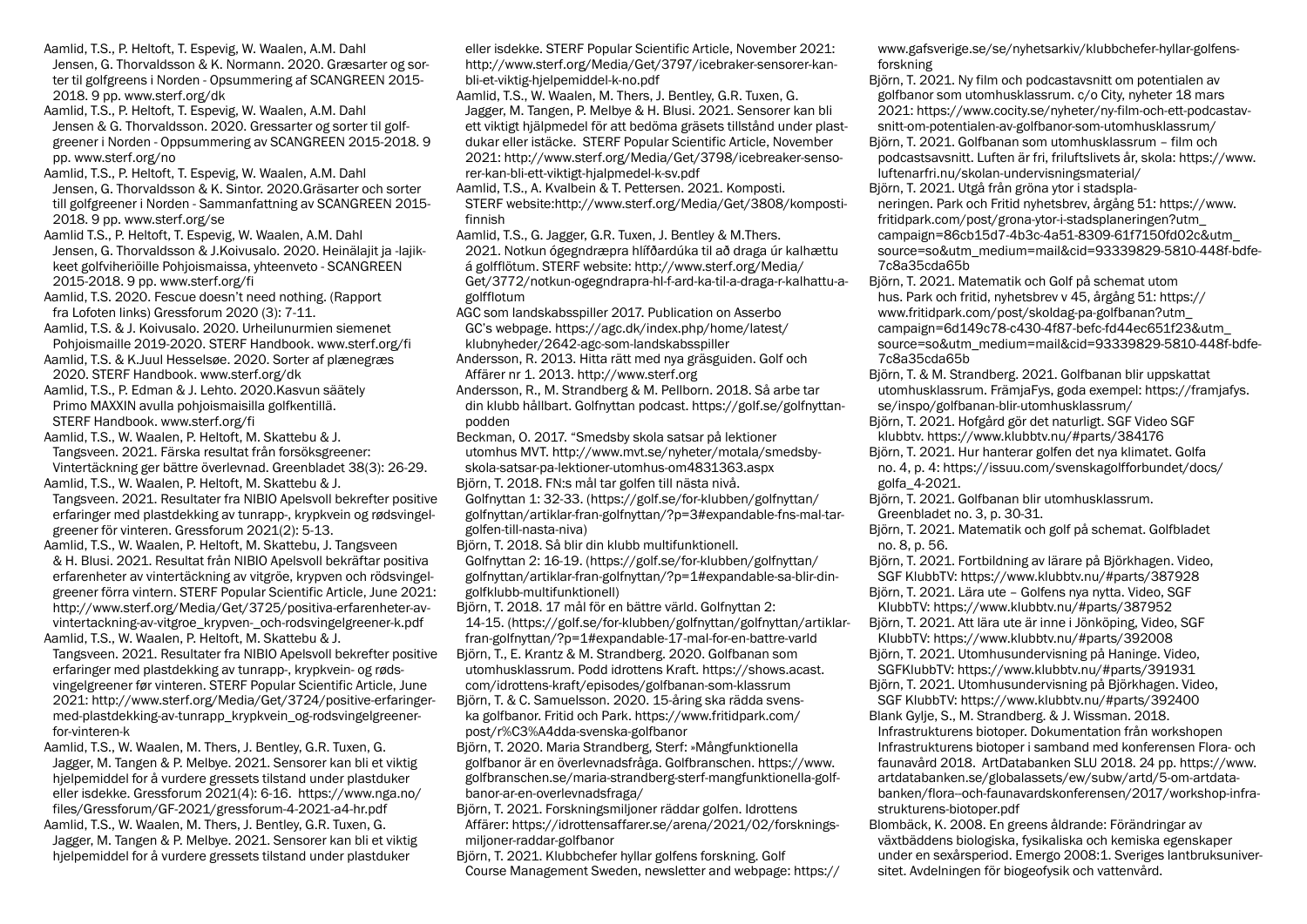Blombäck, K. 2013. Gödslingen och gräsets växtkraft. Greenbladet nr 2, 2013. pp 25-27.

Blombäck, K., M. Linde & A. Tronsmo 2013. Påverkas spelkvaliteten av gödslings strategierna? Greenbladet nr 3, 2013.

Blombäck, K. & T. Ericsson 2013. STERF:s forsknings projekt - Skötsel för god invintring och tidig vårtillväxt Greenbladet nr 2, 2013. pp 24-25.

Brügge, B., M. Glantz & K. Sandell (eds.), 2018. Friuftslivets pedagogik – En miljö- och utomhuspedagogik för kunskap, känsla och livskvalitet. 5.e upplagan. Liber Läromedel. ISBN 9 - 789147 – 122684.

Brügge, B. & A. Cervin. 2019. Golfbanan som utomhusklassrum – Inspiration och idéer till utomhusundervisning på golfbanan. STERF Handbook. www.sterf.org

Brügge, B. & A. Cervin, 2020. Golfbanen som udendørs klas seværelse. STERF Handbook. www.sterf.org/dk

Brügge, B. & A. Cervin. 2021. Golfkenttä ulkoluokkana. STERF website:http://www.sterf.org/Media/Get/3802/golfkentta-ulkoluokkana-k

Bär, A., B. Bele, E.J. Svalheim & T.S. Aamlid. 2020. Etablering av blomstereng i Nordland. NIBIO POP 6(2): 1-4.

Cardner. S. 2012. Integrerat växtskydd kräver nya strate gier. Golf och Affärer 1:2012.

Colding, J. & S. Lundberg 2009. Golfbanan som våtmarksresurs, Manual för att främja biologisk mångfald i dammar och småvatten på golfbanan. Report to the Scandinavian Turfgrass and Environment Research Foundation www.sterf.org

Colding, J. & S. Lundberg 2012. Golfbanan som våtmarks resurs. Scandinavian Turfgrass and Environment Research Foundation. 22 pp. http://www.sterf.org

Colding, J. & S. Lundberg. 2021. Golfkentta kosteikkoresurs sina- Biologisen monimuotoisuuden edistämisen käsikirja golfkenttien lammissa ja pienissä vesistöissä. STERF website: http:// www.sterf.org/Media/Get/3647/golfkentta-kosteikkoresurssina. pdf

Dahl Jensen, A.M. & K.S. Krogholm 2008. Pesticidfri pleje af fairways. Greenkeeperen 2008 (3): 10-13.

Dahl Jensen, A.M. & K.S. Krogholm 2008. Pesticidfri skötsel av fairways – nystartat forskningsprojekt i Danmark. Greenbladet 25 (5): 56-58.

Dahl Jensen, A.M. 2009. Golf og miljø – faktaark om miljømæsige udfordringer I relation til græspleje. Faktablad Dansk Golfunion. pp. 1-11.

Dahl Jensen, A-M. 2010. Får – et miljøvenligt alternativ til bekæmpelse af ukrudt på golfbanen, Videnblad, 5-06-44.

Dahl Jensen, A-M. & K. Sintorn 2010. Får et miljøvenligt alternativ til ukrudt bekæmpelse, Greenkeeperen 4: 62-64. Dahl Jensen, A-M. & K. Sintorn 2010. Møde mellem svens

ke og danske greenkeepere – erfaringsudveksling om pesticidfri pleje, Greenkeeperen 3: 12-15.

Dahl Jensen, A-M. & T. Kastrup Petersen 2010. EU får betydning for de danske golfbaner – EU direktiv om bæredygtig anvendelse af pesticider vil sætte standarden på de danske golfbaner, Greenkeeperen 1: 72-74.

Dahl Jensen A-M. & K. Sintorn 2010. Svensk/dansk green keeper-utbyte om pesticidfri skötsel, Greenbladet 4: 44-45. Dahl Jensen A-M. & K. Sintorn 2010. Får – ett miljövänligt alternativ som ogräsbekämpning, Greenbladet 4: 56-57. Dahl Jensen, A.M & T.K. Petersen 2011. Mere forskning I Danmark. Greenkeeperen 1: 46-48 Dahl Jensen, A.M. & P. Edman 2011. Faktablad Integrerat Växtskydd – Golfbanans vanligaste ogräs. www.sterf.org: 4 pp. Dahl Jensen, A. M. & P. Edman 2011. Faktablad Integrerat Växtskydd – Vitklöver. http://www.sterf.org: 3 pp. Dahl Jensen, A.M. & P. Edman 2011. Faktablad Integrerat Växtskydd. - Skräppor. http://www.sterf.org: 2 pp. Dahl Jensen, A.M. & P. Edman 2011. Faktablad Integrerat Växtskydd – Åkertistel. http://www.sterf.org: 3 pp. Dahl Jensen, A.M. & P. Edman 2011.Faktablad Integrerat Växtskydd - Ogräsbekämpning /betesdjur. www.sterf.org: 4 pp. Dahl Jensen, A.M. & H.P. Ravn 2011. Faktablad Integrerat Växtskydd – Trädgårdsborre. http://www.sterf.org: 3 pp. Dahl Jensen, A.M. 2012. Ukrudtsbekæmpelse på græsa realer - oversigt. Bioforsk FOKUS 5(2): 174-176. Dahl Jensen, A.M. 2012. Bekæmpelse af tidsler. Greenkeeperen 4: 24-26.

Dahl Jensen, A.M. & T.K. Petersen 2011. Mere forskning I Danmark – STERF projekter. Greenkeeperen 1: 46-48 Dahl-Jensen, A.M., O. Hjorth-Caspersen & F. Søndergaard-Jensen. 2021. Käytännön opas golfkentän monikäyttöisyydeb mahdollisuudet. STERF website:http://www.sterf.org/Media/ Get/3790/kaytannon-opas-golfkentan-monikayttoisyydeb-mahdollisuudet

Dahl-Jensen, A.M. 2021. Pelaanisen laatu. STERF website: http://www.sterf.org/Media/Get/3801/pelaamisen-laatu.pdf Daugstad, K., A. Bär, B. Bele, E.J. Svalheim & T.S. Aamlid. 2020. Etablering av blomstereng i Innlandet. NIBIO POP 6(16):  $1 - 4.$ 

Edman, P. 2016. Dokumentationskrav för integrerat växt skydd (IPM). (http://www.golf.se/klubb-och-anlaggning/banskotsel/nyhetsbrev-fran-banskotsel/dokumentationskrav-for-integrerat-vaxtskydd-ipm/#expandable-seminariet-vinteroverlevnadpresentationer

Edman, P. 2016. Skräppor (Rumex crispus m.fl.). Faktablad integrerat växtskydd. 3 pp. www.sterf.org/se. (Parallel version in Norwegian at www.sterf.org/no and in Danish at www.sterf.org/ dk).

Edman, P. & M. Strandberg. 2020. Praktiska åtgärder för att öka biologisk mångfald på golfbanor. STERF popular article, April 2020. www.sterf.org/se/artiklar

Edman, P. & M. Strandberg. 2020. Praktiska åtgärder för att öka biologisk mångfald på golfbanor. Greenbladet (SGA), nr 5 2020. www.sterf.org/se/artiklar

Edman, P. & M. Strandberg. 2020. Praktiska åtgärder för att öka biologisk mångfald på golfbanor. SGF nyhetsbrev, October 2020, www.sterf.org/se/artiklar

Edman, P. 2021. Biologisk mångfald på golfbanor. Greenbladet. no. 3 2021.

Ejderdun, A. 2015. Riskbedömning av skandinaviska isolat av Sclerotinia homoeocarpa vid olika klimat. B.Sc. thesis at University of Gävle, Trädgårdsmästarprogrammet med inriktning mot hälsa och design. 53 p. http://hig.diva-portal.org/smash/ get/diva2:807013/FULLTEXT01.pdf

Ericsson, T. 2005. Inverkan av behovsanpassad gödsling på golfgräs tillväxt, utseende, och kväveutnyttjande. Report to the Scandinavian Turfgrass and Environment Research Foundation, http://www.sterf.org

Ericsson, T. 2006. Behovsanpassad gödsling. Greenbladet 23 (2): 74-76.

Ericsson T., K. Blombäck, A. Kvalbein & J. Lehto. 2020. Täsmälannoitus - Teoriasta käytäntöön.STERF Handbook. www. sterf.org/fi

Ericsson, T, K. Blombäck & A. Kvalbein 2013. Behovsanpassad gödsling från teori till praktik. Handbok. 19 pp. http:// www.sterf.org

Ericsson, T, K. Blombäck & A. Kvalbein 2013. Behovstilpasset gødskning - Fra teori til praksis Handbok.19 pp. http://www.sterf.org

Ericsson, T., K. Blombäck, A. Kvalbein, K.J. Hesselsøe, A.F. Borchert & T.S. Aamlid. 2021. (Översättning: Stefan Nilsson, SGF) Behovsanpassad gødsling – från teori till praktik, Updaterad 2021. STERF homepage September 2021: http://www.sterf. org/Media/Get/3823/behovsanpassad-godsling-fran-teori-tillpraktik-2021- final.pdf

Ericsson, T., K. Blombäck, A. Kvalbein, K.J. Hesselsøe, A.F. Borchert & T.S. Aamlid. 2021. (oversat til dansk af DGU og Karin J. Hesselsøe). Behovstilpasset gødskning – fra teori til praksis, opdateret 2021. STERF homepage September 2021: http://www. sterf.org/Media/Get/3824/behovstillpasset-godskning-fra-teoritill-praksis-opdateret- 2021-final.pdf

Espevig, T., A. Tronsmo, T.S. Aamlid, B. Molteberg & A.M. Tronsmo 2009. Hva sier forsøksresultatene om overvint ring av hundekvein. Gressforum 2009 (3): 23.

Espevig, T., T.O. Pettersen & T.S. Aamlid 2010. Vinteroverlevelse 2009-10 i forsøksfeltene på Landvik Gressforum 2: 6-9.

Espevig, T. 2013. Mulighederne for hundehvene på greens i norden, Handbok. 21 pp. http://www.sterf.org

Espevig T. & A. Kvalbein 2014. Myntflekk. Ny sykdom på gress i Scandinavia. Gressforum 1:12-13.

Espevig T. & A. Kvalbein 2014. Ny sygdom på græs i Skandinavien. Greenkeeperen 2:42-44.

Espevig T. & A. Kvalbein 2014. Myntfläck ny sjukdom på gräs i Skandinavien. Greenbladet 3:38-39.

Espevig T. & A. Kvalbein 2014. Årsak til vinterskade: Snømugg. Om vinterskader etter vinteren 2012-13 og om spørreun-

dersøkelsen på Gresskurs 2014. Gressforum 1:22-26.

Espevig, T., K. Normann & M. Usoltseva. 2018. Risiko for myntflekk på norske golfbaner. Gressforum 3: 8-11. Espevig, T. & T.S. Aamlid. 2018. Vintersykdommer på gress Biotiske vinterskader. http://www.sterf.org/sv/about-sterf/ news-archive/biotiska-vinterskador 9 pp.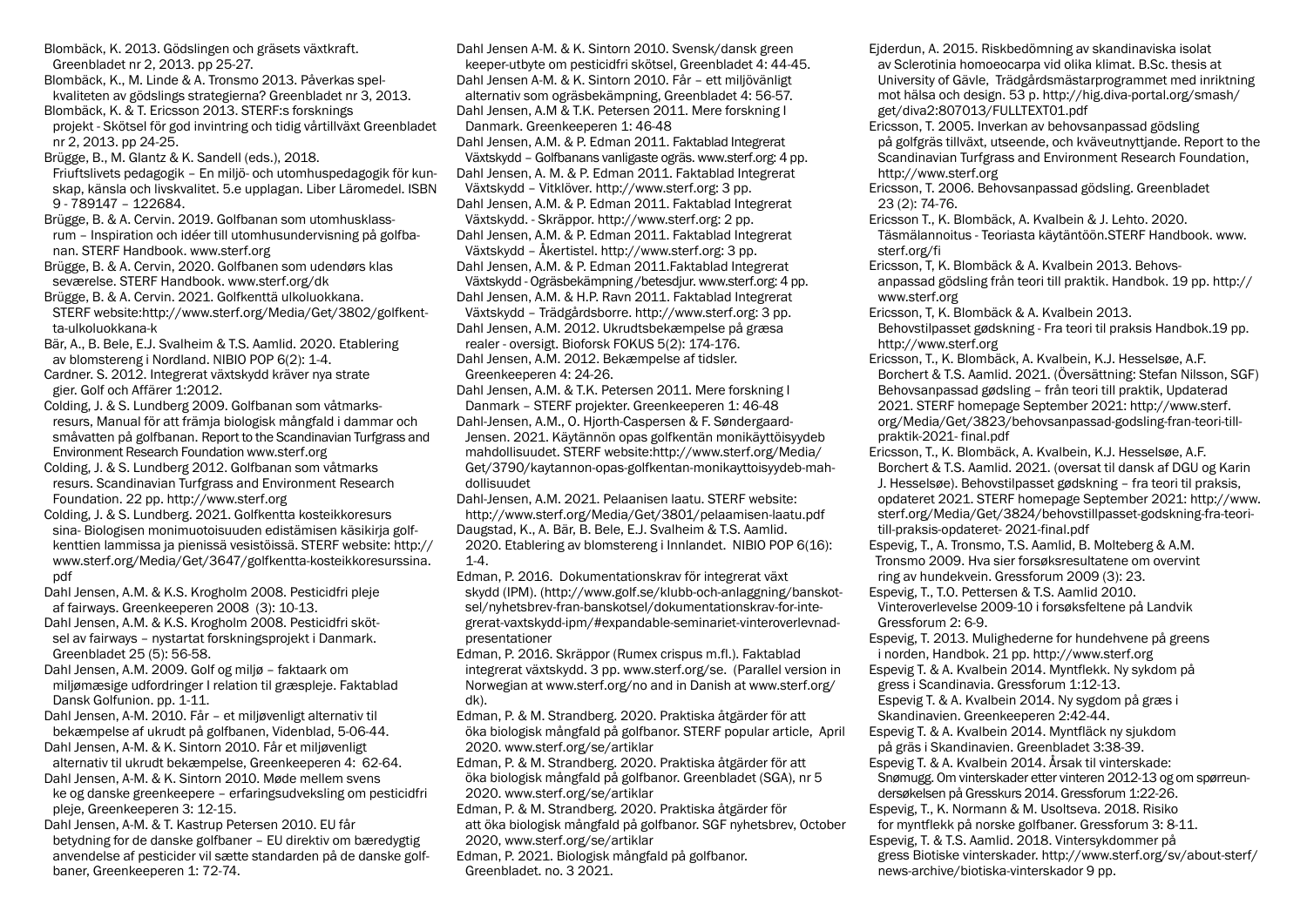Espevig, T. & T.S. Aamlid. 2018. Vintersjukdomar på gräs Biotiska vinterskador http://www.sterf.org/sv/about-sterf/ news-archive/biotiska-vinterskador 9 pp.

Espevig, T., K. Normann & M. Usoltseva. 2019. Hvad ved vi om svampesygdommen dollarspot i Norden i dag? Greenkeeperen 1:24-27.

Espevig, T., T.S. Aamlid, K. Normann & M. Usoltseva. 2019. Testing av ulike gressarters og sorters resistens mot myntflekk i glassrør på Landvik. Gressforum 1:4-6.

Espevig, T., T.S. Aamlid, K. Normann & M. Usoltseva. 2019. Gräsarters och -sorters resistens mot myntfläck. Ett sammandrag från forkningsstasjonen på Landvik. Greenbladet 2:38-39.

Espevig, T., K. Normann & M. Usoltseva. 2019. Risk för dollar spot på nordiska golfbanor. Greenbladet 1:46-49.

Espevig, T. & T.S. Aamlid. 2019. Vintersygdomme på græs - Biotiske vinterskader. www.sterf.org/dk

Espevig, T. & T.S. Aamlid. 2019. Vintersykdomme på gress-Biotiske vinterskader. www.sterf.org /no

Espevig, T. & T.S. Aamlid. 2019. Vintersjukdomar på gräs - Biotiska vinterskador. www.sterf.org/se (3)

Espevig, T. & T.S. Aamlid. 2019. Vintersykdommer på gress I grøntanlegg (I). Park & anlegg (fagblad for grøntanleggsektoren) 18 (1): 20-23.

Espevig, T. & T.S. Aamlid. 2019. Identifikasjon av sykdommer og rådgivingstjenester fra NIBIO Turfgrass Research Group. Gressforum 2019 (1): 7

Espevig, T., K. Normann & M. Usoltseva. 2020. Hvad ved vi om svampesygdommen dollarspot i Norden i dag? sterf.org, 1-5. http://www.sterf.org/Media/Get/3319/artikel-dollarspot-dansk. pdf

Espevig, T., K. Normann & M. Usoltseva. 2020. Risiko for myntflekk på norske golfbaner. sterf.org, 1-5. http://www.sterf. org/Media/Get/3320/artikel-myntflekk-norsk.pdf

Espevig, T., K. Normann & M. Usoltseva. 2020. Risk för dollarspot på nordiska golfbanor. sterf.org, 1-5. Oversatt av Kim Sintorn http://www.sterf.org/Media/Get/3322/artikel-dollarspotsvensk.pdf.

Espevig, T., K. Normann & M. Usoltseva. 2020. Risk of dollar spot on Norwegian golf courses. sterf.org, 1-5. http://www.sterf. org/Media/Get/3317/article-dollar-spot-english

Espevig, T., K. Normann, M. Usoltseva, K. Entwistle, J.A. Crouch & T.S. Aamlid. 2020. Testing av ulike gressarters og sorters resistens mot myntflekk i glassrør. sterf.org, 1-3. http://www. sterf.org/Media/Get/3321/artikel-myntflekk-in-vitro-norsk Espevig, T., K. Normann, M. Usoltseva, K. Entwistle, J.A.

Crouch & T.S. Aamlid. 2020. Undersökning i glasrör av olika gräsarters och sorters resistens mot myntfläck. sterf.org, 1-3. Oversatt av E. Ljungstrand og E. Gondel. http://www.sterf.org/Media/ Get/3323/artikel-dollarspot-in-vitro-svensk

Esselin, A. 2018. Golfklubbar som initiativtagare för hållbar utveckling av lokala landskap – Arbetsbok för golfklubbar. http://www.sterf.org/sv/projects/project-list/golf-clubs-as-landscape-players 13 pp.

Esselin, A. 2021. Golfkentät kestävän kehityksen edelläkävi

jöinä paikallisesti. STERF website:http://www.sterf.org/Media/ Get/3800/golfkenta-t-kesta-va-n-kehityksen-edella-ka-vijo-ina-k Fransson, C. 2017. Smedsby skola satsar på uteprofil. Östgötatidningen, 170821

Gulden, K.T. 2018. Hvordan sikre vinteroverlevelse av golfgress? NIBIO nyheter. https://www.nibio.no/nyheter/hvordan-sikrevinteroverlevelse-av-golfgress?locationfilter=true

Hanslin, H.M., T.S. Aamlid, E. Svalheim, G. Knudsen, H. Bratli & K. Normann. 2020. Motoder til udpining af græs i rough-arealer. Greenkeeperen 34(1): 18-20.

Hanslin, H.M., E. Svalheim, G.K. Knudsen, T.S. Aamlid, H. Bratli & J. Wissmann. 2021. Från gräsmark till blommande äng. Erfarenheter från NIBIOs projekt 2017-2020. Greenbladet 38(1): 54-58.

Hanslin, H.M., T.S. Aamlid, E. Svalheim, G. Knudsen & H. Bratli. 2021. Metoder til udpining af græs i rough-arealer. Foreløbige resulater fra STERF-projektet 'From dense swards to biodiverse roughs'. Greenkeeperen 34(1): 18-19.

Hanslin, H.M., E. Svalheim, G.K. Knudsen, T.S. Aamlid, H. Bratli & J. Wissman. 2021. Erfaringer fra prosjektet 'Fra grasmark til blomstereng',2017-2020. STERF website: http://www.sterf. org/Media/Get/3639/erfaringer-fra-prosjektet-fra-grasmark-tilblomstereng-2017-2020-n.pdf p. 9

Hanslin, H.M., E. Svalheim, G.K. Knudsen, T.S. Aamlid, H. Bratli & J. Wissman. 2021. Fra græsmark til blomstereng. STERF website: http://www.sterf.org/Media/Get/3639/erfaringer-fraprosjektet-fra-grasmark-til-blomstereng-2017-2020-n.pdf p. 9

Hanslin, H.M., E. Svalheim, G.K. Knudsen, T.S. Aamlid, H. Bratli & J. Wissman. 2021. Erfarenheter från projektet 'Från gräsmark till blommande äng' 2017-2020. STERF website:http:// www.sterf.org/Media/Get/3640/erfarenheter-fran-projektet-frangrasmark-till-blommande-ang-2017-2020-s.pdf p. 9 Hanslin, H.M., E. Svalheim, G.K. Knudsen, T.S. Aamlid, H. Bratli & J. Wissman. 2021. Kokemuksia hankkeesta 'Ruohikosta kukkivaan niittyyn', 2017–2020. Sterf website: http://www.sterf.org/Media/Get/3809/kokemuksia-hankkeestaruohikosta-kukkivaan-niittyyn-2017-2020 p. 9 Hanslin, H.M & T.S. Aamlid. 2021. Tiheiköistä monimuotoi siin karheikkoihin - Menetelmät karheikkoalueiden monipuolistamiseksi. STERF website:http://www.sterf.org/Media/Get/3789/ tiheikoista-monimuotoisiin-karheikkoihin p. 9

Hedlund, A. 2002. Vart tar kvävet vägen.Greenbladet  $19(4)$ .

Hedlund, A. & M. Strandberg 2005. Gräsets tillväxt och kväve gödsling i Skandinavien. Greenbladet 22 (2), 30-31. Heldbjerg, H., C. Stawitzki & M. Vestergaard. 2019. Stære på Sydsjællands golfbane. - report 17 pages; With an English summary: Starlings at Sydsjælland's Golf course. Final report. http:// www.sterf.org/sv/projects/project-list/invite-the-starling-to-helpthe-greenkeeper

Hellsten, C-M. 2011. EU-direktiv kräver nya strategier. Golf.se Heltoft, P., J. Tangsveen & T.S. Aamlid 2017.

Övervintring hos greenen i Apelsvoll. Greenbladet 34(3): 48-49. Heltoft, P., J. Tangsveen & T.S. Aamlid 2017. Overvintring på

sortsgreenen på NIBIO Apelsvoll. Gressforum 2016(2): 36-38. Heltoft, P., T.S. Aamlid, K.J. Hesselsøe, K. Normann, B. Hannesson & K. Xiao. 2019. Afprøvning af nye plænegræssorter i SCANGREEN 2019-2022. Greenkeeperen 33 (3): 40-43.

Heltoft, P., T.S. Aamlid, K.J. Hesselsøe, K. Normann, B. Hannesson & K. Xiao. 2019. Utprøving av nye gressarter og -sorter i SCANGREEN 2019-2022. Gressforum 2019 (3): 16-20. Heltoft, P., K.J. Hesselsøe, T.S. Aamlid, K. Normann, B.

Hannesson & K. Xiao. 2020. Afprøvning af nye plænegræssorter i SCANGREEN 2019-2022. STERF Popular Article, April 2020. www. sterf.org/dk. 4 pp.

Heltoft, P., K.J. Hesselsøe, T.S. Aamlid, K. Normann, B. Hannesson & K. Xiao. 2020. Utprovning av nya gräsarter och grässorter i SCANGREEN 2019-2022. STERF Popular Article. www. sterf.org/se. 4 pp

Heltoft, P., K.J. Hesselsøe, T.S. Aamlid, K. Normann, B. Hannesson & K. Xiao. 2019. Utprøving av nye gressarter og –sorter i SCANGREEN 2019-2022. STERF Popular Article, April 2020. www.sterf.org/no. 4 pp.

Heltoft, P., K.J. Hesselsøe, T.S. Aamlid, K. Normann, B. Hannesson, K. Xiao & K. Sintorn. 2020. Utprovning av nya gräsarter och grässorter i Scangreen 2019-2022. Greenbladet 37(1): 30-32.

Heltoft, P., K.J. Hesselsøe, T.S. Aamlid, K. Normann, B. Hannesson, K. Xiao & J. Koivusalo. 2020. Uusien heinälajien ja -lajikkeiden testaus, SCANGREEN 2019-2022. STERF Popular Article, April 2020. www.sterf.org/fi. 4 pp.

Heltoft, P., K.J. Hesselsøe, B. Hannesson & T.S. Aamlid. 2021. Sorter af rødsvingel og krybende hvene til greens i Norden. Greenkeeperen no. 2, p. 52-57

Heltoft, P., K.J. Hesselsøe, B. Hannesson & T.S. Aamlid. 2021. Sorter af rødsvingel og krybende hvene til greens i Norden. STERF Popular Article, November 2021: http://www.sterf.org/ Media/Get/3804/sorter-af-rodsvingel-og-krybende-hvene-tilgreens-i-norden-d.pdf

Heltoft, P., K.J. Hesselsøe, B. Hannesson & T.S. Aamlid. 2021. Rödsvingel -och krypvenssorter för greener i Skandinavien. Översättning: Peter Edman, Svenska Golfförbundet. Greenbladet no. 3, p. 50-53.

Heltoft, P., K.J. Hesselsøe, B. Hannesson & T.S. Aamlid. 2021. Rödsvingel -och krypvenssorter för greener i Skandinavien. Översättning: Peter Edman, Svenska Golfförbundet. STERF Popular Article, June 2021: http://www.sterf.org/Media/ Get/3757/rodsvingel-och-krypvenssorter-for-greener-i-skandinavien

Heltoft, P. K.J. Hesselsøe, B. Hannesson & T.S. Aamlid. 2021. Sorter av rødsvingel og krypkvein til greener i Skandinavia. STERF Popular Article, May 2021: http://www.sterf.org/Media/ Get/3803/sorter-av-rodsvingel-og-krypkvein-til-greener-i-skandinavia-n.pdf

Henriksen, V. July 2014. Tråkker til flerebruksanlegg. Frederiksstad Blad.

Hesselsøe, K.J., A.F. Øgaard & T. Aamlid. 2019. Fosforns betydelse för grönytegräs med utgångspunkt i Susphos-projektet.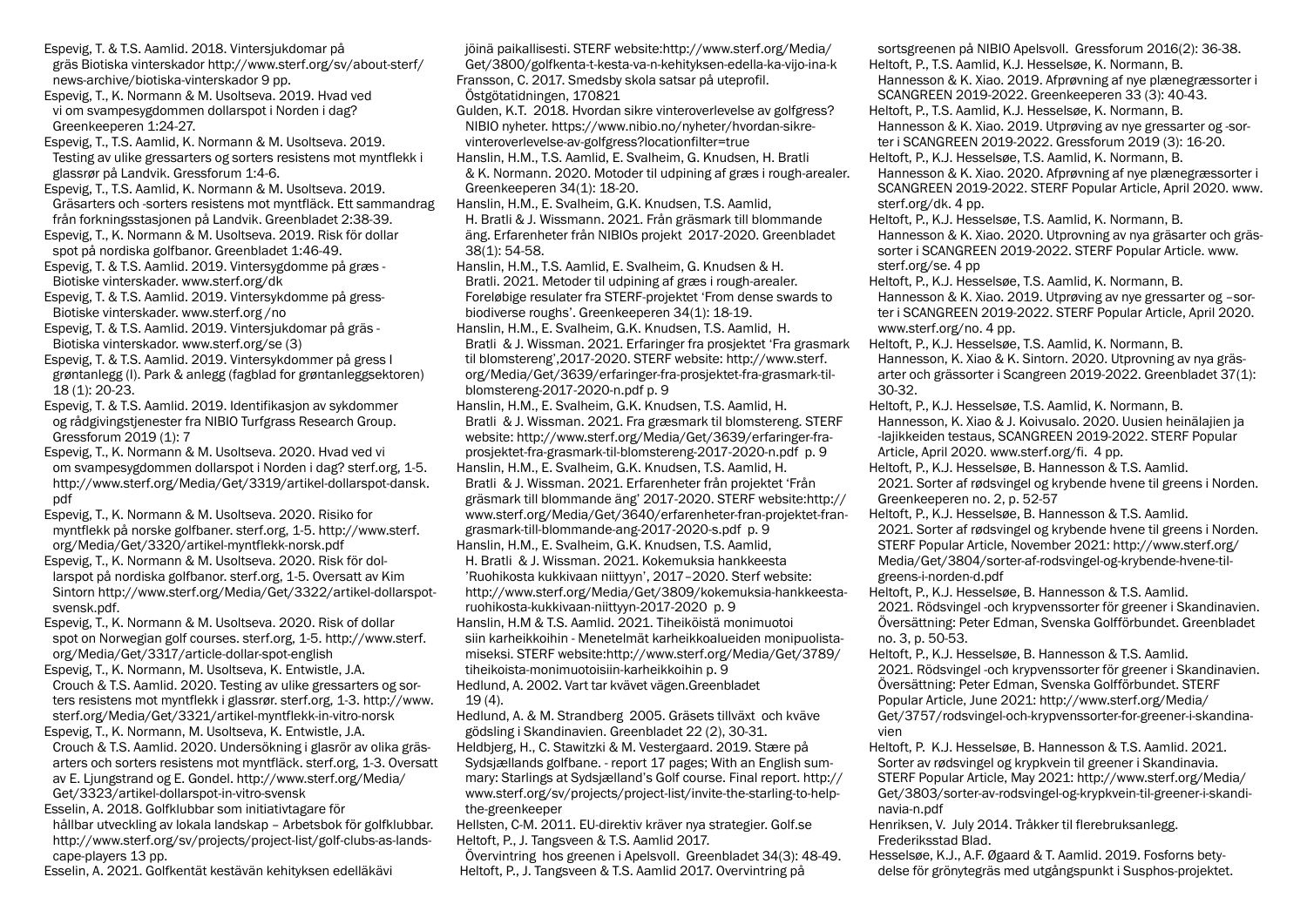Greenbladet nr. 5:2019.

Hesselsøe, K.J., A.F. Øgaard & T. Aamlid. 2019. Fosfors betydning for turfgræs med udgangspunkt i Susphos-projektet", Greenkeeperen, nr. 4:2019.

Hesselsøe, K.J., A.F. Øgaard & T.S. Aamlid 2020. Betydning av fosfor for sportsgress med utgangpunkt i STERF-prosjektet 'SUSPHOS'. STERF Popular Article April 2020. www.sterf.org/no

Hesselsøe, K.J., A.F. Øgaard & T.S. Aamlid. 2020. Fosfors betydning for turfgræs med udgangspunkt i Susphos-projektet. STERF Popular Article April 2020. http://www.sterf.org/Media/ Get/3415/susphos-dansk.pdf

Hesselsøe, K.J., A.F. Øgaard, T.S. Aamlid & K. Sintorn. 2020. Fosforns betydelse för grönytegräs med utgångspunkt i SUSPHOSprojektet. STERF Popular Article April 2020. www.sterf.org/se. 4 pp.

Hesselsøe, K.J. & T. Espevig. 2020. Integrerad bekämpning av de viktigaste sjukdomarna och skadedjuren på golfbanor i Europa – IPM projektet 2020-23 (svensk). www.sterf.org

Hesselsøe, K.J. & T. Espevig. 2020. Integrerad bekämpning av de viktigaste sjukdomarna och skadedjuren på golfbanor i

Europa – IPM projektet 2020-23 (svensk). Greenbladet 2:2p. Hesselsøe, K.J. & T. Espevig. 2020. Integreret bekæmpelse af de vigtigste sygdomme og skadedyr på golfbaner i Europa –

IPM projektet 2020-23 (dansk) www.sterf.org Hesselsøe, K.J. & T. Espevig. 2020. Integreret bekæmpelse af de vigtigste sygdomme og skadedyr på golfbaner i Europa –

IPM projektet 2020-23. Greenkeeperen 1:42-43. Hesselsøe, K.J. & T. Espevig. 2020. Integreret bekæmpelse af de vigtigste sygdomme og skadedyr på golfbaner i Europa –

IPM projektet 2020-23. Gressforum 1:11-13. Hesselsøe, K.J. & T.S. Aamlid. 2020. Oppstartsmøte for ROBO-GOLF prosjektet. Gressforum 2020 (3): 29-31.

Hesselsøe, K.J. & T.S. Aamlid 2020. Oppstartsmøte for ROBO-GOLF prosjektet. STERF Popular Article. October 2020. www.sterf.org/no . 3 pp.

Hesselsøe, K.J., T.S. Aamlid & H. Norén. 2020. Uppstartsmöte för ROBO-GOLF projektet. STERF Popular Article October 2020. www.sterf.org/se 3 pp.

Hesselsøe, K.J., T.S. Aamlid & H. Norén. 2020. Start för Robo-Golf-projektet – hot eller möjlighet ? Greenbladet 37(5): 44-45. (3)

Hesselsøe, K.J. & T.S. Aamlid 2020. Opstartsmøde for ROBO-GOLF projektet. Greenkeeperen, nr. 2 2020: 29-31.

Hesselsøe, K.J., A.F. Borchert, A.F. Øgaard & T.S. Aamlid. 2021. Ekstra fosfor er ikke nødvendigt om foråret. Greenkeeperen no. 1, p. 44-46

Hesselsøe, K.J., A.F. Borchert, A.F. Øgaard & T.S. Aamlid. 2021. Ekstra fosfor er ikke nødvendigt om foråret. STERF homepage Juli 2021: http://www.sterf.org/Media/Get/3747/ekstrafosfor-er-ikke-nodvendigt-om-foraret.pdf

Hesselsøe, K.J., A.F. Borchert, A.F. Øgaard & T.S. Aamlid. 2021. (Översättning: Stefan Nilsson, SGF) Extra fosforgödsling behövs inte på våren. Greenbladet no. 2, p. 42-43. Hesselsøe, K.J., A.F. Borchert, A.F. Øgaard & T.S. Aamlid.

2021. (Översättning: Stefan Nilsson, SGF): Extra fosforgödsling behövs inte på våren. STERF July 2021: http://www.sterf.org/ Media/Get/3746/extra-fosforgodsling-behovs-inte-pa-varen.pdf Hesselsøe, K.J., M. Nilsson, T. Pettersen, A. Beisland & T.

Espevig. 2021. Tromling mod sneskimmel. Greenkeeperen no. 1, p. 36-38

Hesselsøe, K.J., M. Nilsson, T. Pettersen, A. Beisland & T. Espevig. 2021. Tromling mod sneskimmel. STERF June 2021: http://www.sterf.org/Media/Get/3736/tromling-mod-sneskimmel-.pdf

Hesselsøe, K.J., M. Nilsson, T. Pettersen, A. Beisland & T.

Espevig. 2021. Rulling mot mikrodochiumflekk. Gressforum no. 2, p. 18-21.

Hesselsøe, K.J., M. Nilsson, T. Pettersen, A. Beisland & T. Espevig. 2021. Rulling mot mikrodochiumflekk. STERFJune 2021: http://www.sterf.org/Media/Get/3735/rulling-mot-mikrodochiumflekk.pdf

Hesselsøe, K.J., M. Nilsson, T. Pettersen, A. Beisland & T. Espevig. 2021. Vältning mot snömögel (Micodochium nivale) angrepp. Greenbladet no. 3, p. 56-58.

Hesselsøe, K.J., M. Nilsson, T. Pettersen, A. Beisland & T. Espevig. 2021. Vältning mot snömögel (Micodochium nivale) angrepp. STERF July 2021: http://www.sterf.org/Media/ Get/3734/valtning-mot-snomogelangrepp.pdf

Jensen, A.M.D. 2013. Hvad med vores fairways? Greenkeeperen 3, pp 30-33

Jensen, A.M.D., O.H. Caspersen, F.S Jensen & S. Petersen 2014. Orienteringsløb på golfbanen. Grennekeeperen 1: 10-12 Jensen, A.M.D., Caspersen O.H., and Jensen, F.S. Schmidt, K. & Strandberg, M. (2015): Guide for värdering av golfbanans Multifunktionella värden. STERF, Danish outdoor council and Department of Geosciences and Natural Resource Management, University of Copenhagen, Frederiksberg. 31p. Jensen, A.M.D. 2016. Betning med djur – en del av IPM strategin. Faktablad integrerat växtskydd. 3 pp. www.sterf.org/se. (Parallel version in Norwegian at www.sterf.org/no and in Danish

at www.sterf.org/dk). Jensen, A.M.D. 2016. Maskros. (Taraxacum officinale) Faktablad integrerat växtskydd. 3 pp. www.sterf.org/se. (Parallel version in Norwegian at www.sterf.org/no and in Danish at www. sterf.org/dk).

Jensen, A.M.D. 2016. Minimering av ogräs på fairway och andra kortklippta gräsytor. 4 pp. www.sterf.org/se. (Parallel version in Norwegian at www.sterf.org/no and in Danish at www. sterf.org/dk).

Jensen, A.M.D. 2016. Registrering av insektsangrepp samt skadetrösklar. Faktablad integrerat växtskydd. 4 pp. www.sterf. org/se. (Parallel version in Norwegian at www.sterf.org/no and in Danish at www.sterf.org/dk).

Jensen, A.M.D. 2016. Registrering av ogräs – hur och när? Faktablad integrerat växtskydd. 3 pp. www.sterf.org/se. (Parallel version in Norwegian at www.sterf.org/no and in Danish at www. sterf.org/dk).

Jensen, A.M.D. 2016. Vitklöver. Faktablad integrerat växtskydd. 3 pp. www.sterf.org/se. (Parallel version in Norwegian at www.sterf.org/no and in Danish at www.sterf.org/dk).

Jensen, A.M.D. & P. Edman 2016. Groblad (Plantago major), tusensköna (Bellis perennis), krypnarv (Sagina procumbens). Faktablad integrerat växtskydd. 5 pp. www.sterf.org/se. (Parallel version in Norwegian at www.sterf.org/no and in Danish at www. sterf.org/dk).

Jensen, A.M.D. 2016 & P. Edman 2016. Åkertistel (Cirsium arvense). Faktablad integrerat växtskydd. 3 pp. www.sterf.org/se. (Parallel version in Norwegian at www.sterf.org/no and in Danish at www.sterf.org/dk).

Jensen, A.M.D. & K.J. Hesselsöe 2016. Försök på egen bana. Faktablad integrerat växtskydd. 4 pp. www.sterf.org/se. (Parallel version in Norwegian at www.sterf.org/no and in Danish at www.sterf.org/dk).

Jensen, A.M.D. & P.K. Jensen 2016. Sprutteknik. Faktablad integrerat växtskydd. 5 pp. www.sterf.org/se. (Parallel version in Norwegian at www.sterf.org/no and in Danish at www.sterf.org/ dk).

Jensen, A.M.D. & P.K. Jensen 2016. Kilder til information om sprøjtemidler. Faktablad integreret plantebeskyttelse. 5 pp. www. sterf.org/dk. (Only in Danish)

Jensen, A.M.D. & H.P. Ravn 2016. Harkrankar (Tipulidae sp.) Faktablad integrerat växtskydd. 3 pp. www.sterf.org/se. (Parallel version in Norwegian at www.sterf.org/no and in Danish at www.sterf.org/dk).

Jensen, A.M.D. & H.P. Ravn 2016. Trädgårdsborre (Phyllopertha horticola). Faktablad integrerat växtskydd. 3 pp. www.sterf.org/se. (Parallel version in Norwegian at www.sterf.org/ no and in Danish at www.sterf.org/dk).

Jensen, A.M.D., O.H. Caspersen & F.S. Jensen 2016. Guide Jensen, A.M.D. & H.P. Ravn 2016. Harkrankar (Tipulidae

sp.) Faktablad integrerat växtskydd. 3 pp. www.sterf.org/se. (Parallel version in Norwegian at www.sterf.org/no and in Danish at www.sterf.org/dk).

Jensen, A.M.D. & H.P. Ravn 2016. Trädgårdsborre (Phyllopertha horticola). Faktablad integrerat växtskydd. 3 pp. www.sterf.org/se. (Parallel version in Norwegian at www.sterf.org/ no and in Danish at www.sterf.org/dk).

Jensen, A.M.D., O.H. Caspersen & F.S. Jensen 2016. Guide för värdering golfbanans multifunktionella värden. 29 pp. www. sterf.org

Johansson, F. 2009. Här görs gräset grönare – och tåligare. UNT 2009-04-01, 32–33.

Kvalbein, A. 2009. Nordlys er ikke bare Nordlys. Gressforum2009 (2): 36-37.

Kvalbein, A. 2010. Grunnleggende begrep om vanning Gressforum 2010 (4): 27-28.

Kvalbein, A. 2011. Hva dreper gresset om vinteren? Gressforum 1:12.

Kvalbein, A., F. Enger, W. Waalen, T.S. Aamlid & T. Espevig. 2011. Duklegging eller snøfjerning. Gressforum 2:10-12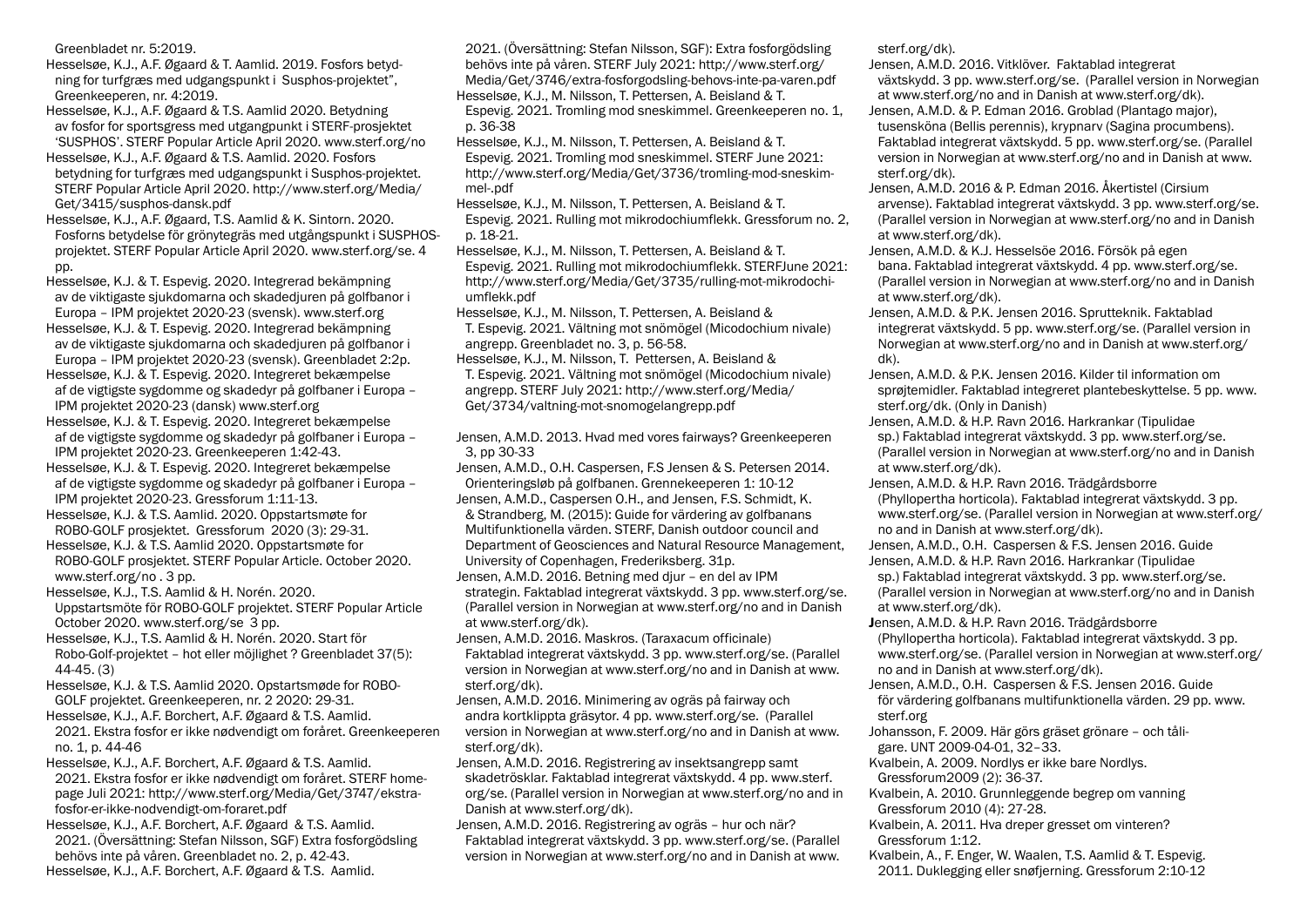Kvalbein, A. 2011. Integrerat Växtskydd - Rambeskrivning IPM. http://www.sterf.org: 13 pp. Kvalbein, A., F. Enger, W. Waalen, T.S. Aamlid & T. Espevig. 2011. Duklegging eller snøfjerning. Gressforum 2:10-12. Kvalbein, A. 2013. Dekkeforsøk på Miklagard. Gressforum 4:24. Kvalbein, A. & T.S. Aamlid 2011. Faktablad Integrerat Växtskydd – Gödsling. http://www.sterf.org: 5 pp. Kvalbein, A. & T.S. Aamlid 2011. Faktablad Integrerat Växtskydd – Bevattning. http://www.sterf.org: 5 pp. Kvalbein, A. & T. Espevig 2011. Faktablad Integrerat Växtskydd - Thatch i gräsmattan. www.sterf.org: 5 pp. Kvalbein, A. & T.S. Aamlid 2011. Faktablad Integrerat Växtskydd - Gräs till parker och fotbollsplaner. http://www.sterf. org 8 pp. Kvalbein, A. & T.S. Aamlid 2011. Faktablad Integrerat Växtskydd - Gräs till golfbanor. http://www.sterf.org: 8 pp. Kvalbein, A. 2012. Riktig gjødsling gir sterkt gress. Bioforsk Fokus 7 (2): 182-184. Kvalbein, A. & T.S. Aamlid 2012. Riktig gressart. Beskrivelseav gressarter for golf- og fotballbaner. Gressforum 4: 18-29. Kvalbein, A. 2012. Gresset & Høstforberedelser. för värdering golfbanans multifunktionella värden. 29 pp. www.sterf.org Johansson, F. 2009. Här görs gräset grönare – och tåligare. UNT 2009-04-01, 32–33. Kvalbein, A. 2009. Nordlys er ikke bare Nordlys. Gressforum2009 (2): 36-37. Kvalbein, A. 2010. Grunnleggende begrep om vanning Gressforum 2010 (4): 27-28. Kvalbein, A. 2011. Hva dreper gresset om vinteren? Gressforum 1:12. Kvalbein, A., F. Enger, W. Waalen, T.S. Aamlid & T. Espevig. 2011. Duklegging eller snøfjerning. Gressforum 2:10-12 Kvalbein, A. 2011. Integrerat Växtskydd - Rambeskrivning IPM. http://www.sterf.org: 13 pp. Kvalbein, A., F. Enger, W. Waalen, T.S. Aamlid & T. Espevig. 2011. Duklegging eller snøfjerning. Gressforum 2:10-12. Kvalbein, A. 2013. Dekkeforsøk på Miklagard. Gressforum 4:24. Kvalbein, A. & T.S. Aamlid 2011. Faktablad Integrerat Växtskydd – Gödsling. http://www.sterf.org: 5 pp. Kvalbein, A. & T.S. Aamlid 2011. Faktablad Integrerat Växtskydd – Bevattning. http://www.sterf.org: 5 pp. Kvalbein, A. & T. Espevig 2011. Faktablad Integrerat Växtskydd - Thatch i gräsmattan. www.sterf.org: 5 pp. Kvalbein, A. & T.S. Aamlid 2011. Faktablad Integrerat Växtskydd - Gräs till parker och fotbollsplaner. http://www.sterf.  $or<sub>g</sub> 8$  pp. Kvalbein, A. & T.S. Aamlid 2011. Faktablad Integrerat Växtskydd - Gräs till golfbanor. http://www.sterf.org: 8 pp. Kvalbein, A. 2012. Riktig gjødsling gir sterkt gress. Bioforsk Fokus 7 (2): 182-184.

Kvalbein, A. & T.S. Aamlid 2012. Riktig gressart.

Beskrivelseav gressarter for golf- og fotballbaner. Gressforum 4: 18-29. Kvalbein, A. 2012. Gresset & Høstforberedelser. Gressforum 2: 11-13. Kvalbein, A. 2012. Rødsvingel - for alle slags golfbaner. Gressforum 4: 30-31. Kvalbein, A., F. Enger, W. Waalen, T.S. Aamlid & T. Espevig. 2011. Duklegging eller snøfjerning. Gressforum 2:10-12. Kvalbein, A. 2013. Mykorrhiza på greengress. Gressforum 3: 26-29. Kvalbein, A. 2013. Mykorrhiza på greengress. 4pp. http:// www.sterf.org Kvalbein, A. & T.S. Aamlid 2013. Plantenes vannhusholdning. Gressforum 2013(4): 26-27. Kvalbein, A. & T.S. Aamlid 2013. Tørrflekker og vannavstø tende jord. Gressforum 2013(3): 12-15. Kvalbein, A. & T.S. Aamlid 2013. Vanning av gress på golfbaner. STERF handbok. http://www.sterf.org Kvalbein, A. & T.S. Aamlid 2013. Plantenes vannhusholdning. Gressforum 2013(4): 26-27. Kvalbein, A. & T.S. Aamlid 2014. Tørkepletter og vandafvisende jord. Greenkeeperen 28(1): 62-65. Kvalbein, A. 2014. Høstgjødslingsforsøk. Gressforum 4/2014, page 5 Kvalbein, A. 2014. Förberedelse för vintern. Syngenta Turf Talk, Höst/Vinter 2014, page 7 Kvalbein, A., W. Waalen, T.S. Aamlid & T. Espevig 2014. Vinterskador - en komplicerad sak. Greenbladet 1:28-29. Kvalbein, A. 2014. Förberedelse för vintern. Turf Talk (Swedish edition) Høst/vinter 2014 p. (www.greencast.se) Kvalbeien, A., A-M. Dahl Jensen, P. Rasmussen & T. Aamlid 2014. Rauðvingull á golfvöllum: Leiðbeiningar byggðar á reynslu valinkunna vallarstjóra. Scandinavian Turfgrass and Environment Research Foundation. 26pp. http://www.sterf.org Kvalbein, A. 2015: 'Low input' seminar. Gressforum 2015 (4): 26-30. Kvalbein, A. & P. Rasmussen 2015. Fra tunrapp til røds vingelgreener. Gressforum 2015(2): 6-9. Kvalbein, A. & P. Rasmussen 2015. Fra enårig rapgræs til rødsvingel. Greenkeeperen 29(2): 48-51. Kvalbein, A. Waalen, W. & Aamlid, T.S. (2015): Dött eller grönt till våren? Greenbladet (32) nr 5 pp 52-53 Kvalbein, A. Waalen, W. & Aamlid, T.S. (2015): Dødt eller grønt om våren ? Gressfourm 2015/3 pp 10-11 Kvalbein, A., T. Espevig, M.B. Brurberg, K.N. Petersen, M.Usoltseva, S.A.I. Wright, T.S.Aamlid. 2015. Faktablad – Myntfläcksjuka en ny sjukdom i Skandinavien. http://www.sterf. org/sv/ipm/faktaomraden/skadegorare/sjukdomar 4p. Kvalbein, A., T. Espevig, M.B. Brurberg, K.N. Petersen,

M.Usoltseva, S.A.I. Wright, T.S.Aamlid. 2015. Faktaark – Myntflekk en ny sykdom i Skandinavia. http://www.sterf.org/sv/ipm/fak-

taomraden/skadegorare/sjukdomar 4p. Kvalbein, A. 2016. Kravet om integrert plantevern.

Gressforum 2016(1): 16-17.

Kvalbein, A. 2016. Plantevern på golfbaner: Hva gjeldder nå? Gressforum 2016(1): 18-19.

Kvalbein, A. 2016. Betydelse av filt (thatch) kontroll vid IPM. Faktablad integrerat växtskydd. 4 pp. www.sterf.org/se. (Parallel version in Norwegian at www.sterf.org/no and in Danish at www. sterf.org/dk).

Kvalbein, A. 2016. Bevattning enligt IPM. Faktablad integre rat växtskydd. 4 pp. www.sterf.org/se. (Parallel version in Norwegian at www.sterf.org/no and in Danish at www.sterf.org/ dk).

Kvalbein, A. 2016. IPM Dokumentation vid skötsel av golf banor. Faktablad integrerat växtskydd. 4 pp. www.sterf.org/se. (Parallel version in Norwegian at www.sterf.org/no and in Danish at www.sterf.org/dk).

Kvalbein, A. 2016. Mekanisk skötsel för att minimera angrepp av skadegörare på golfbanan. Faktablad integrerat växtskydd. 5 pp. www.sterf.org/se. (Parallel version in Norwegian at www.sterf.org/no and in Danish at www.sterf.org/dk). Kvalbein, A. 2016. Rambeskrivning IPM. Integrerat växt

skydd. 13 pp. www.sterf.org/se. (Parallel version in Norwegian at www.sterf.org/no and in Danish at www.sterf.org/dk).

Kvalbein, A. 2016. Gress til golfanlegg. Veileder om inte grert plantevern (IPV). 4 pp. http://www.bioforsk.no/ikbViewer/ Content/123277/IPV-veileder%20Golfgress%2011mars2016.pdf

Kvalbein, A. & T.S. Aamlid 2016. Gödsling och integrerat växtskydd. Faktablad integrerat växtskydd. 8 pp. www.sterf.org/ se. (Parallel version in Norwegian at www.sterf.org/no and in Danish at www.sterf.org/dk).

Kvalbein, A. & T.S. Aamlid 2016. Torrfläckar. Faktablad inte grerat växtskydd. 4 pp. www.sterf.org/se. (Parallel version in Norwegian at www.sterf.org/no and in Danish at www.sterf.org/ dk).

Kvalbein, A. & T.S. Aamlid 2016. Val av gräs till golfbanor. Faktablad integrert plantevern. Revidert mars 2016. 8 pp. www. sterf.org/se. (Parallel version in Norwegian at www.sterf.org/no and in Danish at www.sterf.org/dk).

Kvalbein, A. & T.S. Aamlid 2016. Val av gräs till parker, spor tytor och landskapsområden. Faktablad integrert plantevern. Revidert mars 2016. 8s. www.sterf.org/se. (Parallel version in Norwegian at www.sterf.org/no and in Danish at www.sterf.org/ dk).

Kvalbein, A., W. Waalen & T.S. Aamlid 2016. Anoxia. When to break the ice? 9 pp. www.sterf.org

Kvalbein, A. & W. Waalen 2016. Winter play on summer greens. 5 pp. www.sterf.org

Kvalbein, A., T. Espevig, W. Waalen & T.S. Aamlid 2016. Acclimation and winter stresses. What is killing out golf greens? 6 pp. www.sterf.org

Kvalbein, A., T. Espevig, W. Waalen & T.S. Aamlid 2016.

Winter protective covers. Usage of wraps to improve winter survival of golf greens. 5 pp. www.sterf.org

Kvalbein, A., T. Espevig, W. Waalen & T.S. Aamlid 2016.

Re-seeding and spring recovery from winter injuries. 7 pp. www. sterf.org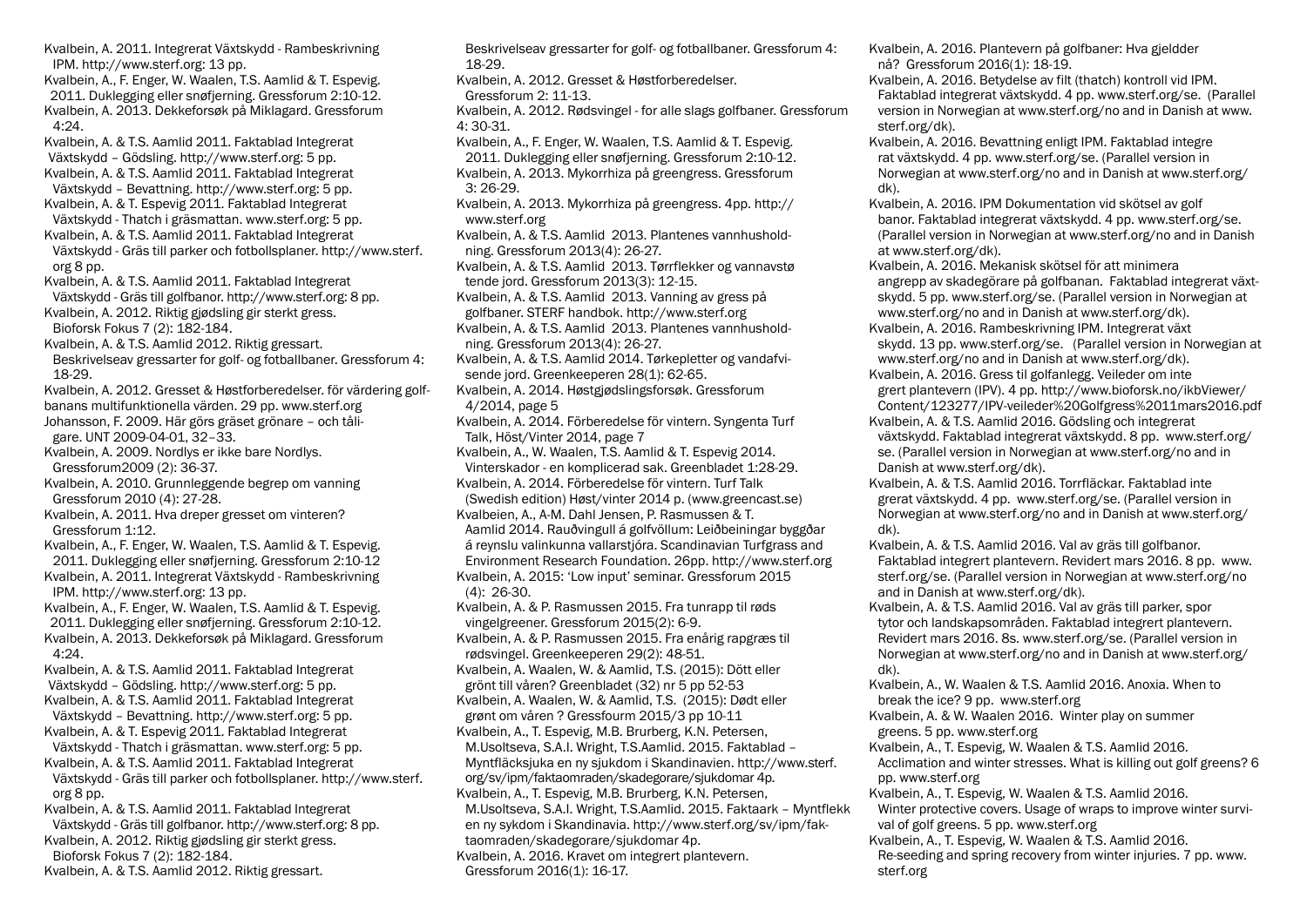6 pp. www.sterf.org Kvalbein, A., T. Espevig & T.S. Aamlid 2016. Warm spells during the winter. De-acclimation and risk of winter injuries on turf. 4 pp. www.sterf.org Kvalbein, A., T. Espevig, T.S. Aamlid & W. Waalen 2016. Spring stresses. The difficult transition into a new growing season. 4 pp. www.sterf.org Kvalbein, A., W. Waalen & T.S. Aamlid 2016. Isbrann. Når skal isen knuses? 9 pp. www.sterf.org Kvalbein, A. & W. Waalen 2016. Vinterspill på sommer green er. 5 pp. www.sterf.org Kvalbein, A., T. Espevig, W. Waalen & T.S. Aamlid 2016. Herding og vinterstress. Hva er det som skader golfgreenene? 6 pp. www.sterf.org Kvalbein, A., T. Espevig, W. Waalen & T.S. Aamlid 2016. Vinterdekking av greener. Bruk av duker for å bedre vinteroverlevelse av golfgreener. 5 pp. www.sterf.org Kvalbein, A., T. Espevig, W. Waalen & T.S. Aamlid 2016. Reetablering etter vinterskader. 7 pp. www.sterf.org Kvalbein, A. & T.S. Aamlid 2016. Vinterarbeid på golf greener. 6 pp. www.sterf.org Kvalbein, A., T. Espevig & T.S. Aamlid 2016. Varme perioder om vinteren. Avherding og risiko for vinterskader på gress. 4 pp. www.sterf.org Kvalbein, A., T. Espevig, T.S. Aamlid & W. Waalen 2016. Vårskader. Den vanskelige overgangen til ny vekstsesong. 4 pp. www.sterf.org Kvalbein, A., W. Waalen & T.S. Aamlid 2016. Isbränna. När ska isen krossas? 9 pp. www.sterf.org Kvalbein, A., T. Espevig, W. Waalen & T.S. Aamlid 2016. Härdning och vinterstress. Hvad är det som skadar golfgreener? 6 pp. www.sterf.org Kvalbein, A., T. Espevig & T.S. Aamlid 2016. Varma perioder under vintern. Avhärdning och risker för vinterskador på gräs. 4 pp. www.sterf.org Kvalbein, A., W. Waalen & T.S. Aamlid 2016. Isbran. Hvornår skal isen brydes? 9 pp. www.sterf.org Kvalbein, A. & W. Waalen 2016. Vinterspill på sommer greens. 5 pp. www.sterf.org Kvalbein, A., T.S. Aamlid & W. Waalen 2016. Undirbuningur golfflata fyrir veturinn. 5 pp. www.sterf.org Kvalbein, A., T. Espevig & T.S. Aamlid 2016. Bli av med filt i gräsmattan. Greenbladet 33(3): 44-49. Kvalbein, A., T. Espevig & T.S. Aamlid. 2016. Filt i gress matter. STERF populærartikkel. 8 pp. www.sterf.org/no Kvalbein, A., T. Espevig & T.S. Aamlid 2016. Filt i græs plener. Greenkeeperen 2016(3): 46-51. Kvalbein, A., T. Espevig & T.S. Aamlid 2016. Høstarbeid for å unngå vinterskader på greener. Gressforum 2016(3): 8-9. Kvalbein, A., T. Espevig, T. Aamlid & W. Waalen 2016. VINTERSKADER på nordiske golfgreener - Spørreundersøkelse om årsaker og økonomiske konsekvenser. 11 pp. www.sterf.org

Kvalbein, A. & T.S. Aamlid 2016. Winter work on golf greens.

Kvalbein, A. & W. Waalen 2017 Vinterspel på sommar greener. 5 pp. www.sterf.org Kvalbein, A., T. Espevig, W. Waalen & T.S. Aamlid 2017. Vintertäckning av greener – Användning av dukar för bättre vinteröverlevnad. 5 pp. www.sterf.org Kvalbein, A., T. Espevig, W. Waalen & T.S. Aamlid. 2017. Återetablering efter vinterskador. 7 pp. www.sterf.org Kvalbein, A., & T.S. Aamlid 2017.Vinterarbete på golfgreener. 6p, www.sterf.org Kvalbein, A., T. Espevig, T.S. Aamlid & W. Waalen 2016. Vårskador – Den svåra övergången till ny växtsäsong. 4 pp. www. sterf.org Kvalbein, A., W. Waalen & T.S. Aamlid 2017. Hvenær skal ísinn brotinn? 9 pp. www.sterf.org Kvalbein, A., T.S. Aamlid & W. Waalen 2017. Undirbúningur golfflata fyrir veturinn. 5p. www.sterf.org Kvalbein, A. & T.S. Aamlid 2017. Vetrarvinna á golfflötum. 6 pp. www.sterf.org Kvalbein, A., W. Waalen, T.S. Aamlid & C-J. Lönnberg 2017. Re-etablering etter vinterskade. STERF Popular Scientific Articles February 2017. www.sterf.org. Kvalbein, A., W. Waalen, T.S. Aamlid & C-J. Lönnberg 2017. Återetablering efter vinterskador. Greenbladet 34(3): 40-43. Kvalbein, A., W. Waalen, T.S. Aamlid & C-J. Lönnberg 2017. Återetablering efter vinterskador. STERF Popular Scientific Articles February 2017. www.sterf.org. Kvalbein, A., W. Waalen & T.S. Aamlid. 2018. Heinälajit ja lajikkeet ankariin talvi-ilmastoihin.. http://www.sterf.org/fi/tietosivu-talvehtimisesta 6 pp. Kvalbein, A., T. Espevig & T.S. Aamlid. 2018. Vetrarhlýindi Mýkingarferli grasplöntunnar og hætta á vetrarskaða. http:// www.sterf.org/is/vetrarska-i 4 pp. Kvalbein, A., T. Espevig, & W. Waalen. 2018. Vetrargolf á sumarflötum. http://www.sterf.org/is/vetrarska-i 5 pp. Kvalbein, A., T.S. Aamlid & W. Waalen. 2018. Vetrarþolnar Grastegundir og afbrigði. http://www.sterf.org/is/vetrarska-i 6 pp. Kvalbein A., T. Espevig, W. Waalen & S. Innanen. 2020. Uudiskylvöt ja palautuminen talvituhoista keväällä. STERF Fact sheet. www.sterf.org/fi Kvalbein A., T.S. Aamlid & J. Koivusalo. 2020.Talvityöt golfviheriöillä. STERF Fact sheet. www.sterf.org/fi Kvalbein, A. & T.S. Aamlid. 2021. Golfkentän kastelu - ken tänhoitajan opas teorian ja käytännön ymmärtämiseen. STERF website:http://www.sterf.org/Media/Get/3646/golfkentankastelu-finnish.pdf Lagerstam, M. 2008. Utvärdering av lokalt greengräs försök i Dalarna 2006-2008. Report to Scandinavian Turfgrass and Environment Research Foundation. http://www.sterf.org 36 pp. Larsbo, M., N. Jarvis & T.S. Aamlid 2007. Organisk material och vätmiddel minskar utlakning. Greenbladet (Sverige) 24 (5): 40-42. Lehmuskoski, P. 2009. Viheriöiden talvisuojauskokeen havaintoja, osa II. Bunkkeri-Uutiset 3/09: 6–7.

Lektioner I skogen uppskattas av elever och pedagoger. 2017. Motala municipality´s website www.motala.se,

Liljebäck, L.-E. 2008. Ny chans att lära gräs för golfbanor. Agrifack. May.

Linde, N. & M. Strandberg 2006. Tre av fyra drabbas av skador. Greenbladet 23 (4): 37-38.

Lönnberg , C.J. & B. Sandström 2016. Successful reesta blishment of golf greens following winter damage. 7 pp. SGF. http://www.golf.se/contentassets/e0d58fa812ff4268aa-4b83c995280743/framgangsrik-ateretablering-av-golfgreenerefter-vinterskador.pdf

Lönnberg, C-J. 2017. Re-establishment of winter-damaged golf greens. Video. https://www.youtube.com/watch?v=rvfr3lpUx KE&index=3&list=PLKaPDBMLBJMJ6IHbyXj7z1VrNfmHS3xhD Lönnberg, C-J. 2017. Hjälpsådd I praktiken av vinterskadade greener. Swedish Golf Federation newsletter. May 2017. http://

www.golf.se/klubb-och-anlaggning/banskotsel/nyhetsbrev-franbanskotsel/?p=2#expandable-hjalpsadd-i-praktiken-av-vinterskadade-greener

Lönnberg, C-J. 2017. Hjälpsådd I praktiken efter vinterska dor. Greenbladet. 2017:3. 38-39.

Lönnberg, C-J. 2018. Undersokning av vinterskadade golf greener, projekt sammanfattning. Video.https://www.youtube. com/watch?v=mFmtDoQ7K\_8&index=5&list=PLKaPDBMLBJMJ6 IHbyXj7z1VrNfmHS3xhD

Lönnberg, C-J. 2018. Undersokning av vinterskadade golf greener. Swedish Golf Federation Newsletter.https://golf. se/for-klubben/banskotsel/senaste-nytt/nyhetsbrev-franbanskotsel/?p=2#expandable-undersokning-av-vinterskadadegreener-ett-sterfprojekt

Lönnberg, C.J. & T.S. Aamlid. 2021. Practical re-establish ment of golf greens following winter damage – A field study. International Turfgrass Society Research Journal. Published 16 April 2021: https://doi.org/10.1002/its2.69 Lönnberg, C.J. 2021. Resåing av död green på

Sollefteå GK. Video: https://www.youtube.com/ watch?v=fep0X830yH0.

Melbye, P., T.S. Aamid, K.J. Hesselsøe, P. Heltoft, W. Waalen, S. Dalmannsdottir, T. Espevig & M. Almvik. 2020. 'ICE-BREAKER' prosjektet endelig i gang. Gressforum 2020 (2): 30-33.

Melbye, P, T.S. Aamlid, K.J. Hesselsøe, P. Heltoft, W. Waalen, S. Dalmannsdottir, T. Espevig, M. Almvik & M. Fongen. 2020. 'ICE-BREAKER' skal gi mindre vinterskader på golfbaner i NordenSTERF popular article, October 2020. www.sterf.org/no. 6 pp.

Melbye, P., T.S. Aamid, K.J. Hesselsøe, P. Heltoft, W. Waalen, S. Dalmannsdottir, T. Espevig, M. Almvik & C.J. Lönnberg. 2020. 'ICE-BREAKER'-projektet inlett. Fyra års forskning om vinterskador i Norden. Greenblandet 2020 (4): 32-34.

Melbye, P., T.S. Aamlid, K.J. Hesselsøe, P. Heltoft, W. Waalen, S. Dalmannsdottir, T. Espevig, M. Fongen & M. Almvik. 2020. 'ICE-BREAKER' skal reducere vinterskaderne på golfbaner i Norden STERF popular article, October 2020. www.sterf.org/dk. 4 pp. Melbye, P, T.S. Aamlid, K.J. Hesselsøe, P. Heltoft, W. Waalen,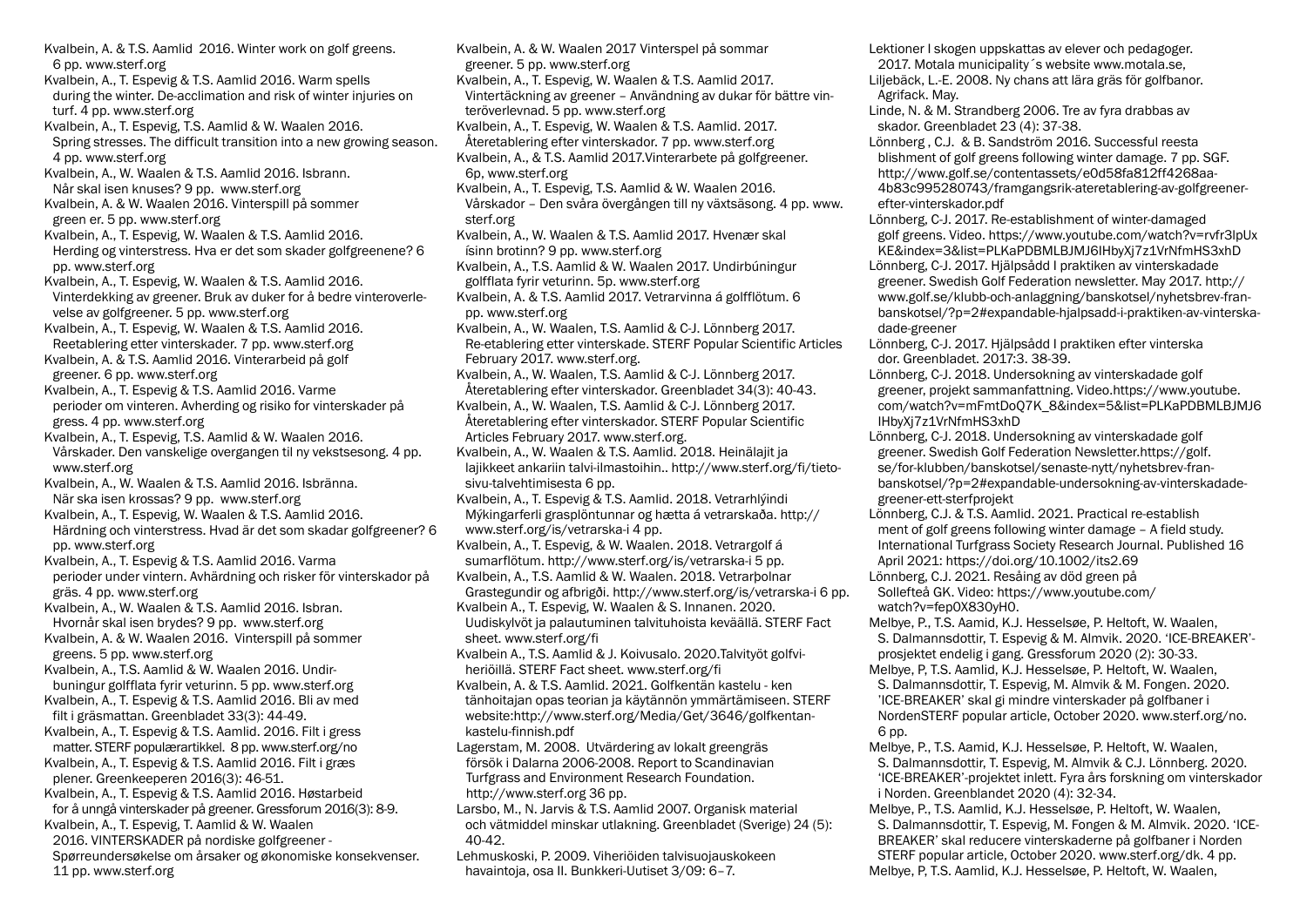S. Dalmannsdottir, T. Espevig, M. Almvik, M. Fongen & E.G. Jonasson. 2020. Ísbrjóturinn mun auka þekkingu á því hvernig skal koma í veg fyrir og lagfæra vetrarskaða á flötum. www.sterf. org/is . 6 pp.

Melbye, P., T.S. Aamlid, K.J. Hesselsøe, P. Heltoft, W. Waalen, S. Dalmannsdottir, T. Espevig, M. Almvik, M. Fongen & C.J. Lönnberg. 2020. 'ICE-BREAKER' skall ge färre vinterskador på golfbanor i Norden. STERF popular article, October 2020. www. sterf.org/se. 6 pp.

Molteberg, B. & T.S. Aamlid 2005. Utprøving av grasarter og –sorter på golfgreener. Greenbladet 22 (2): 24-28. Molteberg, B. & T.S. Aamlid 2006. Grasarter og sorter til

golfgreener. Bioforsk Tema 1 (25): 1-5.

Molteberg, B., T.S. Aamlid & A. Tronsmo 2007. Den norske krypkveinsorten 'Nordlys'. Gressforum 2007 (1): 20-23.

Molteberg, B. & T.S. Aamlid 2007. Nordisk sortsguide for gras til grøntanlegg, 2007. Anbefalte sorter til green, fairway/tee, plen, fotballbane og ekstensiv grasbakke basert på forsøksresultater 1985-2006. Bioforsk Fokus 2 (18): 125 pp.

Motala kommun. 2018. Internationellt intresse för Smedsby skolas satsning på utomhuspedagogik. Motala municipality´s website, https://www.motala.se/nyheter/internationellt-intresse-for-smedsbys-utomhuspedagogik/

Nilsdotter-Linde, N. 2008. Gräs för golfbanor. Nordisk distanskurs oktober 2008 – februari 2009. Greenbladet 2, 86.

Nilsdotter-Linde, N. 2009. Gräs för golfbanor. Nordisk distanskurs oktober 2009 – februari 2010. Greenbladet 2, 85. Nilsson, S. 2015: Elva länder representerade på STERF semi

narium i Köpenhamn. Greenbladet 32 (5):48-49.

Nilsson, S. 2015: Internationalt STERF-seminar I København. Low input seminar. Greenkeeperen 29 (4): 16-17

Normann, K. 2015. Nye angreb af dollar spot. Greenkeeperen 23 (3): 36-37.

Normann, K., T. Espevig, N. Bosholdt, S. Aare, J. Christensen, S. Nilsson, A. Olofsson & M. Usoltseva. 2018. Hvad er det næste skridt? Fokus på dollar spot. Greenkeeperen 1(18): 20. Nyholt, A. 2014. Hvordan overlever græsset vinteren?

Greenkeeperen 4:6-8.

Persson, S. 2010. Multifunktionella golfanläggningar – arenor för idrott, naturvård och allmänhet. Greenbladet nr 5/2010. S 54-56.

Petersen, K.N. 2014. Resistens in plænegræs mod Rosa sneskimmel (Microdochium nivale). Greenkeeperen 28(4): 36.

Petersen, T.K. 2008. Forskning skal sikre fremtidens baner. Dansk Golf 2008 (4): 136

Petersen, T.K. 2008. Greens og fairways til eksamen. Greenkeeperen 2008 (3): 54.

Petersen, T.K. 2019. Kan stæren hjælpe greenkeeperen? Nyt STERF-projekt i Sydsjællands Golfklub sætter fokus på stærens liv på golfbanen. Greenkeeperen 2: 38-41.

Petersen, T.K. 2021. Ny forsøgsgreen- Nyetableret forsøgsgreen i Smørum skal bidrage til bedre græssorter. Greenkeeperen no. 2, p. 60-61

Pettersson, B. 2007. Vintertäckning – möjlighet till bättre

greenkvalitet tidigare på säsongen. Greenbladet 24 (4): 74-75. Pettersson, B. 2008. Kan vintertäckning vara nyckeln till bättre överlevnad och kvalité på våren? Greenbladet 25 (4): 34-36 Pettersson, B. 2008. Kan vinterdekking være nøkkelen til bedre overlevelse og greenkvalitet om våren? Gress Forum 2008 (4): 12-14

Pettersson, B. 2009. Vintertäckning av greener – något som fler klubbar borde satsa på! Greenbladet 3/09: 80-81 Rannikko, M., P. Lehmuskoski & J. Englund 2008. Viheriöiden talvisuojauskokeen havaintoja. Bunkkeri-Uutiset 3/08: 6–10 .

Rannikko, M. & J. Lampela 2010. Viheriöiden talvisuojau skokeen havaintoja, osa III. Bunkkeri-Uutiset 3: 6-9. Roald, E. 2020. Vinna hafin við mat á kolefnisforða allra golfvalla innan GSÍ. Golf Union of Iceland Website. https://www.golf. is/vinna-hafin-vid-mat-a-kolefnisforda-allra-golfvalla-innan-gsi/ Sandberg, O.R. 2012. Kulturlandskap, kulturminner og allmenn tilgjenglighet på golfbaner. Institutt for landskapsplanlegging, Universitetet for miljø- og biovitenskap, UMB, Ås, Norge. 69 pp.

Sandberg Rømer, O. 2012. Kulturlandskap, kultur minner og allmenn tilgjengelighet på golfbaner et kartleggingsverktøy. Forskningsrapport, Institutt for Landskapsplanlegging, Universitetet for Miljø- og Biovitenskap, UMB, Ås, Norge. 68 pp. www.sterf.org

Sandell, B. & T. Espevig 2018. Hekseringer. 9 pp. http:// www.sterf.org/Media/Get/2968/article-hekseringer-norsk.pdf Sandell, B. & T. Espevig. 2018. Häxringar. 9pp http://www. sterf.org/Media/Get/2969/haxringar

Sandell, B. & T. Espevig. 2018. Hekseringer. http://www. sterf.org/sv/about-sterf/news-archive/fairy-rings 9 pp. Sandell, B. & T. Espevig. 2018. Häxringar. http://www.sterf. org/sv/about-sterf/news-archive/fairy-rings 9 pp.

Schmidt, K. 2013. Ny handbok för att rädda livet i våra dammar. Greenbladet nr 1, 2013. pp 34

Schmidt, K. 2013. Hitta ditt bästa gräs i sortslistorna. Greenbladet nr 2, 2013. pp 30-31.

Schmidt, K. 2013. Forskningsprogram och konferens om multifunktionella golfanläggningar. Greenbladet nr 3 2013. pp 39.

Schmidt, K. 2013. Kreativa diskussioner om framtida forskning. Greenbladet nr 4, 2013. pp 34-35. Schmidt, K. 2014. Ny handbok från STERF;

"Behovsanpassad gödsling - från teori till praktik". Greenbladet nr 1, 2014.

Schmidt, K. 2016. Planetens hållbahet – vårt gemensamma ansvar. STERF popular scientific article. 6 pp. www.sterf.org. Schmidt, K. 2016. Planetens hållbarhet – vårt gemen samma ansvar. http://www.sterf.org/Media/Get/2616/planetens-hallbarhet-vart-gemensamma-ansvar pp 6.

Schmidt, K. 2017. Verktyg som ger bättre koll. http://www. sterf.org/Media/Get/2775/artikel-verktyget-som-ger-battre-koll pp 4.

Schärer, J. 2018. Utfordrende sesongstart for norske golfba

ner. NIBIO nyheter. https://www.nibio.no/nyheter/utfordrendesesongstart-for-norske-golfbaner?locationfilter=true

Schärer, J. 2019. Bier og blomster er viktige i hverdagsland skapet. NIBIO web 4 Feb 2019.https://nibio.no/nyheter/bier-ogblomster-er-viktige-i-hverdagslandskapet?locationfilter=true Schärer, J. 2019. Golfbane i Oslo skal bli matstasjon for humler. NIBIO web 4 Feb 2019. https://forskning.no/insekter-nibiopartner/golfbane-i-oslo-skal-bli-matstasjon-for-humler/1287479

Schärer, J. 2019. From dense swards to biodiverse roughs/ Slår et slag for økt mangfold av insekter. NIBIO web 2 May 2019. https://nibio.no/en/news/from-dense-swards-to-biodiverseroughs?locationfilter=true

Skarin, O., M. Strandberg & K. Schmidt 2014. Inspiration och idéer för lokal samverkan – Erfarenheter från Sigtuna projektet. Handbok, Scandinavian Turfgrass Research Foundation. http://www.sterf.org. 16 p.

Skarin, O., K. Schmidt & M. Strandberg. 2021. Golfin yhte iskunnalliset hyödyt. STERF website: http://www.sterf.org/Media/ Get/3807/golfin-yhteiskunnalliset-hyo-dyt-k.pdf Smedsby satsar mer på pedagogik utomhus. 2017. Motala

municipality´s website www.motala.se

Sörensson, M. 2010. Solitärbin och andra insekter på Kristianstads Golfklubbs golfbanor i Åhus - inventering och förslag på riktiade skötselåtgärder. Vattenriket i fokus 2010:03. 47 pp. Strandberg, M. 2009. Gräs för golfbanor – ny kunskap och beprövad erfarenhet. Greenbladet 5: 82.

Strandberg, M. et al. 2011. Multifunktionella golfanlägg ningar – en outnyttjad resurs. STERF, Box 84, 182 11 Danderyd. http://www.sterf.org. 31 pp.

Strandberg, M. et al. 2011. Opin svæði á golfvöllumvannýtt auðlind. STERF, Box 84, 182 11 Danderyd. http://www.sterf.org. 31 pp.

Strandberg, M. et al. 2011. Multifunksjonelle Golfanlegg – En uutnyttet ressurs. STERF, Box 84, 182 11 Danderyd. http://www.sterf.org. 31 pp.

Strandberg, M. & K. Schmidt 2011. EU:s direktiv om integrerat växtskydd kräver nya strategier. Greenbladet 4: 48-49.

Strandberg, M. 2011. Nytt från SGF. Praktiska råd och rekommendationer – besök kunskapsbiblioteket. Svenska golfförbundets nyhetsbrev. December 2012.

Strandberg. M. & K. Schmidt 2012. Nytt verktyg med praktiska råd och rekommendationer. Greenbladet 1: 2012. Strandberg, M. & T.S. Aamlid 2012. Moderna växtskydds

medel – en del av integrert växtskydd. Greenbladet 29(2): 52-53. Strandberg, M. 2012. Nya projekt ska ge nya växtskydds medel. Golf och Affärer 3: 17.

Strandberg, M., K. Schmidt, A.M. Dahl Jensen, C. Wettemark, I. Sarlön Herlin, O. Hjort Caspersen & T. Kastrup Petersen 2013. Forsknings och utvecklingsprogram inom multifunktionella golfanläggningar. 23 pp. http://www.sterf.org Strandberg, M. 2016. Forskning är lönsamt för golfen

– en sammanfattning av STERF:s årsredovisning 2015. 12 pp. www.sterf.org.

Strandberg, M. & M. Ihse 2017. Multifunktionella landskap